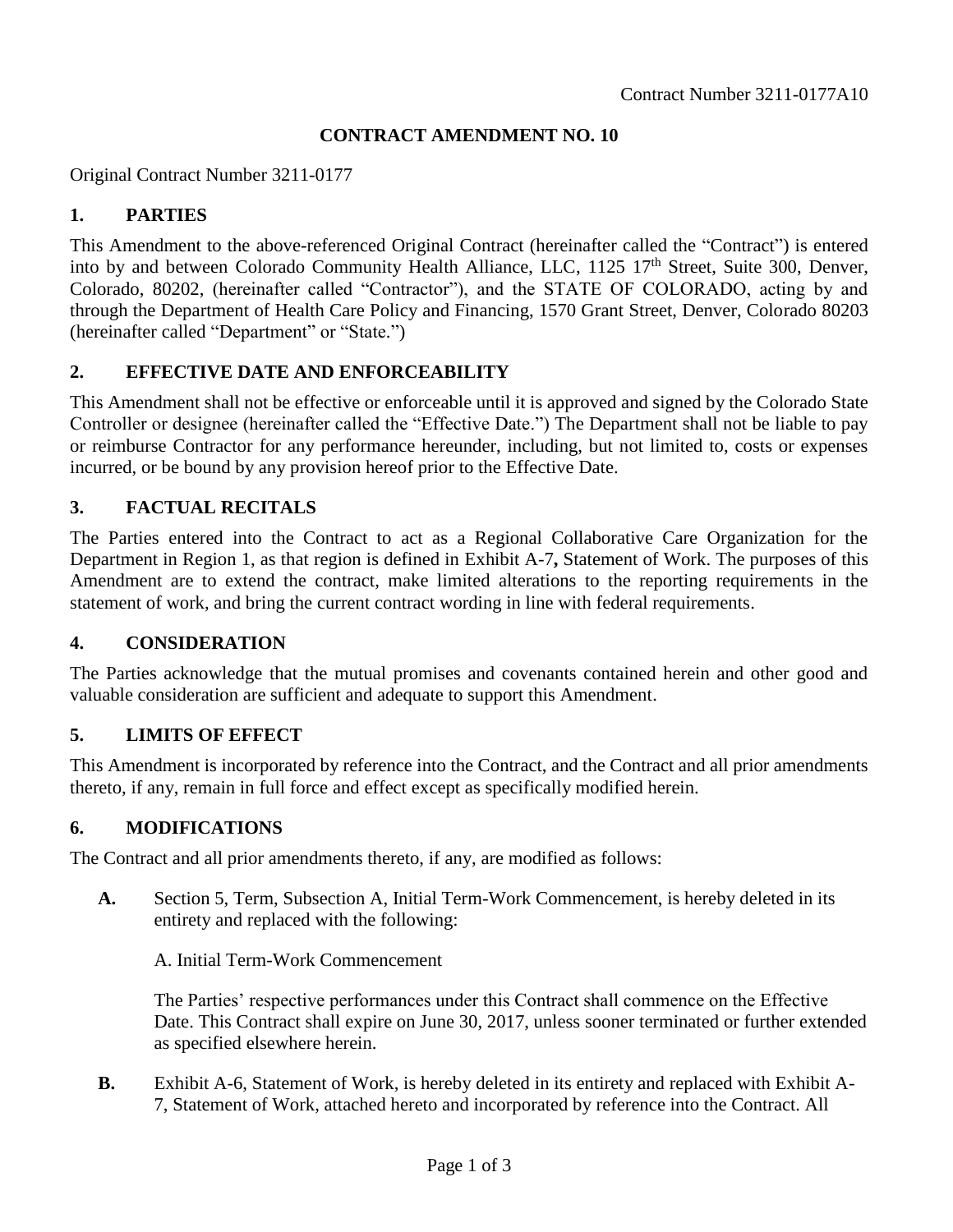references within the Contract to Exhibit A, A-1, A-2, A-3, A-4, A-5, or A-6 shall be deemed to reference to Exhibit A-7.

# **7. START DATE**

This Amendment shall take effect on its Effective Date.

# **8. ORDER OF PRECEDENCE**

Except for the Special Provisions and the HIPAA Business Associates Addendum, in the event of any conflict, inconsistency, variance, or contradiction between the provisions of this Amendment and any of the provisions of the Contract, the provisions of this Amendment shall in all respects supersede, govern, and control. The most recent version of the Special Provisions incorporated into the Contract or any amendment shall always control other provisions in the Contract or any amendments.

# **9. AVAILABLE FUNDS**

Financial obligations of the state payable after the current fiscal year are contingent upon funds for that purpose being appropriated, budgeted, or otherwise made available to the Department by the federal government, state government and/or grantor.

# **REMAINDER OF THIS PAGE INTENTIONALLY LEFT BLANK**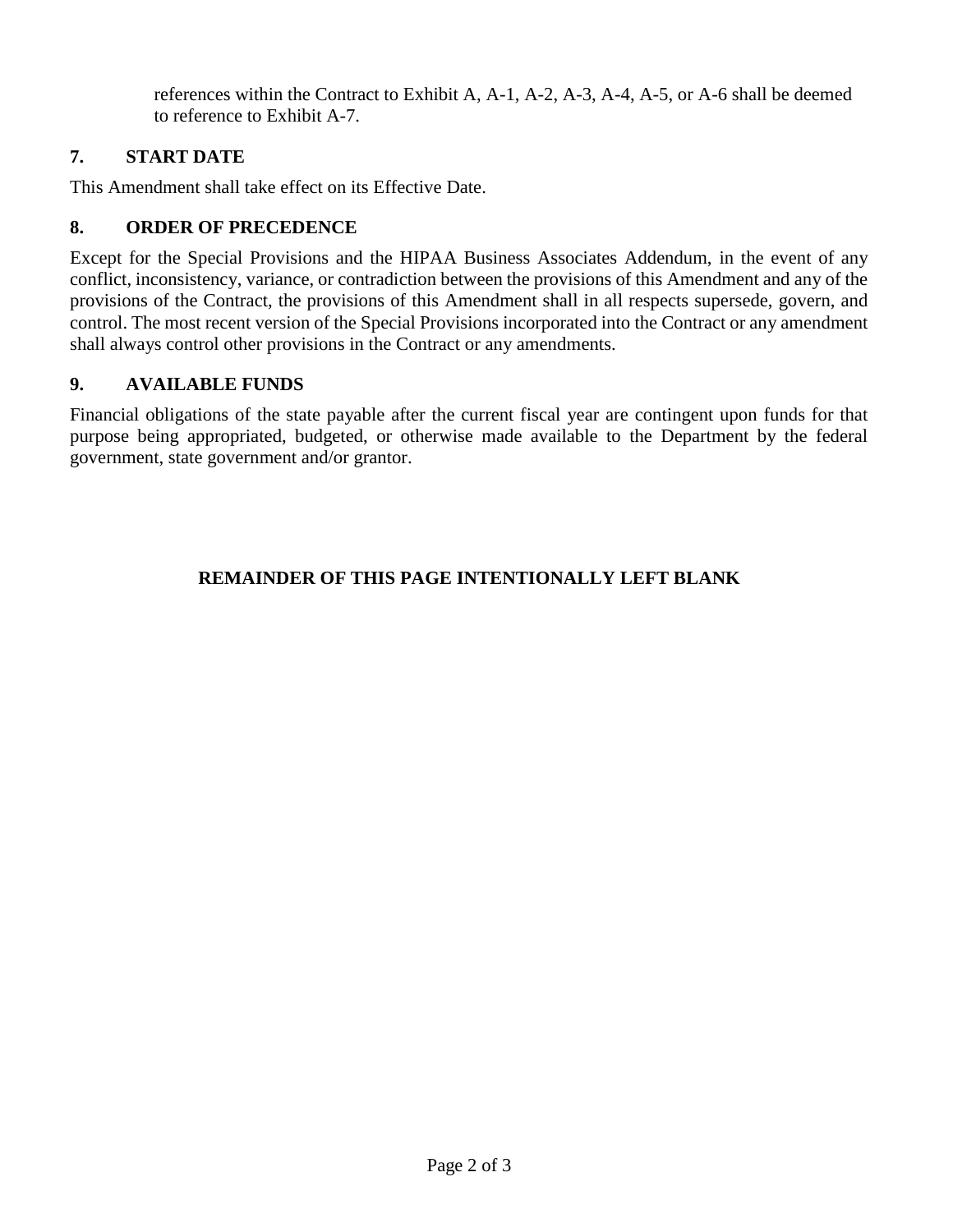#### Contract Number 3211-0177A10 **Error! Reference source not found.**

#### **THE PARTIES HERETO HAVE EXECUTED THIS AMENDMENT**

Persons signing for Contractor hereby swear and affirm that they are authorized to act on Contractor's behalf and acknowledge that the State is relying on their representations to that effect.

**CONTRACTOR: STATE OF COLORADO:**

# Alliance, LLC John W. Hickenlooper, Governor By: By: Signature of Authorized Officer Susan E. Birch, MBA, BSN, RN Executive Director Department of Health Care Policy and Financing Date: Date: **LEGAL REVIEW:** Printed Name of Authorized Officer Cynthia H. Coffman, Attorney General By: Printed Title of Authorized Officer Date:

#### **ALL CONTRACTS REQUIRE APPROVAL BY THE STATE CONTROLLER**

CRS §24-30-202 requires the State Controller to approve all State Contracts. This Contract is not valid until signed and dated below by the State Controller or delegate. Contractor is not authorized to begin performance until such time. If Contractor begins performing prior thereto, the State of Colorado is not obligated to pay Contractor for such performance or for any goods and/or services provided hereunder.

#### **STATE CONTROLLER:**

Robert Jaros, CPA, MBA, JD

By:

Colorado Community Health AllianceColorado Community Health

Department of Health Care Policy and Financing

Date: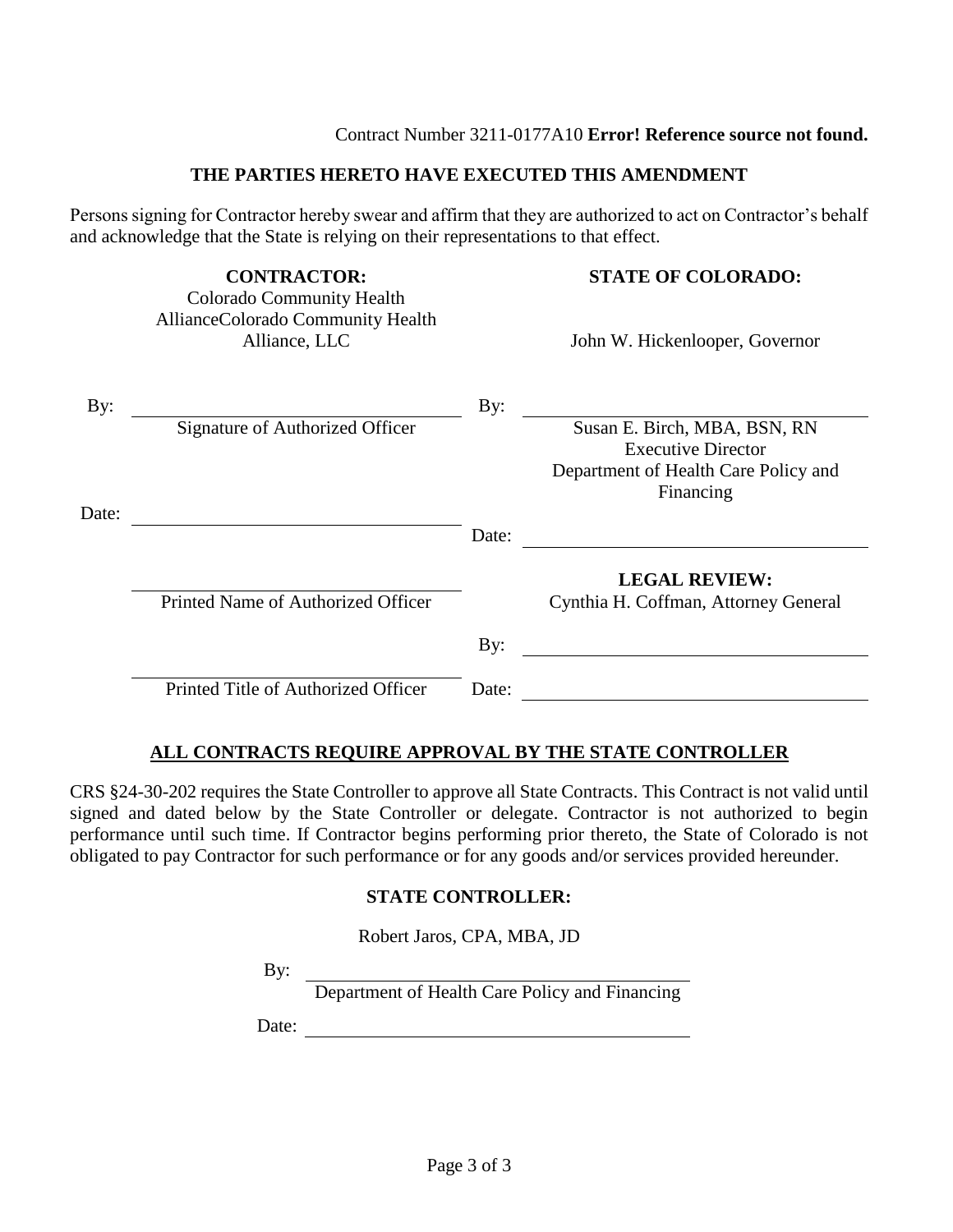# **EXHIBIT A-7 STATEMENT OF WORK**

#### **SECTION 1.0 TERMINOLOGY**

#### **1.1. ACRONYMS, ABBREVIATIONS AND DEFINITIONS**

- 1.1.1. Acronyms and abbreviations are defined at their first occurrence in this Statement of Work. The following list of acronyms, abbreviations and definitions is provided to assist the reader in understanding acronyms, abbreviations and terminology used throughout this document.
- 1.1.1.1. ACC Accountable Care Collaborative.
- 1.1.1.2. ACC Program The Department program designed to affordably optimize Client health, functioning and self-sufficiency with the primary goals to improve Medicaid Client health outcomes and control costs.
- 1.1.1.3. AwDC Adults without Dependent Children as defined in CRS §25.5-4-402.3.
- 1.1.1.4. BHO Behavioral Health Organization.
- 1.1.1.5. CCB Community Centered Board.
- 1.1.1.6. C.C.R. Colorado Code of Regulations.
- 1.1.1.7. CFR Code of Federal Regulations.
- 1.1.1.8. Chief Medical Officer The position within the Contractor's organization responsible for the implementation of all clinical and/or medical programs.
- 1.1.1.9. Client An individual eligible for and enrolled in the Colorado Medicaid Program.
- 1.1.1.10. Cold Call Marketing Any unsolicited personal contact by the Contractor with a Potential Enrollee for the purpose of marketing as defined in 42 CFR 438.104(a). See Marketing.
- 1.1.1.11. Contract Manager The position within the Contractor's organization that acts as the primary point of contact between the Contractor and the Department.
- 1.1.1.12. Contractor's PCMP Network All of the providers who have contracted with the Contractor to provide primary care medical home services within the Contractor's Region or to provide primary care medical home services to Members enrolled with the Contractor.
- 1.1.1.13. Contractor's Region The region in which the Contractor operates, in the case of this Contract, Region #6.
- 1.1.1.14. Covered Services Medicaid benefits according to the Department' State Plan, as filed with the federal Centers for Medicare and Medicaid Services, which are provided through the Department's Promulgated Rules, Benefit Coverage Standards, Billing Manuals and Provider Bulletins.
- 1.1.1.15. Criminal Justice Involved (CJI) State or county inmates who have been paroled or released from prison or jail.
- 1.1.1.16. CRS Colorado Revised Statutes.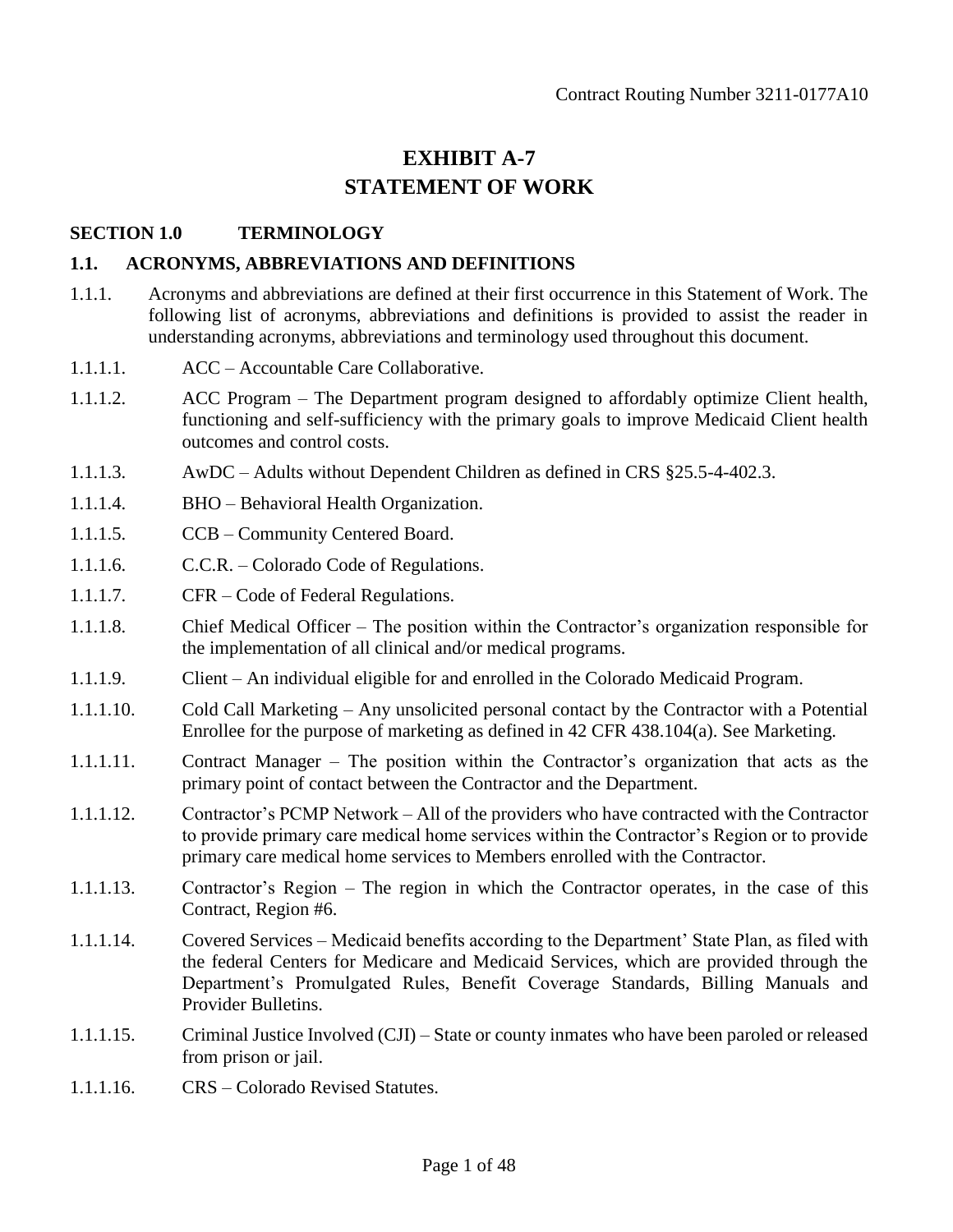- 1.1.1.17. Enrollee Any individual Client who is enrolled into the ACC Program with the Contractor or another RCCO.
- 1.1.1.18. EPSDT Early Periodic Screening, Diagnosis and Treatment.
- 1.1.1.19. Essential Community Provider A provider defined under CRS §25.5-5-403.
- 1.1.1.20. Expansion Adults Adults who are newly eligible for and enrolled in Medicaid due to expanded Medicaid eligibility limits allowed by the Affordable Care Act (ACA).
- 1.1.1.21. Expansion Phase The period of time from the end of the Initial Phase until termination of the Contract.
- 1.1.1.22. FBMME Full Benefit Medicare-Medicaid Enrollee.
- 1.1.1.23. Federally Qualified Health Center A provider defined under 10 C.C.R. 2505-10 §8.700.1.
- 1.1.1.24. FFS Fee For Service.
- 1.1.1.25. Financial Manager The position within the Contractor's organization that is responsible for the implementation and oversight of all of the Contractor's financial operations.
- 1.1.1.26. FQHC Federally Qualified Health Center.
- 1.1.1.27. Go-Live Date September 1, 2011, or the date, upon which the Department gives approval for the Contractor to begin the Initial Phase, whichever is later.
- 1.1.1.28. Informal Network The non-contractual or contractual relationships with Providers, other than PCMPs, designed to meet Member's needs.
- 1.1.1.29. Initial Phase The period of time from the Go-Live Date until June 30, 2012 or until the Contractor is authorized by the Department to enter the Expansion Phase, whichever is later.
- 1.1.1.30. Key Personnel The individuals fulfilling the positions of Contract Manager, Financial Manager or Chief Medical Officer.
- 1.1.1.31. LTSS Long-term Services and Supports.
- 1.1.1.32. MAGI Adults Adults who are eligible for the Colorado Medical Assistance Program as described in CRS 25.5-4-402.3(4)(b)(IV)(c).
- 1.1.1.33. Marketing Any communication, from the Contractor , to a Client who is not enrolled with the Contractor, that can reasonably be interpreted as intended to influence the Client to enroll in the Contractor's Medicaid product, or either to not enroll in, or to disenroll from, another contractor's Medicaid product.
- 1.1.1.34. Marketing Materials Materials that are produced in any medium, by or on behalf of the Contractor that can reasonably be interpreted as intended to market to Potential Enrollees.
- 1.1.1.35. Medical Home An approach to providing comprehensive primary-care that facilitates partnerships between individual patients, their providers, and, where appropriate, the patient's family, that meets the requirements described in **Exhibit B**, PCMP Requirements.
- 1.1.1.36. Member Any individual Client who is enrolled with the Contractor or another RCCO.
- 1.1.1.37. Member Dismissal Termination of a Member's primary care relationship with a contracted Primary Care Medical Provider.
- 1.1.1.38. MMIS the Colorado Medicaid Management Information System.
- 1.1.1.39. PCCM Primary Care Case Manager.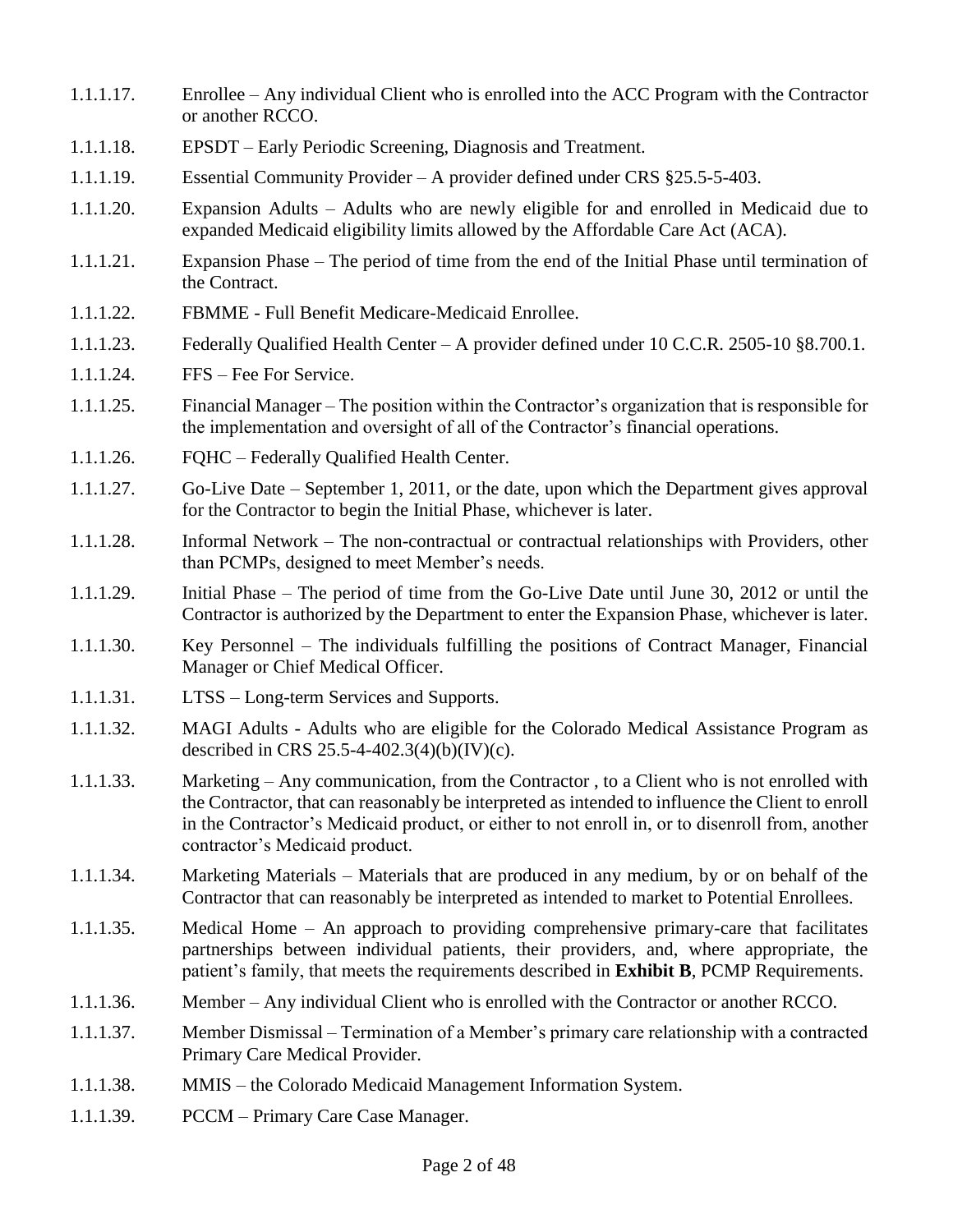- 1.1.1.40. Primary Care Case Manager A physician, a physician group practice, a physician assistant, nurse practitioner, certified nurse-midwife or entity that employs or arranges with providers to furnish primary care case management services or as described 42 CFR 438.2.
- 1.1.1.41. Primary Care Medical Provider A primary care provider who serves as a Medical Home for Members. A PCMP may be a FQHC, RHC, clinic or other group practice that provides the majority of a Member's comprehensive primary, preventive and sick care. A PCMP may also be individual or pods of PCMPs that are physicians, advanced practice nurses or physician assistants with a focus on primary care, general practice, internal medicine, pediatrics, geriatrics or obstetrics and gynecology.
- 1.1.1.42. PCMP Primary Care Medical Provider.
- 1.1.1.43. PIP Performance Improvement Plan.
- 1.1.1.44. PMPM Per Member Per Month.
- 1.1.1.45. Potential Enrollee A Client who is eligible for enrollment into the ACC Program with the Contractor or another RCCO.
- 1.1.1.46. RCCO Regional Care Collaborative Organization.
- 1.1.1.47. Region A geographical area containing specific counties, within the State of Colorado, that is served by a RCCO.
- 1.1.1.48. Region #6 The geographical area encompassing Boulder, Broomfield, Clear Creek, Gilpin and Jefferson Counties.
- 1.1.1.49. Regional Care Collaborative Organization One of seven (7) regional entities contracted with the Department to support the ACC Program by improving the health outcomes for Members and controlling the cost of care.
- 1.1.1.50. RHC Rural Health Clinic.
- 1.1.1.51. Rural Health Clinic A provider or practice as defined in 10 C.C.R. 2505-10 §8.740
- 1.1.1.52. SDAC Statewide Data Analytics Contractor.
- 1.1.1.53. SEP Single Entry Point Agency.
- 1.1.1.54. Start-Up Phase The period of time from the Contract's Effective Date until the Go-Live Date.
- 1.1.1.55. STD Sexually Transmitted Disease.

#### **SECTION 2.0 REGION AND PERSONNEL**

#### **2.1. REGION**

- 2.1.1. The Contractor shall be the RCCO for Region #6 and shall be a Primary Care Case Manager (PCCM), as defined in 42 CFR §438.2, for Members are enrolled with the Contractor. Region #6 includes Boulder, Broomfield, Clear Creek, Gilpin and Jefferson Counties.
- 2.1.1.1. The Contractor shall request written approval from the Department before changing any of the areas included in the Focus Communities. Once the Department has approved the change, the Contractor shall provide the Department with an updated Focus Community List within five (5) days of the approval.
- 2.1.1.1.1. DELIVERABLE: Updated Focus Community List.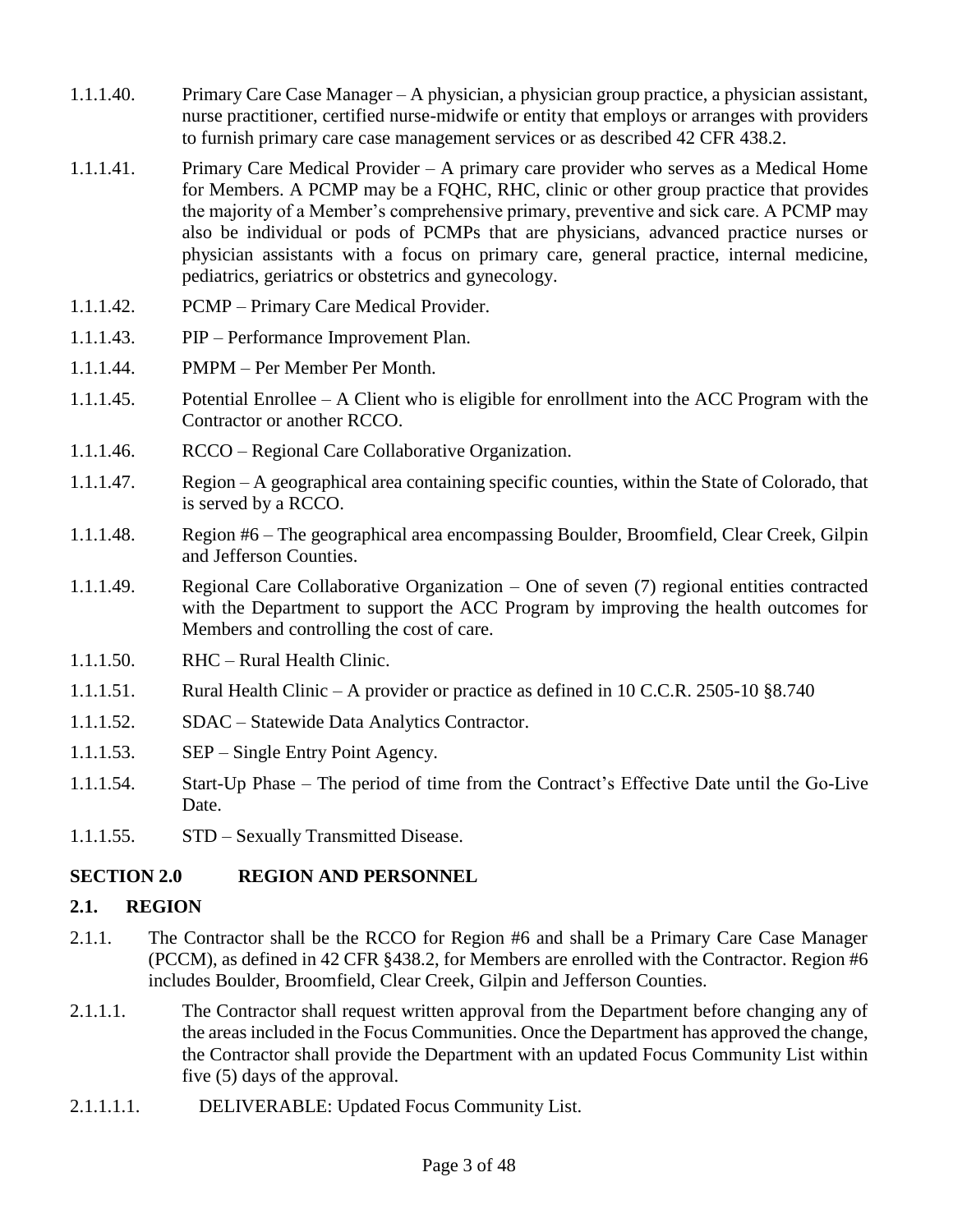2.1.1.1.2. DUE: Five (5) days from Department approval to change the Focus Communities.

# **2.2. PERSONNEL**

- 2.2.1. The Contractor shall possess the corporate resources and structure necessary to perform its responsibilities under the Contract and successfully implement and operate the Accountable Care Collaborative (ACC) Program in the Contractor's Region.
- 2.2.2. The Contractor shall provide the following positions, defined as Key Personnel, in relation to the Contract:
- 2.2.2.1. Contract Manager
- 2.2.2.1.1. The Contract Manager shall be the Department's primary point of contact for Contract and performance issues and responsibilities.
- 2.2.2.1.2. All communication between the Department and the Contractor shall be facilitated by the Contract Manager.
- 2.2.2.1.3. The Contract Manager shall ensure that all Contract obligations are in compliance with all state and federal laws, regulations policies and procedures and with the requirements of the Contract.
- 2.2.2.2. Financial Manager
- 2.2.2.2.1. The Financial Manager shall be responsible for the implementation and oversight of the budget, accounting systems and all other financial operations of the Contractor.
- 2.2.2.2.2. The Financial Manager shall ensure that all financial operations of the Contractor are in compliance with all state and federal laws, regulations policies and procedures and with the requirements of the Contract.
- 2.2.2.3. Chief Medical Officer
- 2.2.2.3.1. The Chief Medical Officer shall be a physician licensed by the State of Colorado and certified by the Colorado Board of Medical Examiners.
- 2.2.2.3.2. The Chief Medical Officer shall be responsible for the implementation of all clinical and/or medical programs implemented by the Contractor.
- 2.2.2.3.3. The Chief Medical Officer shall ensure that all clinical and/or medical programs implemented by the Contractor are implemented and operated in compliance with all state and federal laws, regulations policies and procedures and with the requirements of the Contract.
- 2.2.3. Each Key Personnel position shall be filled by separate and distinct individuals. No individual shall be allowed to fulfill multiple Key Personnel positions simultaneously.
- 2.2.4. The Contract Manager shall perform their responsibilities out of an office that is either located within the Contractor's Region or located in the Denver metro area.
- 2.2.5. Other Staff Functions
- 2.2.5.1. The Contractor shall provide staff necessary to ensure that the following functions are performed, in addition to those of the Key Personnel: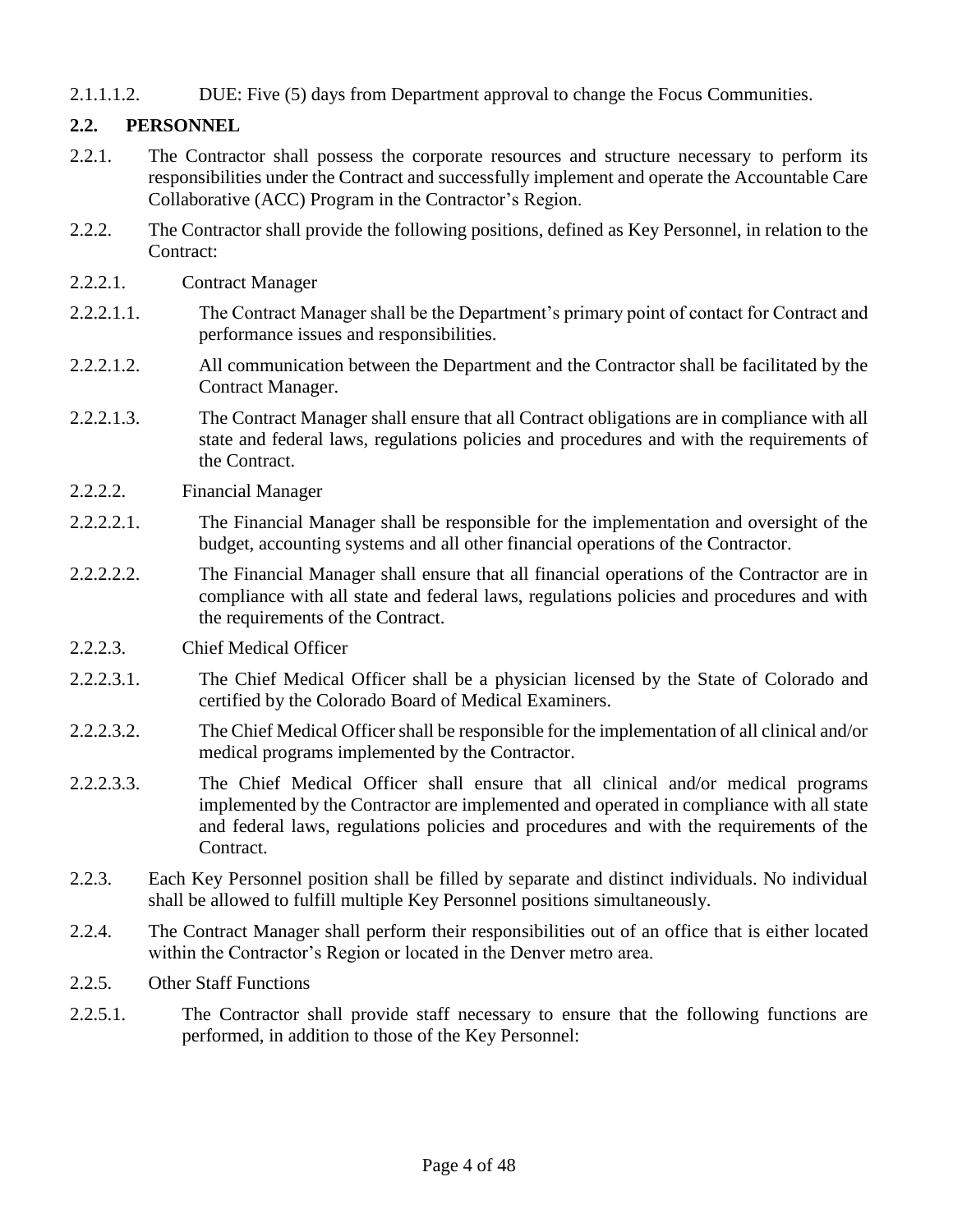- 2.2.5.1.1. Outcomes and Performance Improvement Management, including overseeing Member and administrative outcomes, coordinating quality improvement activities across the Contractor's Region, benchmarking performance against other Regional Care Collaborative Organizations (RCCOs), ensuring alignment with federal and state guidelines, and setting internal performance goals and objectives.
- 2.2.5.1.2. Medical Management and Care Coordination Activities, including overseeing medical management and care coordination activities to assist providers and Members in rendering and accessing necessary and appropriate services and resources.
- 2.2.5.1.3. Communications Management, including organizing, developing, modifying and disseminating information, by way of written material and forums, to providers and Members.
- 2.2.5.1.4. Provider Relations and Network Management, including establishing agreements with Primary Care Medical Providers (PCMPs), establishing all other formal and informal relationships with providers, provider education, data-sharing, and addressing providers' questions and concerns.
- 2.2.5.2. The Contractor shall develop and administer a formal ACC training program for all of its staff members involved in the ACC Program. This training shall use current and new materials on the Medicaid program, community resources, and policies and procedures for managing care for the Contractor's Members.
- 2.2.6. The Contractor shall maintain an office in the Contractor's Region and shall make Key Personnel, and other personnel requested by the Department, available for meetings in locations within the State of Colorado, at the Department's request.
- 2.2.7. The Contractor shall provide the Department with an organizational chart listing all positions within the Contractor's organization that are responsible for the performance of any activity related to the Contract, their hierarchy and reporting structure and the names of the individuals fulfilling each position, within thirty (30) days of the Contract's Effective Date. The organizational chart shall contain accurate and up-to-date telephone numbers and email addresses for each individual listed.
- 2.2.7.1. DELIVERABLE: Organizational Chart.
- 2.2.7.2. DUE: Thirty (30) days from the Contract's Effective Date.
- 2.2.8. Contractor shall provide the Department with the opportunity to approve new Key Personnel working on the Contract. Any new Key Personnel shall have, at a minimum, the same qualifications as the individual previously fulfilling that position. The Contractor shall deliver an updated Organizational Chart within five (5) days of any change in Key Personnel or request from the Department for an updated Organizational Chart. The Contractor shall deliver to the Department an interim plan for fulfilling any vacant position's responsibilities and the plan for filling the vacancy.
- 2.2.8.1. DELIVERABLE: Updated Organizational Chart.
- 2.2.8.2. DUE: Five (5) days from any change in Key Personnel of from the Department's request for an updated Organizational Chart.
- 2.2.9. The Contractor shall appoint hire any new Key Personnel only after a candidate has been approved by the Department to fill a vacancy.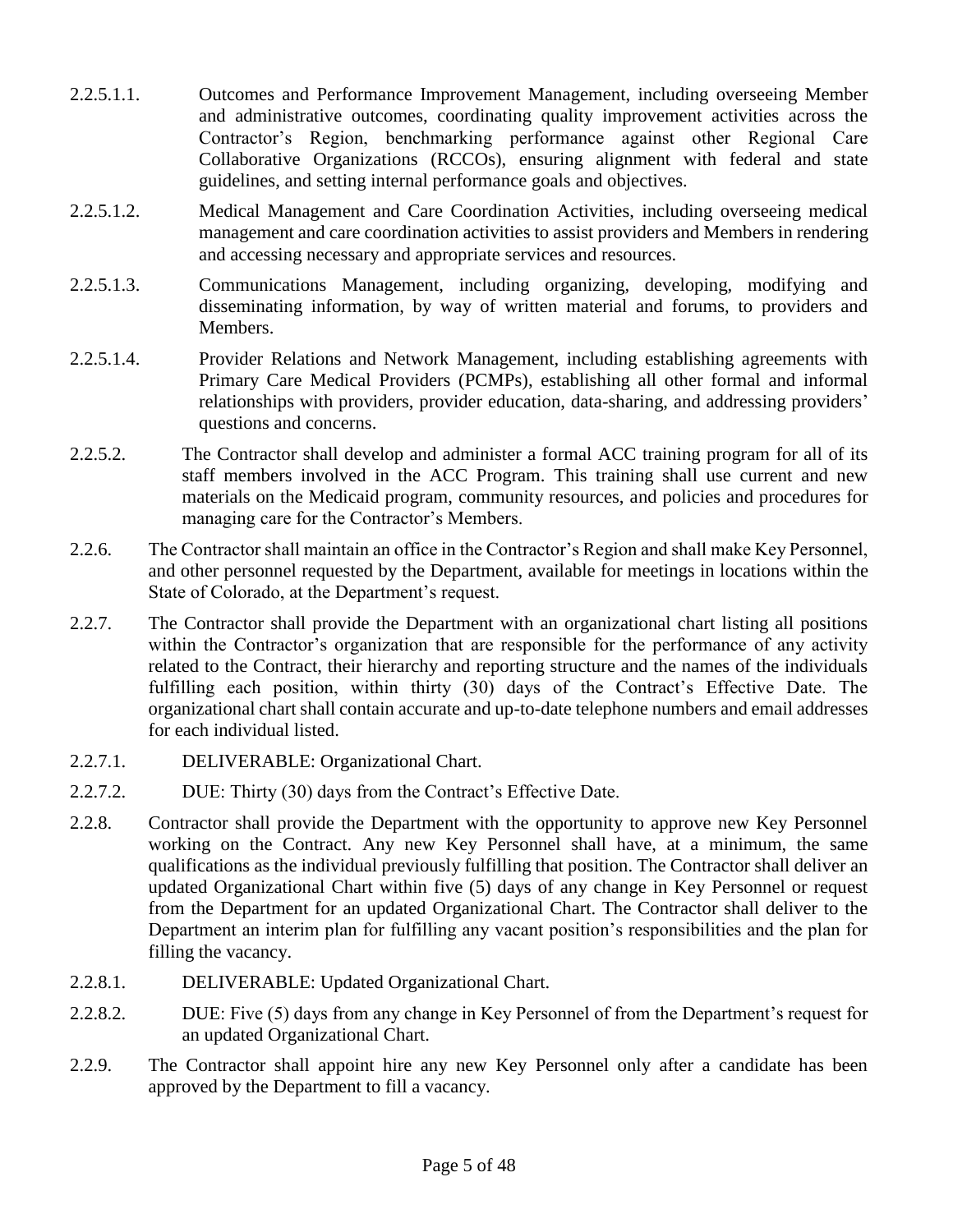2.2.10. The Department may request the removal from work on the Contract of employees or agents of the Contractor whom the Department justifies as being incompetent, careless, insubordinate, unsuitable or otherwise unacceptable, or who's continued employment on the Contract the Department deems to be contrary to the public interest or not in the best interest of the Department. For any requested removal of Key Personnel, the Department shall provide written notice to Contractor identifying each element of dissatisfaction with each Key Personnel, and Contractor shall have ten (10) business days from receipt of such written notice to provide the Department with a written action plan to remedy each stated point of dissatisfaction. Contractor's written action plan may or may not include the removal of Key Personnel from work on the Contract.

# **SECTION 3.0 MEMBERSHIP, ENROLLMENT AND CLIENT CONTACT**

# **3.1. MEMBERSHIP AND ENROLLMENT**

- 3.1.1. Enrollment and PCMP Selection
- 3.1.1.1. The Department will enroll Clients with the Contractor based on the Department's enrollment and reenrollment procedures. Eligible Clients will be passively enrolled into the ACC Program. Clients are notified of the Department's intent to enroll them into the program at least thirty (30) days before they are enrolled. The Department's enrollment broker sends the Client a letter notifying them of the Department's intent to enroll them into the program and instructions for disenrolling from the ACC Program within the first ninety (90) days of the Client's enrollment.
- 3.1.1.2. The Contractor shall accept all Clients, that the Department enrolls, that are eligible for enrollment. The Contractor shall accept individuals eligible for enrollment in the ACC Program in the order in which they are passively enrolled or apply without restriction. The Department may enroll any Client who is included in any of the eligibility categories shown in **Exhibit D**, Eligible Member Categories.
- 3.1.1.3. Each Member shall have the option to select a PCMP to provide comprehensive primarycare to the Member and a majority of all of the Member's medical care. If a Member has not selected a PCMP prior to the Member's enrollment, the Contractor shall attempt to contact the Member and assist the Member in selecting a PCMP. The Contractor shall make a minimum of two attempts to contact the Member, using different methods, if needed. The Contractor shall, on at least a quarterly basis, identify and implement strategies to reach Members whose phone or address information is incorrect. Once the Contractor has contacted the Member, it shall provide the Member with contact information for available geographically appropriate PCMPs who are enrolling new Members in the Member's Region and assist the Member in selecting a PCMP. The Contractor may act as a liaison between the Member and any PCMP the Member wishes to select. The Contractor shall document all attempts at contacting Members who have not selected a PCMP and the results of each attempt. The Contractor shall maintain a record of all attempts made to contact a Member.
- 3.1.1.3.1. The Department shall provide the Contractor with a Member eligibility report and a Member eligibility change report, on a monthly basis. The Member eligibility report shall contain the PCMP selected by each Member in the Contractor's Region and the applicable demographics for each Member. The Member change report shall show any additions, deletions or changes to the existing PCMP selection records.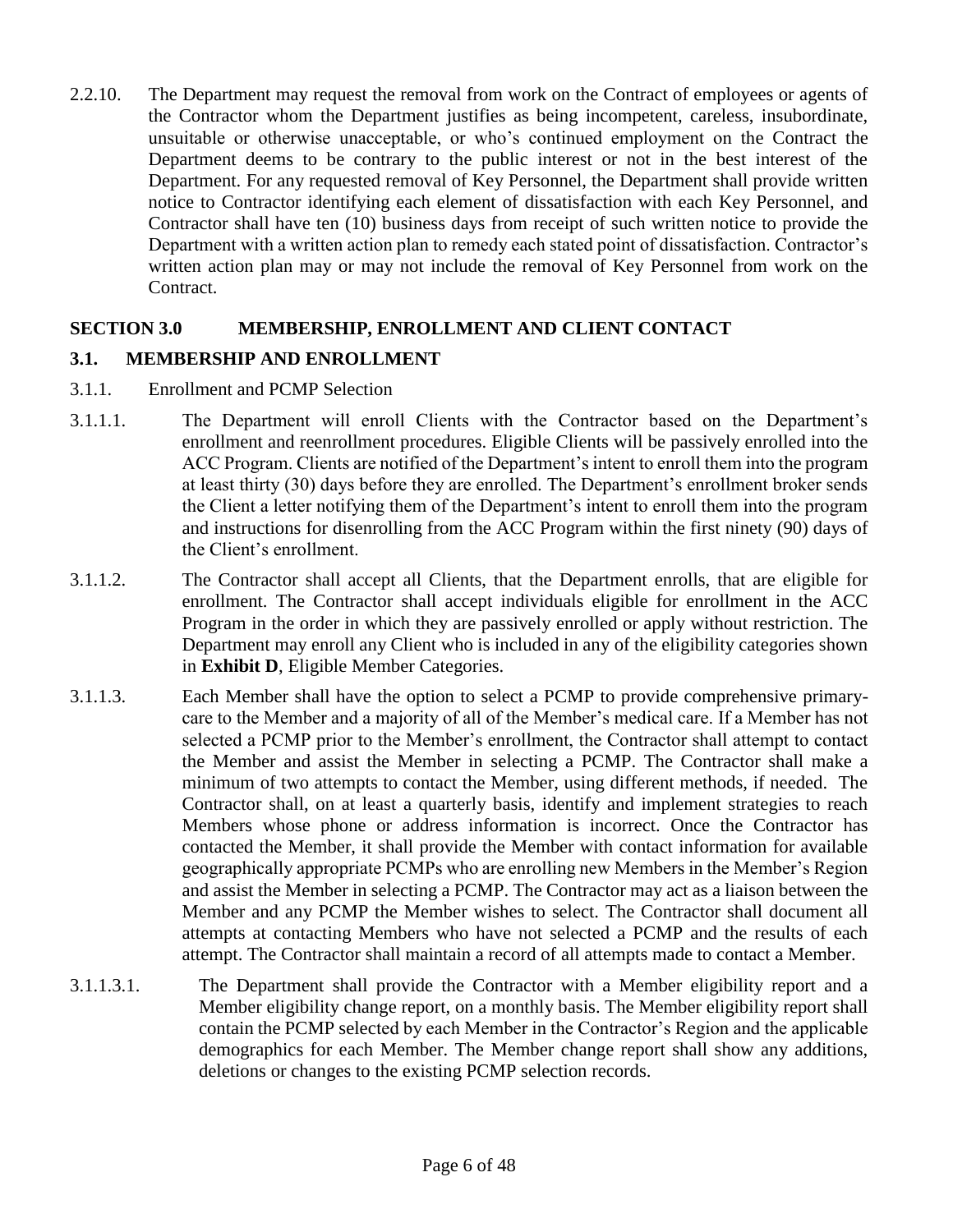- 3.1.1.3.2. The Contractor shall provide the results of the attempts to contact Members who have not selected a PCMP during the calendar quarter in the Stakeholder Report. The report shall also contain a plan for the following calendar quarter regarding Member contact and how the Contractor will resolve any deficiencies identified during the prior quarter.
- 3.1.1.4. Members have the option to select PCMP or receive care within a Region other than the one in which they reside. In the event that a Member within Contractor's Region selects a PCMP or selects to receive care within another RCCO's Region, the Contractor shall coordinate with the other RCCO to ensure that the Member's quality, quantity and timeliness of care are not affected by the Member's choice.
- 3.1.1.4.1. The Department and Contractor shall work together to implement a report that will alert the Contractor when a Member in the Contractor's Region selects a PCMP in another Region so that the Contractor may coordinate with that other Region's RCCO.
- 3.1.1.5. The Contractor shall coordinate with any other RCCO, in the event that a Member residing within the other RCCO's Region selects a PCMP or selects to receive care within the Contractor's Region, to ensure that the Member's quality, quantity and timeliness of care are not affected by the Member's choice.
- 3.1.1.6. The Contractor shall only accept Members who reside within their Region and who reside sufficiently near the office of a PCMP in the Contractor's network for the Member to reach that PCMP within a reasonable time and using available and affordable modes of transportation.
- 3.1.1.7. The Contractor shall not discriminate against individuals eligible to enroll in the ACC Program on the basis of race, color or national origin, and shall not use any policy or practice that has the effect of discriminating on the basis of race, color or national origin.
- 3.1.1.8. The Contractor shall not discriminate against individuals eligible to enroll in the ACC Program on the basis of Member health status or need for health care services.
- 3.1.1.9. The Department will provide the Contractor with the following reports, from of the Colorado MMIS Medicaid Management Information System (MMIS), for the Contractor to verify Member eligibility and enrollment:
- 3.1.1.9.1. Daily Disenrollment.
- 3.1.1.9.2. Monthly Enrollment Change.
- 3.1.1.9.3. Monthly Report of All Enrollees.
- 3.1.1.9.4. Daily New Enrollees.
- 3.1.1.9.5. Monthly Disenrollments.
- 3.1.1.9.6. Monthly New Enrollees.
- 3.1.1.9.7. X12 transaction reports, including:
- 3.1.1.9.7.1. Client Capitations.
- 3.1.1.9.7.2. Benefit Enrollment and Maintenance.
- 3.1.1.9.7.3. Eligibility Response.
- 3.1.1.9.7.4. Acknowledgment of a sent transaction.
- 3.1.1.9.8. Managed Care Transaction Report.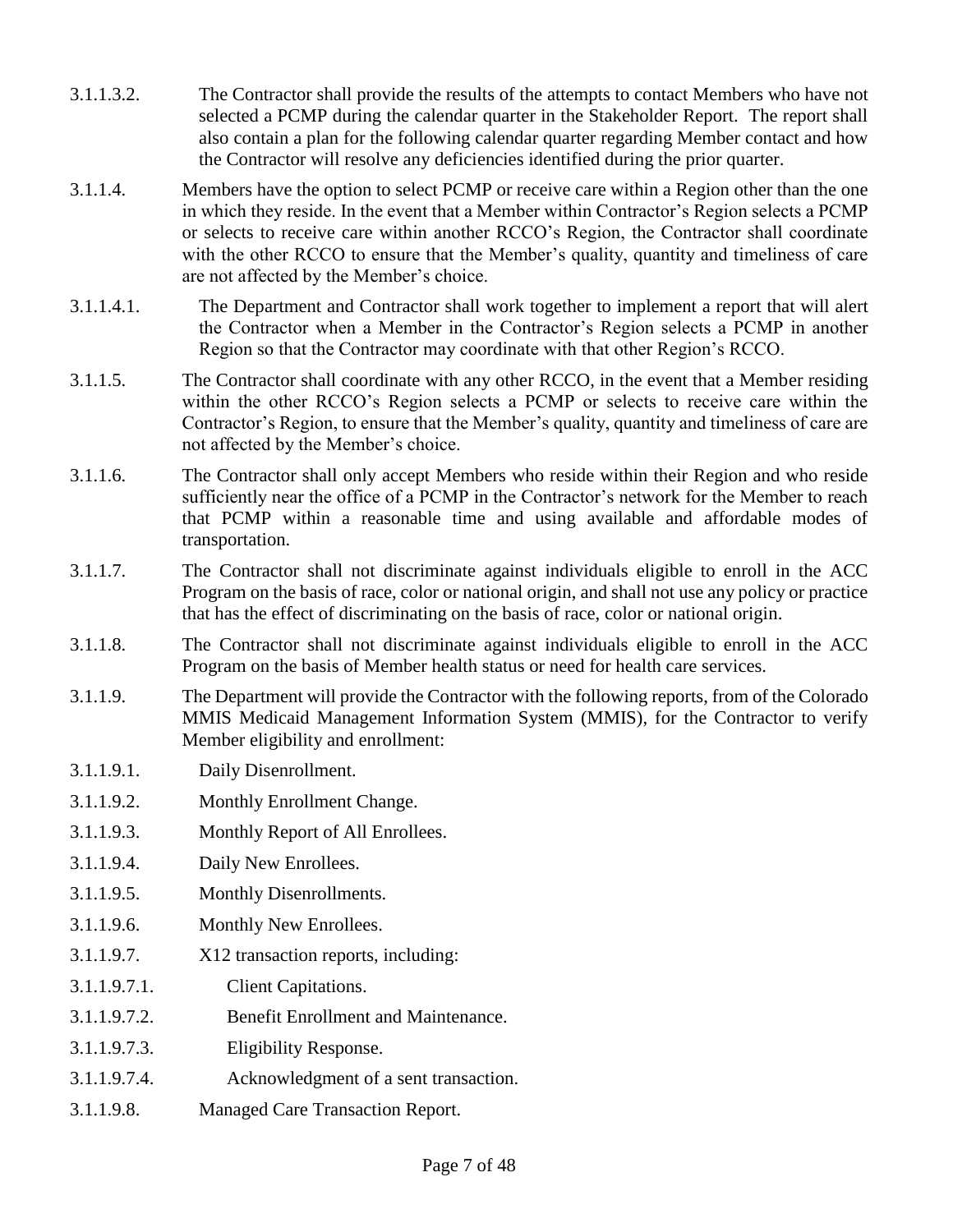- 3.1.1.9.9. Monthly ACC Roster Report.
- 3.1.2. Disenrollment
- 3.1.2.1. Contractor may only request disenrollment of a Member from the ACC Program for cause. The Department shall review the Contractor's requests for disenrollment and may grant or reject the Contractor's request at its discretion. A disenrollment for cause may only occur under the following circumstances:
- 3.1.2.1.1. The Member moves out of the Contractor's Region.
- 3.1.2.1.2. The Contractor's plan does not, because of moral or religious reasons, cover the service the Member seeks.
- 3.1.2.1.3. The Member needs related services to be performed at the same time, not all related services are available within the network and the Member's PCMP or another provider determines that receiving the services separately would subject the Member to unnecessary risk.
- 3.1.2.1.4. Other reasons, including but not limited to, poor quality of care, lack of access to services covered under the Contract or lack of access to providers experienced in dealing with the Member's health care needs.
- 3.1.2.1.5. Abuse or intentional misconduct consisting of any of the following:
- 3.1.2.1.5.1. Behavior of the Member that is disruptive or abusive to the extent that the Contractor's ability to furnish services to either the Member or other Members is impaired.
- 3.1.2.1.5.2. A documented, ongoing pattern of failure on the part of the Member to keep scheduled appointments or meet any other Member responsibilities.
- 3.1.2.1.5.3. Behavior of the Member that poses a physical threat to the provider, to other provider, Contractor or PCMP staff or to other Members.
- 3.1.2.1.5.4. The Contractor shall provide one oral warning, to any Member exhibiting abusive behavior or intentional misconduct, stating that continuation of the behavior or misconduct will result in a request for disenrollment. If the Member continues the behavior or misconduct after the oral warning, the Contractor shall send a written warning that the continuation of the behavior or misconduct will result in disenrollment from the Contractor's plan. The Contractor shall send a copy of the written warning and a written report of its investigation into the behavior, to the Department, no less than thirty (30) days prior to the disenrollment. If the Member's behavior or misconduct poses an imminent threat to the provider, to other provider, Contractor or PCMP staff or to other Members, the Contractor may request an expedited disenrollment after it has provided the Member exhibiting the behavior or misconduct an oral warning.
- 3.1.2.1.5.4.1. DELIVERABLE: Written warning and written report of abusive behavior or intentional misconduct.
- 3.1.2.1.5.4.2. DUE: No less than thirty (30) days prior to disenrollment unless the Department approves expedited disenrollment.
- 3.1.2.1.6. The Member commits fraud or knowingly furnishes incorrect or incomplete information on applications, questionnaires, forms or statements submitted to the Contractor as part of the Member's enrollment in the Contractor's plan.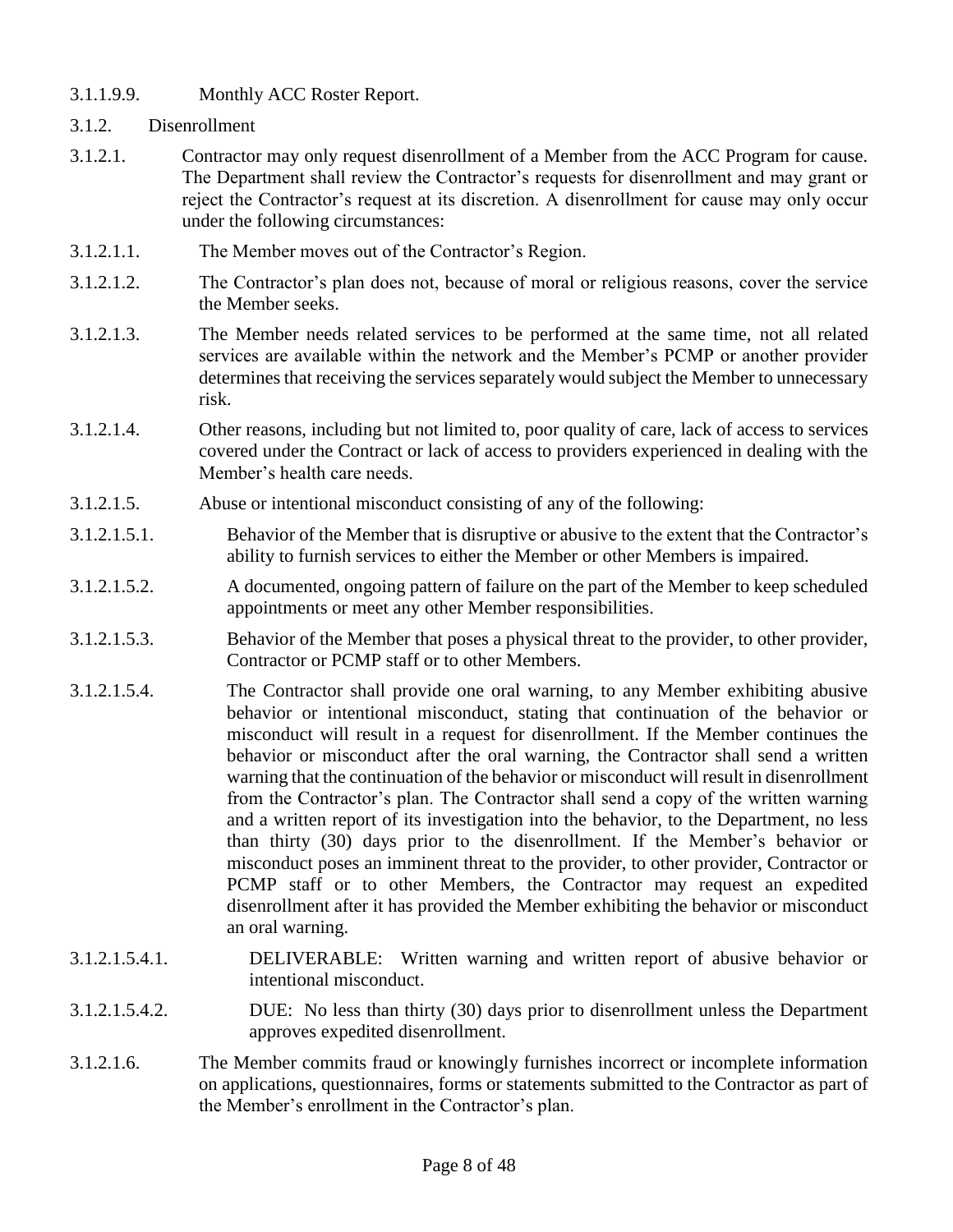- 3.1.2.1.7. Any other reason determined to be acceptable by the Department.
- 3.1.2.2. Disenrollment for cause shall not include disenrollment because of:
- 3.1.2.2.1. Adverse changes in the Member's health status.
- 3.1.2.2.2. Change in the Member's utilization of medical services.
- 3.1.2.2.3. The Member's diminished mental capacity.
- 3.1.2.2.4. Any behavior of the Member resulting from the Member's special needs, as determined by the Department, unless those behaviors seriously impair the Contractor's ability to furnish services to that Member or other Members.
- 3.1.2.2.5. Receipt of Medicare coverage at any time following the end of the Initial Phase.
- 3.1.2.3. The Department may select to disenroll any Member at the Department's sole discretion. If the Department selects to disenroll a Member, the Department may reenroll that same Member with the Contractor at any time or with any other RCCO if the Member now resides within that other RCCO's Region.
- 3.1.2.4. The Department may disenroll any Member, who requests disenrollment, in its sole discretion.
- 3.1.2.5. The Department may disenroll a Member from the ACC Program upon that Member's request. A Member may request disenrollment, and the Department may grant the Member's request:
- 3.1.2.5.1. For cause, at any time. A disenrollment for cause may occur under the following circumstances:
- 3.1.2.5.1.1. The Member moves out of the Contractor's service area.
- 3.1.2.5.1.2. The Contractor does not, because of moral or religious objections, cover the service the Member needs.
- 3.1.2.5.1.3. The Member needs related services (for example, a caesarean section and a tubal ligation) to be performed at the same time, not all related services are available within the network and the Member's PCMP or another physician determines that receiving the services separately would subject the Member to unnecessary risk.
- 3.1.2.5.1.4. Administrative error on the part of the Department or its designee or the Contractor including, but not limited to, system error.
- 3.1.2.5.1.5. Poor quality of care, as documented by the Department.
- 3.1.2.5.1.6. Lack of access to covered services, as documented by the Department.
- 3.1.2.5.1.7. Lack of access to Providers experienced in dealing with the Member's health care needs.
- 3.1.2.5.2. Without cause, at any time during the ninety (90) days following the date of the Member's initial enrollment with the Contractor.
- 3.1.2.5.2.1. A Member may request disenrollment, without cause, at least once every twelve (12) months after the first ninety (90) day period.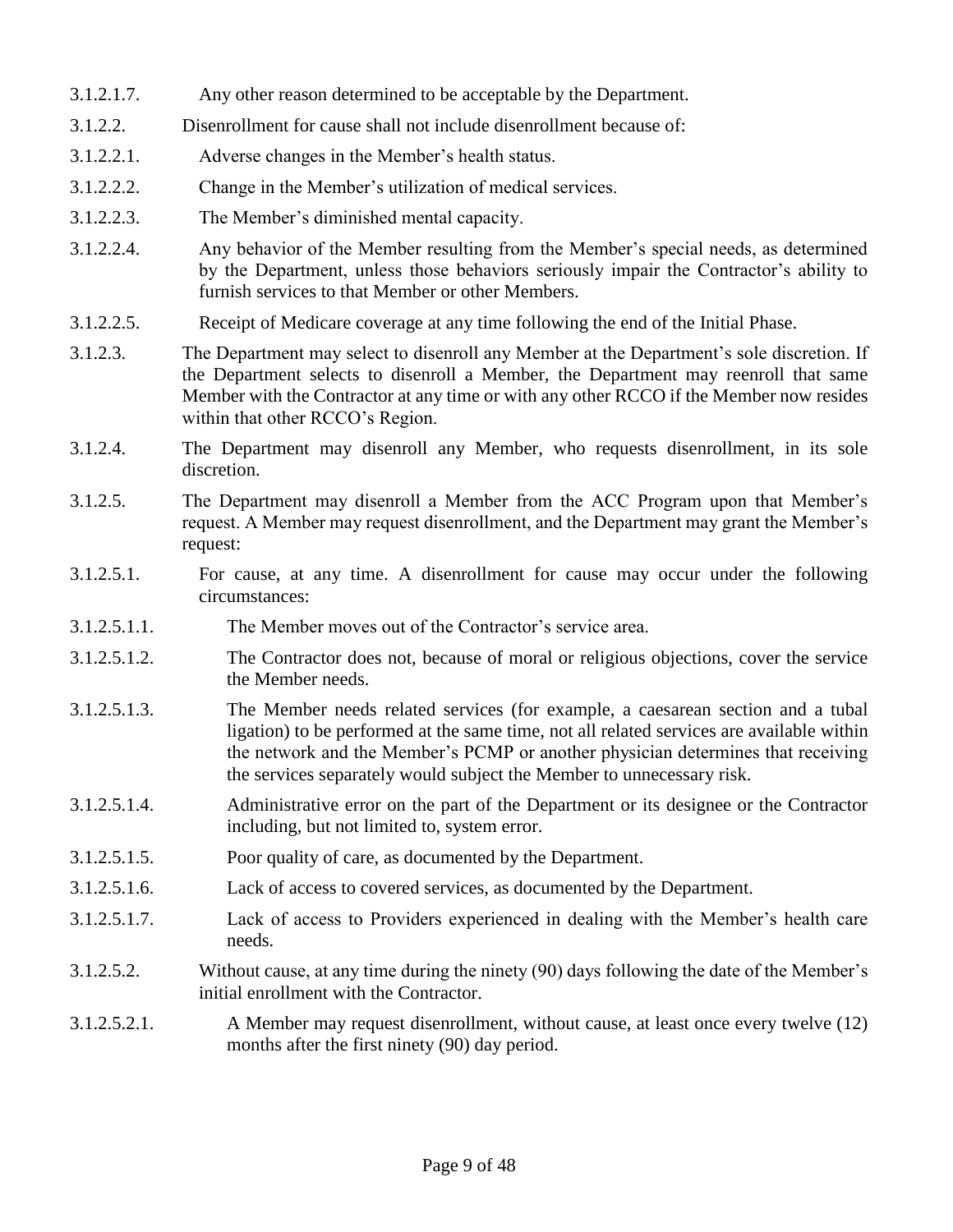- 3.1.2.5.2.2. A Member may request disenrollment, without cause, upon automatic reenrollment under 42 CFR 438.56(g), if the temporary loss of Medicaid eligibility has caused the recipient to miss the annual disenrollment opportunity.
- 3.1.2.6. The Department may reenroll with the Contractor any Member who was disenrolled solely because the Member lost eligibility for Medicaid benefits and the loss was for a period of sixty (60) days or less.
- 3.1.2.7. The Contractor shall not discriminate against individuals eligible to re-enroll in the ACC Program on the basis of Member health status or need for health care services.
- 3.1.2.8. In the event that the Department grants a request for disenrollment, either from the Contractor or from a Member, the effective date of that disenrollment shall be no later than the first day of the second month following the month in which the Member or Contractor files the request. If the Department fails to either approve or deny the request in this timeframe, the request shall be considered approved.
- 3.1.2.9. The Contractor shall have written policies that comply with the requirements of **Exhibit C**, Member Rights and Protections.
- 3.1.2.10. The Contractor shall ensure and document that PCMPs are in compliance with federal regulations regarding Member Dismissal. The Contractor shall only submit Member Dismissal requests that meet federal guidelines for Member Dismissal to the Department.
- 3.1.2.10.1. When requesting that a member be dismissed from a PCMP the Contractor shall submit this compliance documentation to the Department. The request and documentation shall be submitted to the Department no later than the  $10<sup>th</sup>$  day of each month.
- 3.1.2.10.2. The Department will process dismissals on the  $10<sup>th</sup>$  day of each month; or the first Business Day following the  $10<sup>th</sup>$  day, if the  $10<sup>th</sup>$  falls on a weekend or holiday. Any Member Dismissal requests received after the  $10<sup>th</sup>$  will be processed in the following month.

#### **3.2. CLIENT CONTACT RESPONSIBILITIES**

- 3.2.1. All materials that the Contractor creates for distribution to any Client or Member shall be culturally and linguistically appropriate to the recipient.
- 3.2.1.1. All materials shall be written in English and Spanish, or any other prevalent language, as directed by the Department or as required by 42 CFR 438. The Contractor shall notify all Members and potential Members of the availability of alternate formats for the information, as required by 42 CFR 438.10, and how to access such information.
- 3.2.1.1.1. The Contractor shall conduct a community needs assessment to determine which cultural communities are represented in the Medicaid population in the Contractor's Region, in sufficient numbers to require custom Member materials specific to that cultural tradition.
- 3.2.1.2. All materials shall be written in easy to understand language and shall comply with all applicable requirements of 42 CFR 438.10.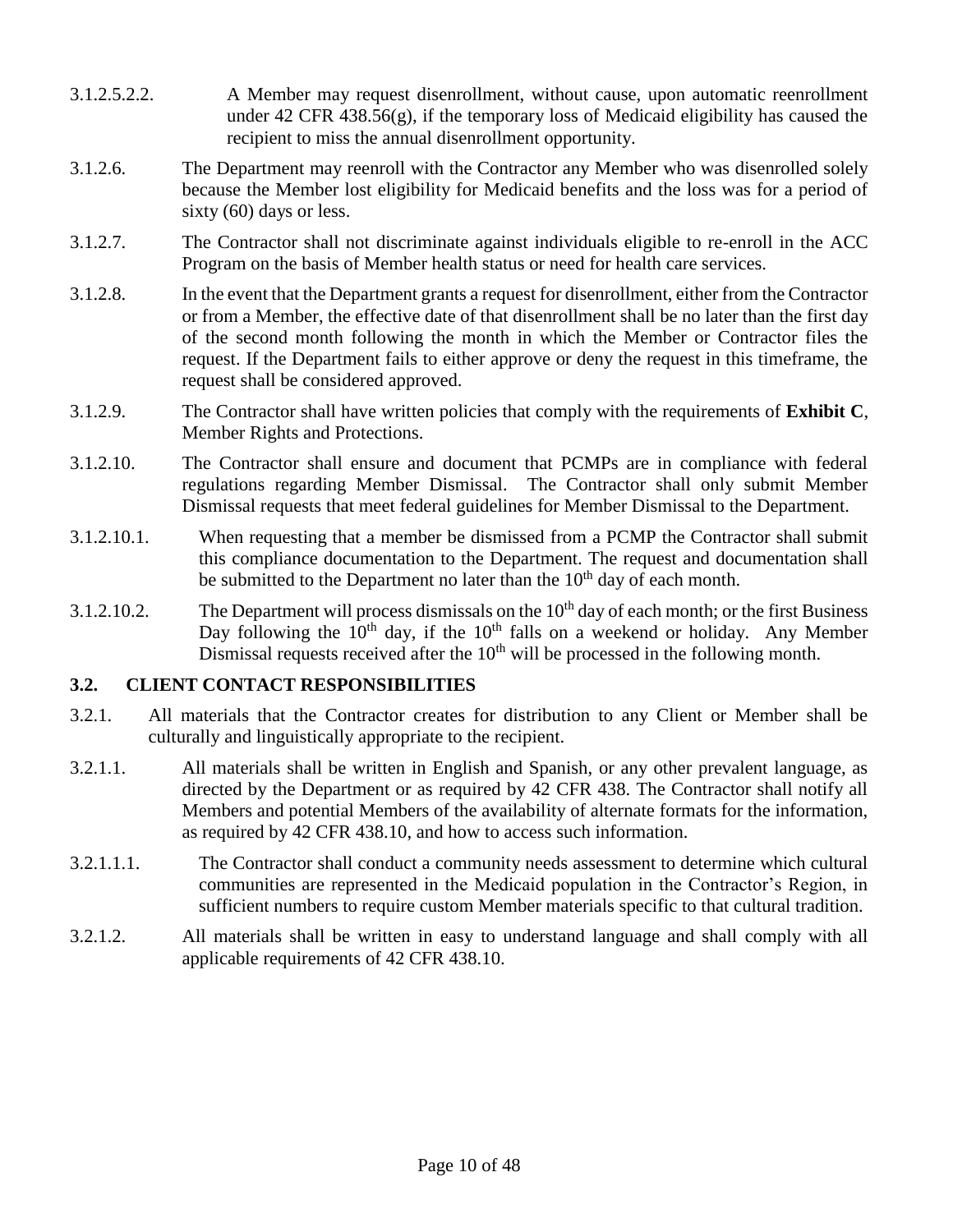- 3.2.1.2.1. Written information provided to Members shall be written, to the extent possible, at the sixth (6th) grade level, unless otherwise directed by the Department. Written information shall be translated into other non-English languages prevalent in the Service Area, and provided in alternative formats to meet the special needs of clients who are visually impaired or have limited reading proficiency. The Contractor shall inform Members that oral interpretation services are available for any language, that written information is available in prevalent languages and how the Member may access interpretation services.
- 3.2.1.3. The Contractor shall submit all materials to the Department at least ten (10) Business Days prior to the Contractor printing or disseminating such materials to any Member or Client, unless the Department approves a shorter submission deadline. The Department may review any materials and reserves the right to require changes or redrafting of the document as the Department determines necessary to ensure that the language is easy to understand. The Contractor shall make any required changes to the materials. Once a change is made to the materials, the Contractor shall not use any prior versions of the materials in any distribution to any Client or Member, unless the Department gives express written consent. This submission requirement shall not apply to items that are directed toward and addressed to individual Members.
- 3.2.1.3.1. DELIVERABLE: Updated client materials including changes required by the Department.
- 3.2.1.3.2. DUE: Thirty (30) days from the request by the Department to make a change.
- 3.2.2. The Contractor shall assist any RCCO member who contacts the Contractor, including RCCO members not in the Contractor's region who need assistance with contracting his/her PCMP and/or RCCO. The Department will provide data to the RCCO on all ACC members for this purpose. If the member does not have a PCMP, the Contractor shall assist the client in identifying a PCMP and making that selection with the enrollment broker.
- 3.2.3. The Contractor shall create the following materials during the Start-Up Phase:
- 3.2.3.1. A section of the Department's ACC Program Member Handbook, that describes the Contractor's roles, responsibilities and functions that support the ACC Program, how to access the Contractor's care coordination services and relevant telephone numbers and website addresses. The information in this section shall be specific to the Contractor's Region. The Contractor shall also make Braille and audio versions of this Member Handbook accessible to the Members within the Contractor's Region.
- 3.2.3.1.1. DELIVERABLES: ACC Program Member Handbook section specific to the Contractor's Region.
- 3.2.3.1.2. DUE: Thirty (30) days from the Contract's Effective Date.
- 3.2.3.1.3. DELIVERABLES: ACC Program Member Handbook **-** updated section specific to the Contractor's Region, when significant changes occur
- 3.2.3.1.4. DUE: Thirty (30) days from the effective date of the changes.
- 3.2.3.2. A Directory of PCMPs
- 3.2.3.2.1. DELIVERABLES: PCMP Directory.
- 3.2.3.2.2. DUE: by the Go-Live Date and monthly by the first day of the month, unless extension is allowed by the Department.
- 3.2.4. Marketing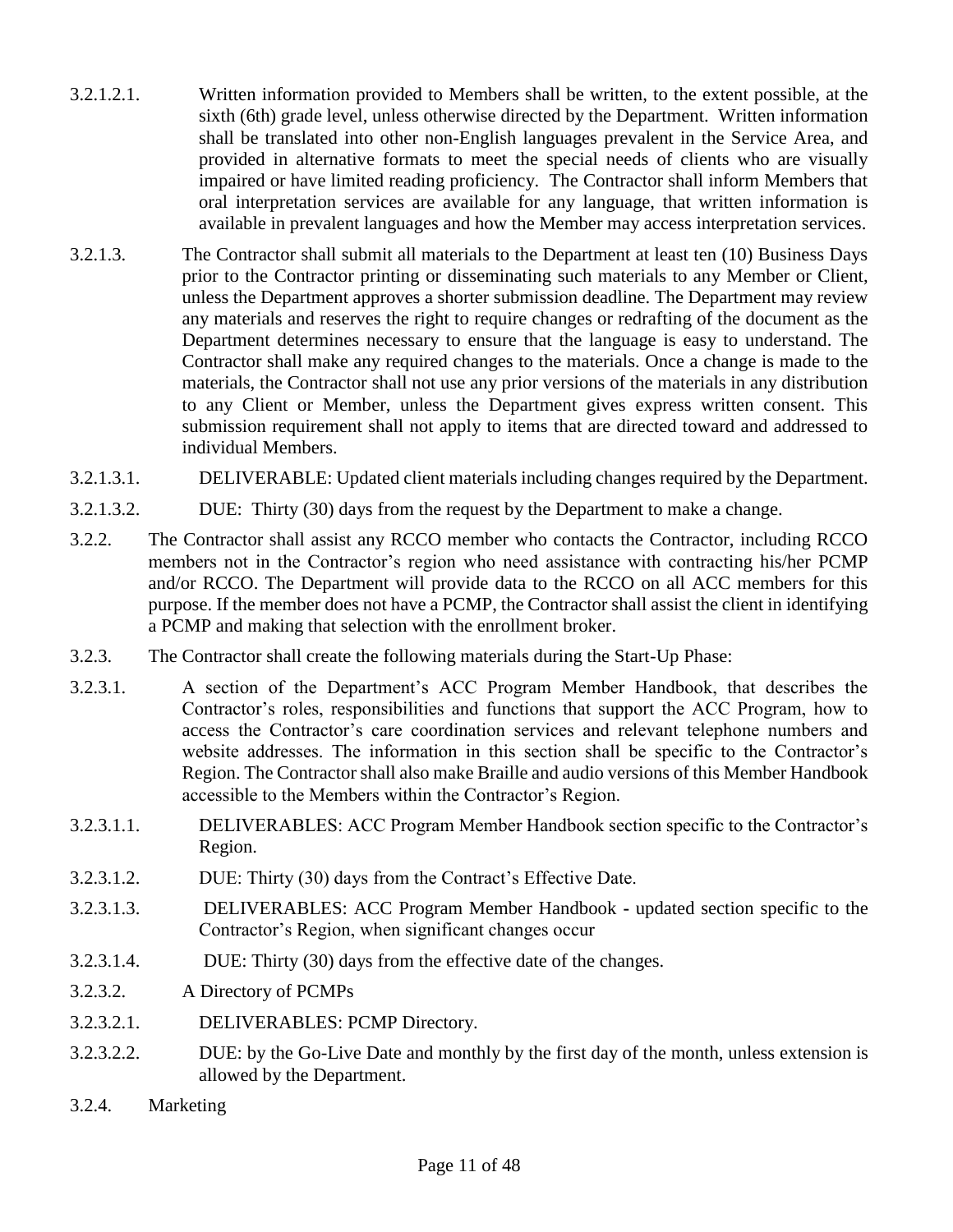- 3.2.4.1. The Contractor shall not engage in any Marketing Activities, as defined in 42 CFR 438.104, during the Start-Up Phase or the Initial Phase.
- 3.2.4.2. During the Expansion Phase, the Contractor may engage in Marketing Activities at its discretion. The Contractor shall not distribute any marketing materials without the Department's approval.
- 3.2.4.2.1. The Contractor shall submit all materials relating to Marketing Activities to the Department's designee, and allow the Department's Night State Medical Assistance and Services Advisory Council and the Department to review any materials the Contractor proposes to use in relation to its Marketing Activities before distributing any such materials. Based on this review, the Department may require changes to any materials before the Contractor may distribute those materials, or may disallow the use of any specific materials in its sole discretion.
- 3.2.4.2.2. The Contractor shall specify methods of assuring the Department that Marketing, including plans and materials, is accurate and does not mislead, confuse, or defraud the Members or the Department.
- 3.2.4.2.3. The Contractor shall distribute the materials to the entire service area.
- 3.2.4.2.4. The Contractor shall not seek to influence enrollment in conjunction with the sale or offering of any private insurance.
- 3.2.4.2.5. The Contractor and any Subcontractors shall not, directly or indirectly, engage in door-todoor, telephone, or other cold call marketing activities.
- 3.2.4.2.6. Marketing materials shall not contain any assertion or statement, whether written or oral, that the potential Member must enroll with the Contractor to obtain benefits or not to lose benefits.
- 3.2.4.2.7. Marketing Materials shall not contain any assertion or statement, whether written or oral, that the Contractor is endorsed by the Centers for Medicare and Medicaid Services, the Federal or State government or similar entity.
- 3.2.4.3. The Contractor shall only engage in Marketing Activities in compliance with federal and state laws, regulations, policies and procedures.
- 3.2.5. Upon termination of a PCMP's agreement or participation with the Contractor, for any reason, the Contractor shall notify any Member, who has selected that PCMP, of that PCMP's termination, as required in 42 CFR 438.10(f)(5).
- 3.2.5.1. DELIVERABLE: Notice to Members of PCMP termination.
- 3.2.5.2. DUE: Fifteen (15) days from the notice of termination.

#### **SECTION 4.0 NETWORK STRATEGY**

#### **4.1. PCMP NETWORK AND NETWORK DEVELOPMENT**

- 4.1.1. The Contractor shall create, administer and maintain a network of PCMPs and other Medicaid providers, building on the current network of Medicaid providers, to serve the needs of its Members.
- 4.1.1.1. The Contractor shall provide an Internet-based provider directory for Members and other users of the Contractor's web site. This Internet-based provider directory shall be searchable and allow for Members and other users to search for PCMPs.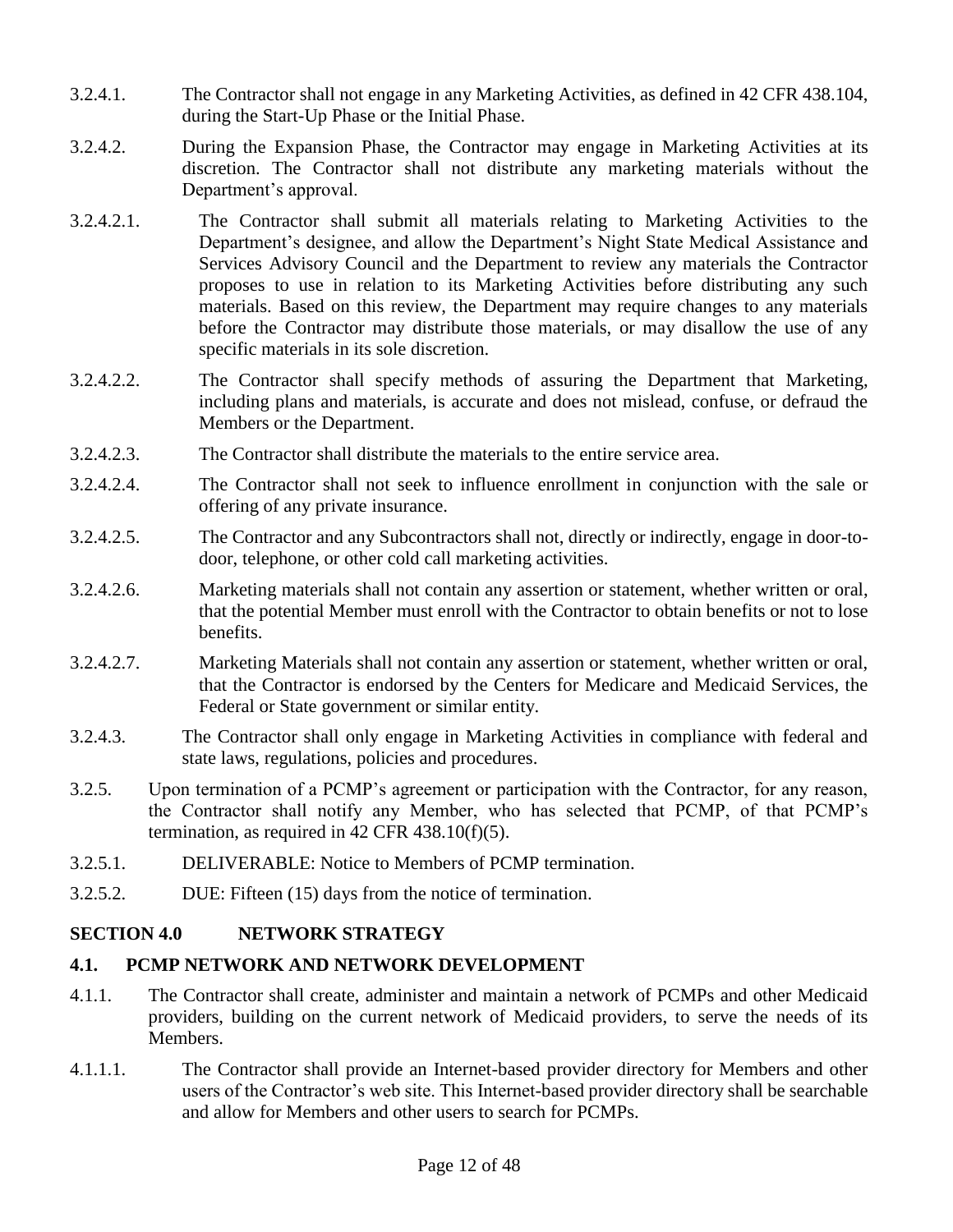- 4.1.2. The Contractor shall Document its relationship with and requirements for each PCMP in the Contractor's PCMP Network in a written contract with that PCMP.
- 4.1.3. The Contractor shall only enter into written contracts with PCMPs that meet the following criteria:
- 4.1.3.1. The PCMP practice and the individual PCMP are enrolled as a Colorado Medicaid provider.
- 4.1.3.2. The PCMP practice and the individual PCMP, as applicable, are currently licensed by the Colorado Board of Nursing or Board of Medical Examiners to practice medicine in the State of Colorado.
- 4.1.3.3. The individual PCMP shall act as the primary care provider for a Member and is capable of providing a majority of that Member's comprehensive primary, preventative and urgent or sick care.
- 4.1.3.4. The PCMP practice is certified by the Department as a provider in the Medicaid and CHP+ Medical Homes for Children Program or the PCMP practice is a Federally Qualified Health Center, a Rural Health Clinic, clinic or other group practice with a focus on primary care, general practice, internal medicine, pediatrics, geriatrics or obstetrics and gynecology.
- 4.1.3.5. The PCMP meets all additional criteria in **Exhibit B**.
- 4.1.3.6. The Contractor may not prohibit a PCMP from entering into a contract with another RCCO.
- 4.1.4. The Contractor shall ensure that its PCMP network is sufficient to meet the requirements for every Member's Access to Care, to serve all Member's primary care needs and allow for adequate Member freedom of choice amongst PCMPs and providers during the Initial Phase and Expansion Phase.
- 4.1.5. The Contractor's network shall include Essential Community Providers and private for-profit and not-for-profit providers.
- 4.1.6. The Contractor shall ensure that its network includes providers or PCMPs with the interest and expertise in serving the special populations that include, but are not limited to:
- 4.1.6.1. The physically or developmentally disabled.
- 4.1.6.2. Children and foster children.
- 4.1.6.3. Adults and the aged.
- 4.1.6.4. Non-English speakers.
- 4.1.6.5. Members with complex behavioral or physical health needs.
- 4.1.6.6. Members with Human Immunodeficiency Virus (HIV).
- 4.1.6.7. Members who are released from the Colorado Department of Corrections (DOC) or county jail system.
- 4.1.7. The Contractor's network shall provide the Contractor's Members with a meaningful choice in selecting a PCMP.
- 4.1.7.1. If a Member within the Contractor's Region requests a provider that has not entered into an agreement with the Contractor or another RCCO, the Contractor shall make an effort to enroll the provider.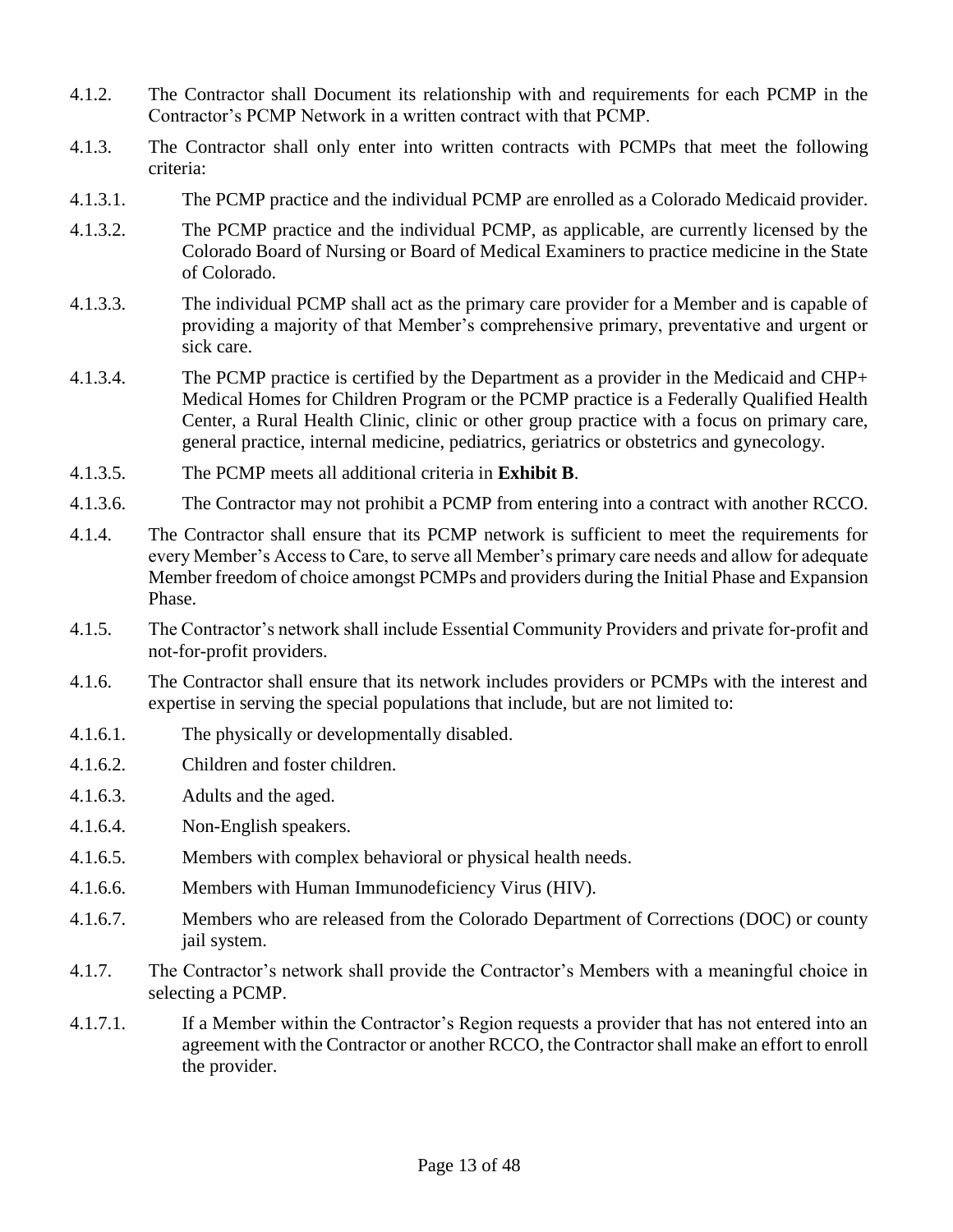- 4.1.7.1.1. The Contractor shall make an initial contact, through any method allowed by federal statutes, regulations policies or procedures, with the provider to attempt to enroll the provider in the Contractor's network.
- 4.1.7.1.2. If the Contractor is unsuccessful in its initial contact, then the Contractor shall make one (1) follow-up contact to attempt to enroll the provider in the Contractor's network.
- 4.1.8. The Contractor shall reasonably ensure that all providers and PCMPs in its network are aware of the requirement for a clinical referral when a Member receives services from another provider.
- 4.1.9. The Contractor shall maintain a Clinical Quality Improvement Services Department that makes use of extensive physician leadership, internal analytics capabilities, adoption of evidence-based guidelines and practice coaches. This Clinical Quality Improvement Services Department will work to improve performance, reduce unnecessary variation in care and improve workflow efficiencies consistent with the Contractor's overall philosophy and clinical initiatives.

#### **4.2. ACCESS TO CARE STANDARDS**

- 4.2.1. The Contractor's PCMP Network shall have a sufficient number of PCMPs so that each Member has a PCMP and each Member has their choice of at least two (2) PCMPs within their zip code or within thirty (30) minutes of driving time from their location, whichever area is larger. For rural and frontier areas, the Department may adjust this requirement based on the number and location of available providers.
- 4.2.1.1. In the event that there are less than two (2) medical providers qualified to be a PCMP within the area defined in the prior paragraph for a specific Member, then the requirements of that paragraph shall not apply to that Member.
- 4.2.2. The Contractor's PCMP Network shall provide for extended hours on evenings and weekends and alternatives for emergency room visits for after-hours urgent care. The Contractor will determine the appropriate requirements for the number of extended hours and weekend availability based on the needs of the Contractor's Region, and submit these requirements to the Department for approval. The Contractor shall assess the needs of the Contractor's Region on a regular basis, no less often than quarterly, and submit a request to the Department to adjust its requirements accordingly.
- 4.2.2.1. At a minimum, the Contractor's PCMP Network shall provide for twenty-four (24) hour a day availability of information, referral and treatment of emergency medical conditions.
- 4.2.3. The Contractor shall have a system to track Member access at the PCMP provider level, including requests for same-day care, requests for routine care and how long a Member must wait before an appointment is available. The Contractor shall provide this information in a mutually agreed reporting format and on a mutually agreed schedule.
- 4.2.4. The Contractor's PCMP Network shall be sufficient to ensure that appointments will be available to all Members:
- 4.2.4.1. Within forty-eight (48) hours of a Member's request for urgent care.
- 4.2.4.2. Within ten (10) calendar days of a Member's request for non-urgent, symptomatic care.
- 4.2.4.3. Within forty-five (45) calendar days of a Member's request for non-symptomatic care, unless an appointment is required sooner to ensure the provision of screenings in accordance with the Department's accepted Early Periodic Screening, Diagnosis and Treatment (EPSDT) schedules.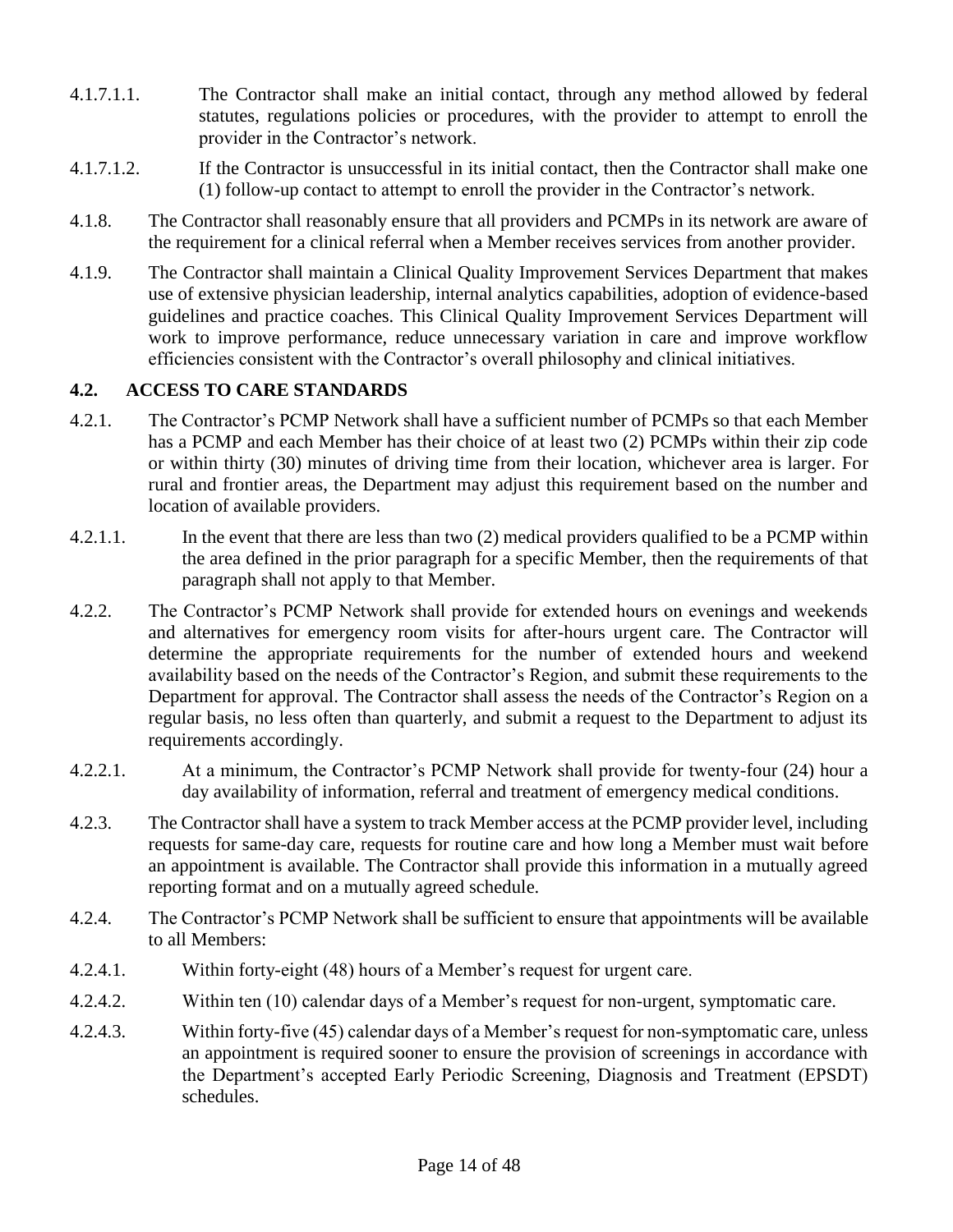- 4.2.5. The Contractor shall reasonably ensure that Members in the Contractor's Region have access to specialists and other Medicaid providers promptly and without compromising the Member's quality of care or health.
- 4.2.6. The Department shall reimburse any provider for a Member's emergency services as otherwise authorized by Medicaid regardless of whether the provider that furnished the services has a contract with the Contractor.

#### **4.3. ONGOING NETWORK MANAGEMENT AND REGIONAL STRATEGY**

- 4.3.1. The Contractor shall create, document, and maintain a Communication Plan to communicate with all providers, behavioral health managed care organizations and PCMPs in its network and other community resources with which it has relationships, and to promote communication amongst the providers.
- 4.3.1.1. The Communication Plan may include the following methods:
- 4.3.1.1.1. Assignment of providers to a specific provider relations consultant or point-of-contact within the Contractor's organization.
- 4.3.1.1.2. Holding information sessions for interested providers at practice association meetings or conferences.
- 4.3.1.1.3. Providing orientation sessions for providers that are new to the Contractor's network.
- 4.3.1.1.4. Hosting forums for ongoing training regarding the ACC Program and services the Contractor offers.
- 4.3.1.1.5. Posting provider tools, trainings, informational material and the Contractor's contact details on the internet in easily accessible formats.
- 4.3.1.1.6. Developing standard communication intervals at which the Contractor will contact providers to maintain connection and lines of communication.
- 4.3.1.2. The Contractor shall distribute a network newsletter, on a quarterly basis, with tips and tools to promote continuous provider interest and involvement and includes, at a minimum:
- 4.3.1.2.1. Policy changes.
- 4.3.1.2.2. Upcoming training sessions.
- 4.3.1.2.3. Articles supporting program design for PCMPs in the ACC Program.
- 4.3.1.3. The Contractor shall submit an Updated Communication Plan when there are any significant changes to the Communication plan for the Department's review and approval prior to implementation.
- 4.3.1.3.1. DELIVERABLE: Updated Communication Plan.
- 4.3.1.3.2. DUE: Thirty (30) days from the date of any significant change to the Communication Plan.
- 4.3.2. The Contractor shall create an expansion plan that will describe how it will expand its network to accommodate the increased Members enrolled during the Expansion Phase. The Contractor shall deliver this expansion plan to the Department within ninety (90) days of the Contract's Effective Date. The Department may direct changes to the plan if it believes the expansion plan is insufficient.
- 4.3.2.1. DELIVERABLE: Expansion plan.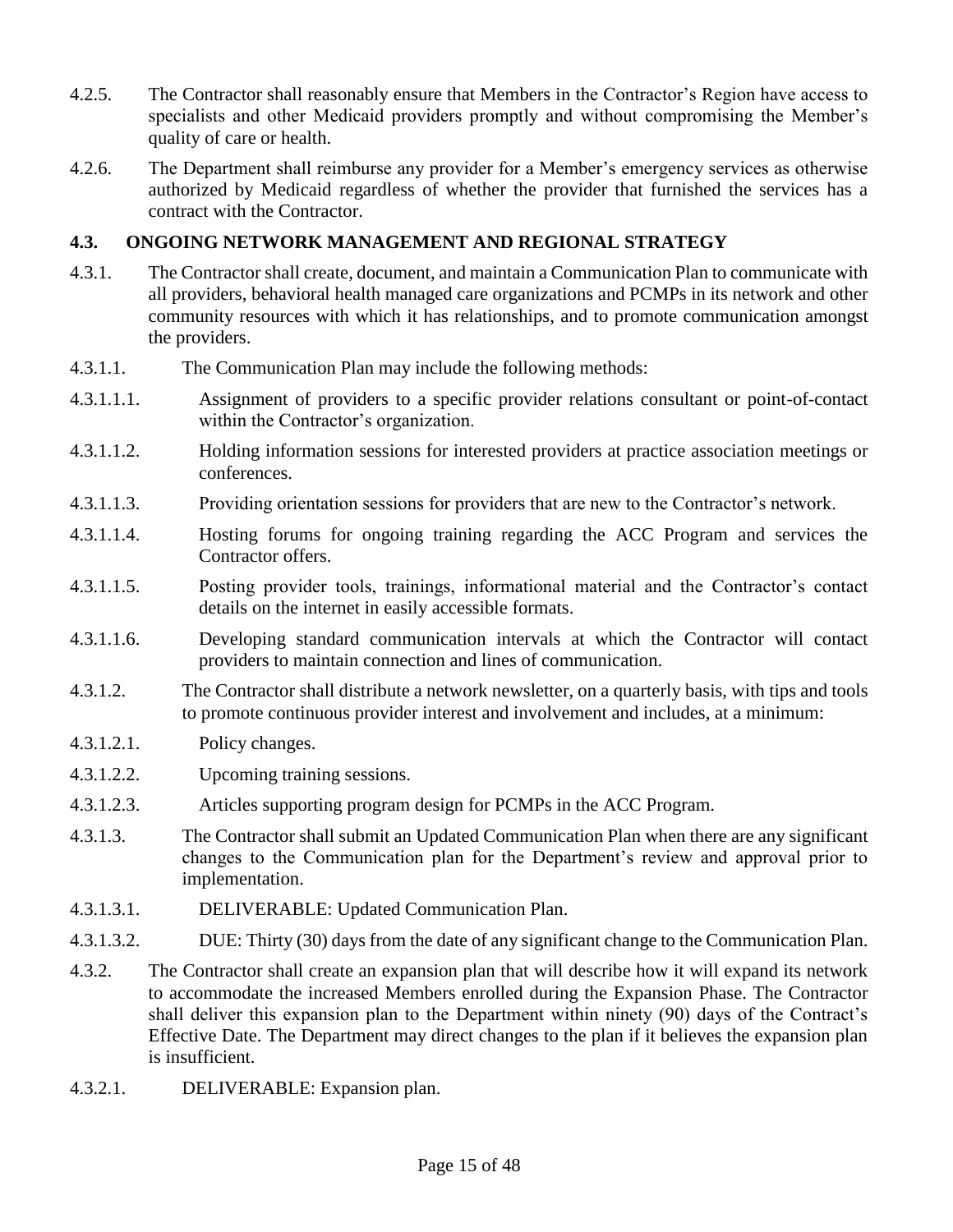- 4.3.2.2. DUE: Ninety (90) days from the Contract's Effective Date.
- 4.3.3. The Contractor shall assess the adequacy of its PCMP network by using, at a minimum, all of the following measures and processes:
- 4.3.3.1. Reports of network gaps as identified by providers, Members, and other stakeholders in regular meetings, or routine email communications to the Contractors care management or call center staff.
- 4.3.3.2. Create and maintain geographic mapping of provider locations and determine travel distance, travel time, provider density per zip code, and population demands by specialty type.
- 4.3.3.3. Review of referrals monthly to track and trend network gaps by aid category, county/zip code, or specialty.
- 4.3.3.4. Time from referral request to appointment time by PCMP and by specialist, with prior Medicaid network performance as a baseline to be improved upon.
- 4.3.3.5. Feedback from the Contractor's physician recruitment, Provider Relations and Contracting Department staff that particular specialties are not available in a geographic area, or are not willing to contract with the Contractor and the reasons why.
- 4.3.3.6. The Third Next Available Appointment measure, as defined by the federal Department of Health and Human Services, Agency for Healthcare Research and Quality.

#### **SECTION 5.0 PROVIDER SUPPORT**

#### **5.1. ADMINISTRATIVE SUPPORT**

- 5.1.1. The Contractor shall make all of the providers in its network aware of Colorado Medicaid programs, policies and processes within one (1) month of executing a contract with a that provider.
- 5.1.1.1. This information shall include, but is not limited to, information regarding all of the following:
- 5.1.1.1.1. Benefit packages and coverage policies.
- 5.1.1.1.2. Prior authorization referral requirements.
- 5.1.1.1.3. Claims and billing procedures.
- 5.1.1.1.4. Eligibility and enrollment processes.
- 5.1.1.1.5. Other operational components of service delivery.
- 5.1.1.2. This information shall be delivered to providers during direct contact at meetings, forums, training sessions or seminars, or through any method of mailing, as defined in 10 C.C.R. 2505-10 §8.050.
- 5.1.1.3. The Contractor shall submit all formal policy and procedure documents and plans for provider support to the Department for review. The Department may request changes to the formal policy and procedure documents or plans for direct contact, and the Contractor shall make the changes and deliver the updated documents or plans to the Department.
- 5.1.1.3.1. DELIVERABLE: All information documents and direct provider contact plans.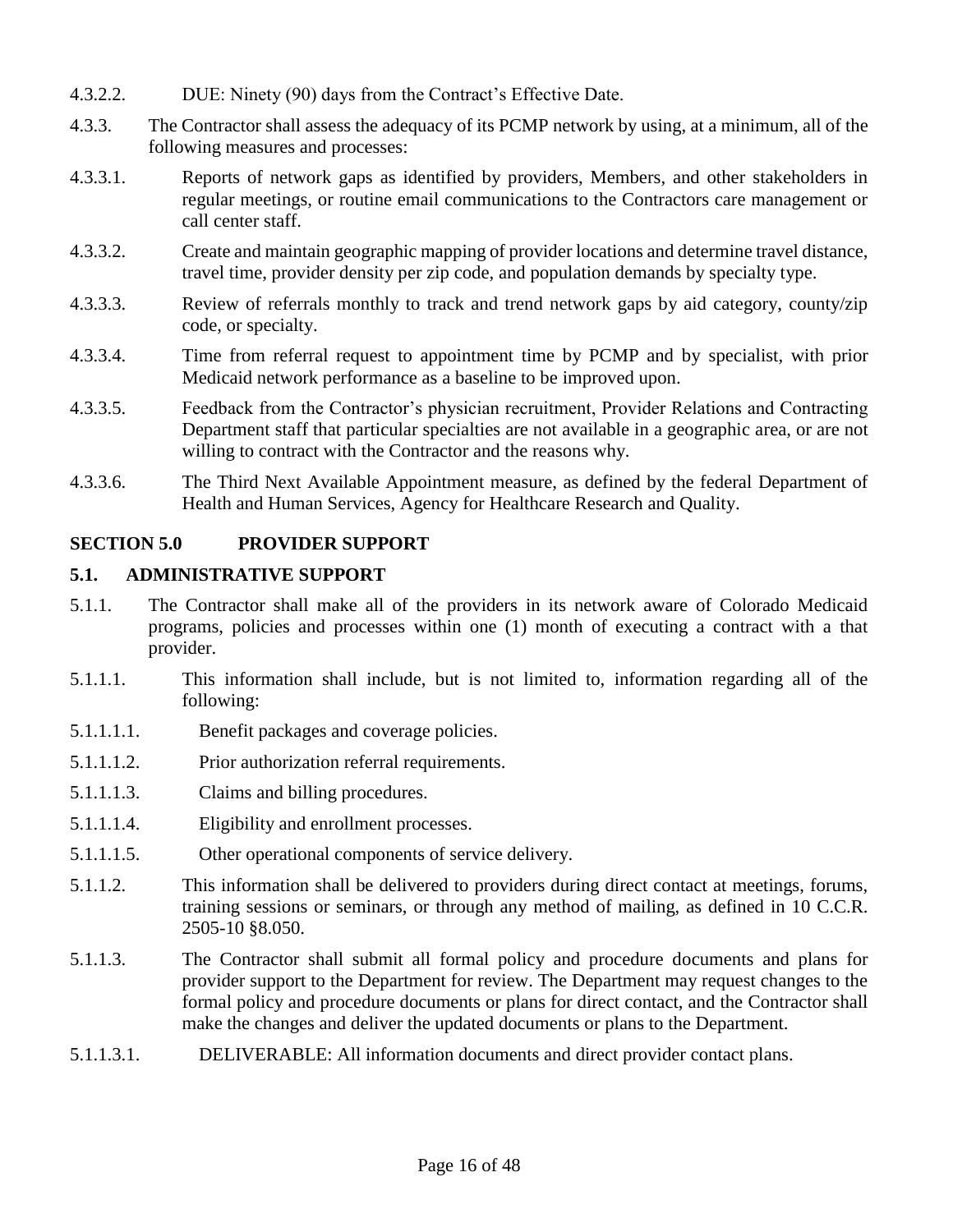- 5.1.1.3.2. DUE: Ten (10) Business Days from the date the documents or plans are requested by the Department; and ten (10) Business Days from the request by the Department to make a change for updated documents.
- 5.1.2. The Contractor shall make informational and educational materials available to providers regarding the roles that the Department, the Contractor and other Department contractors and partners play in the Colorado Medicaid system. These other Department contractors and partners shall include, at a minimum all of the following:
- 5.1.2.1. The Statewide Data Analytics Contractor (SDAC).
- 5.1.2.2. The Department's enrollment broker.
- 5.1.2.3. The State's Medicaid fiscal agent.
- 5.1.2.4. The Department's utilization management contractor.
- 5.1.2.5. The Department's managed care ombudsman.
- 5.1.2.6. The county departments of human and social services for the counties in the Contractor's Region.
- 5.1.2.7. The Community-Centered Boards and Single Entry Point agencies.
- 5.1.3. The Contractor shall act as a liaison between the Department and its other contractors and partners and the providers. The Contractor shall assist providers in resolving barriers and problems related to the Colorado Medicaid systems, including, but not limited to all of the following:
- 5.1.3.1. Issues relating to Medicaid provider enrollment.
- 5.1.3.2. Prior authorization and referral issues.
- 5.1.3.3. Member eligibility and coverage policies.
- 5.1.3.4. PCMP designation problems.
- 5.1.3.5. PCMP Per Member Per Month (PMPM) payments.
- 5.1.4. Using the Department provided data on all ACC members, the contractor shall assist all ACC PCMPs (including those they are not contracted with), upon request, by providing information on the provider's ACC members and their member's RCCO assignments.

# **5.2. PRACTICE SUPPORT**

- 5.2.1. The Department will provide the Contractor materials relating to behavioral health and the BHOs. The Contractor shall distribute these materials to all of the PCMPs in the Contractor's PCMP Network. The Department will direct the Contractor on the method for distributing these materials.
- 5.2.2. The Contractor shall offer support to PCMPs and providers, which may include comprehensive guidance on practice redesign to providing assistance with practice redesign and performanceenhancing activities. The Contractor shall provide tools to the PCMPs and providers that may include any of the following:
- 5.2.2.1. Clinical Tools:
- 5.2.2.1.1. Clinical care guidelines and best practices.
- 5.2.2.1.2. Clinical screening tools, such as depression screening tools and substance use screening tools.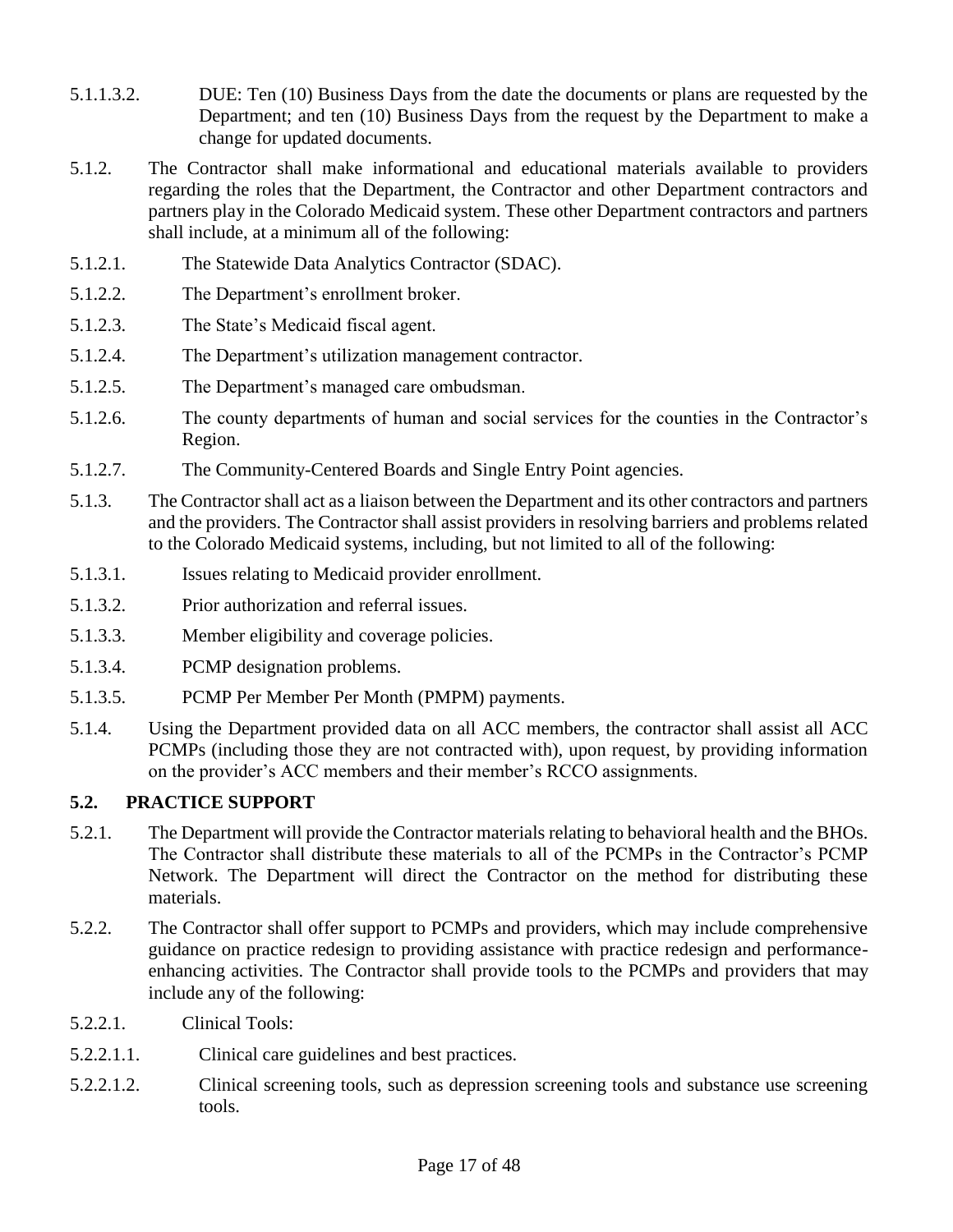| 5.2.2.1.3. | Health and functioning questionnaires.                                                                                                                                                                                                                                                                 |
|------------|--------------------------------------------------------------------------------------------------------------------------------------------------------------------------------------------------------------------------------------------------------------------------------------------------------|
| 5.2.2.1.4. | Chronic care templates.                                                                                                                                                                                                                                                                                |
| 5.2.2.1.5. | Registries.                                                                                                                                                                                                                                                                                            |
| 5.2.2.2.   | <b>Client Materials:</b>                                                                                                                                                                                                                                                                               |
| 5.2.2.2.1. | Client reminders.                                                                                                                                                                                                                                                                                      |
| 5.2.2.2.2. | Self-management tools.                                                                                                                                                                                                                                                                                 |
| 5.2.2.2.3. | Educational materials about specific conditions.                                                                                                                                                                                                                                                       |
| 5.2.2.2.4. | Client action plans.                                                                                                                                                                                                                                                                                   |
| 5.2.2.2.5. | Behavioral health surveys and other self-screening tools.                                                                                                                                                                                                                                              |
| 5.2.2.3.   | <b>Operational Practice Support:</b>                                                                                                                                                                                                                                                                   |
| 5.2.2.3.1. | Guidance and education on the principles of the Medical Home.                                                                                                                                                                                                                                          |
| 5.2.2.3.2. | Training on providing culturally competent care.                                                                                                                                                                                                                                                       |
| 5.2.2.3.3. | Training to enhance the health care skills and knowledge of supporting staff.                                                                                                                                                                                                                          |
| 5.2.2.3.4. | Guidelines for motivational interviewing.                                                                                                                                                                                                                                                              |
| 5.2.2.3.5. | Tools and resources for phone call and appointment tracking.                                                                                                                                                                                                                                           |
| 5.2.2.3.6. | Tools and resources for tracking labs, referrals and similar items.                                                                                                                                                                                                                                    |
| 5.2.2.3.7. | Referral and transitions of care checklists.                                                                                                                                                                                                                                                           |
| 5.2.2.3.8. | Visit agendas or templates.                                                                                                                                                                                                                                                                            |
| 5.2.2.3.9. | Standing pharmacy order templates.                                                                                                                                                                                                                                                                     |
| 5.2.2.4.   | Data, Reports and Other Resources:                                                                                                                                                                                                                                                                     |
| 5.2.2.4.1. | Expanded provider network directory.                                                                                                                                                                                                                                                                   |
| 5.2.2.4.2. | Comprehensive directory of community resources.                                                                                                                                                                                                                                                        |
| 5.2.2.4.3. | Directory of other Department-sponsored resources, such as the managed care ombudsman<br>and nurse advice line.                                                                                                                                                                                        |
| 5.2.2.4.4. | Link from main ACC Program website to the Contractor's website of centrally located<br>tools and resources.                                                                                                                                                                                            |
| 5.2.3.     | <b>Provider Support Accessibility</b>                                                                                                                                                                                                                                                                  |
| 5.2.3.1.   | The Contractor shall have an internet-accessible website that contains, at a minimum, all of<br>the following:                                                                                                                                                                                         |
| 5.2.3.1.1. | General information about the ACC Program, the Contractor entity, the Contractor's role<br>and purpose and the principles of a Medical Home.                                                                                                                                                           |
| 5.2.3.1.2. | A network directory listing providers and PCMPs with whom the Contractor has a contract,<br>their contact information and provider characteristics such as gender, languages spoken,<br>whether they are currently accepting new Medicaid clients and links to the provider's<br>website if available. |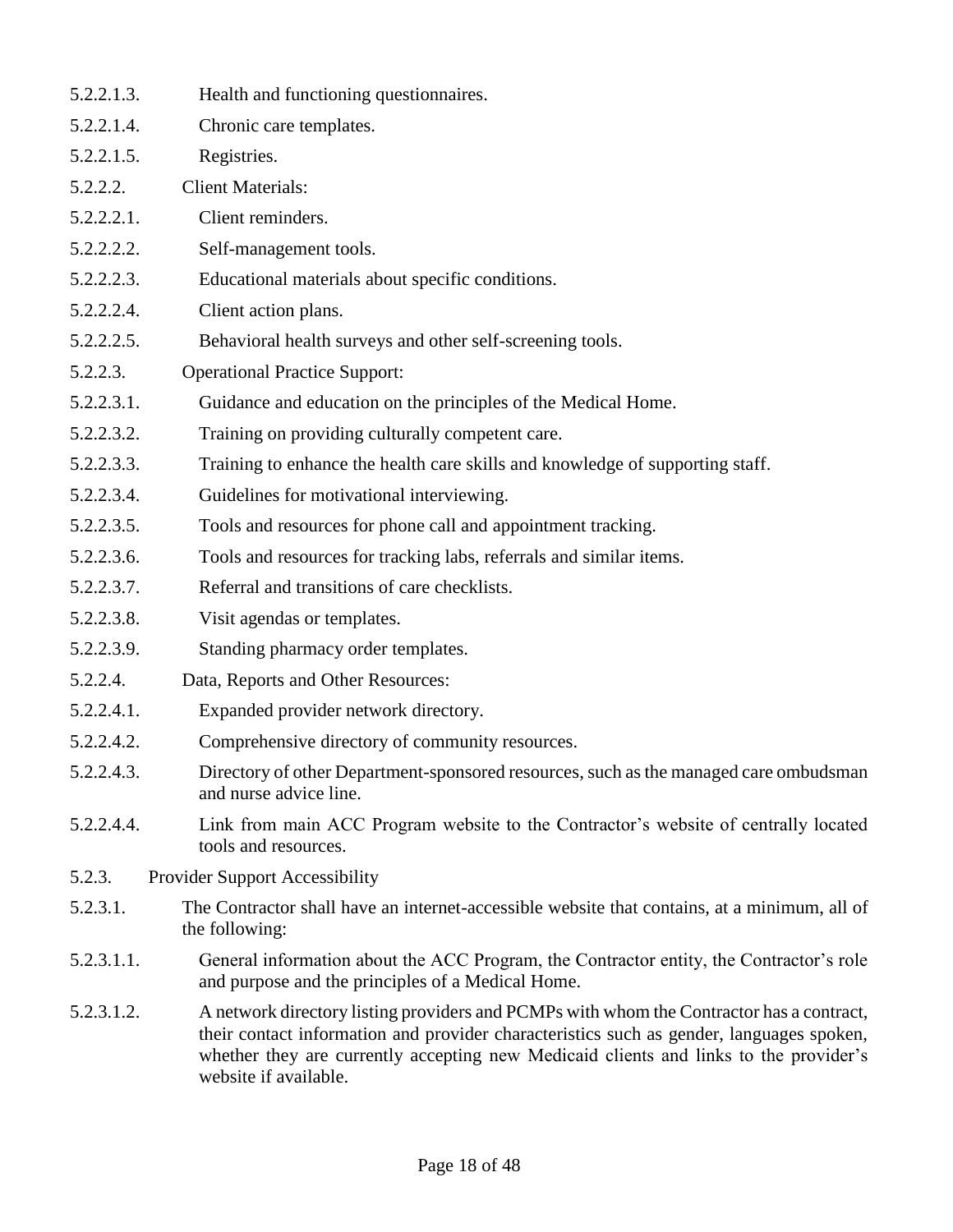- 5.2.3.1.3. A provider page or section that contains a description of the support the Contractor offers to providers, an online library of available tools, screenings, clinical guidelines, practice improvement activities, templates, trainings and any other resources the Contractor has compiled.
- 5.2.3.1.4. A listing of immediately available resources to guide providers and their Members to needed community-based services, such as child care, food assistance, services supporting elders, housing, utility assistance and other non-medical supports.
- 5.2.4. The Contractor shall provide individuals to act as Provider Relations Network Managers. These individuals shall, at a minimum:
- 5.2.4.1. Answer provider questions related to the ACC Program.
- 5.2.4.2. Address and resolve provider complaints.
- 5.2.4.3. Educate the providers on the issues and legal pitfalls of treating children in the legal custody of the state or any political subdivision thereof.
- 5.2.4.4. Communicate with the providers about the Contractor and the ACC Program.
- 5.2.5. The Contractor shall provide individuals to act as Quality Improvement Coaches to assist PCMPs with medical home skills, the transition of care process and clinical guidelines developed by the Contractor.
- 5.2.5.1. These Quality Improvement Coaches shall provide PCMPs with assistance on improving clinical and office systems and to improve and sustain clinical outcomes through the application of practice redesign techniques.
- 5.2.6. The Contractor shall facilitate provider education roundtables to its PCMPs on topics of interest to those PCMPs. The Contractor shall facilitate specific roundtables for PCMPs that treat Members with special needs.
- 5.2.7. The Contractor shall make available an array of practice supports, including, but not limited to:
- 5.2.7.1. Physician-led committees that adopt and disseminate evidence-based guidelines that then drive quality coaching efforts, analytic measurement of performance and structuring of incentives to encourage the desired performance on an individual and aggregate level.
- 5.2.7.2. Screening tools to evaluate a Member's medical and psychosocial status in order to assess the need for care management services.
- 5.2.7.3. Web-based registries for use in the treatment of diabetes, heart/stroke, and asthma.
- 5.2.7.4. Training on patient centered medical home principles.
- 5.2.7.5. Guidance from transitions coaches on transition of care processes, checklists, and principles.
- 5.2.7.6. A Personal Health Picture tool that serves as a patient's personal health record to assist in self-management of chronic conditions.
- 5.2.7.7. Patient education materials on major medical conditions.
- 5.2.7.8. Online searchable provider directories in addition to assistance from Care Managers to guide providers on available resources.
- 5.2.7.9. Care management staff that can assist providers with identifying community resources and assisting Members in seeking those services.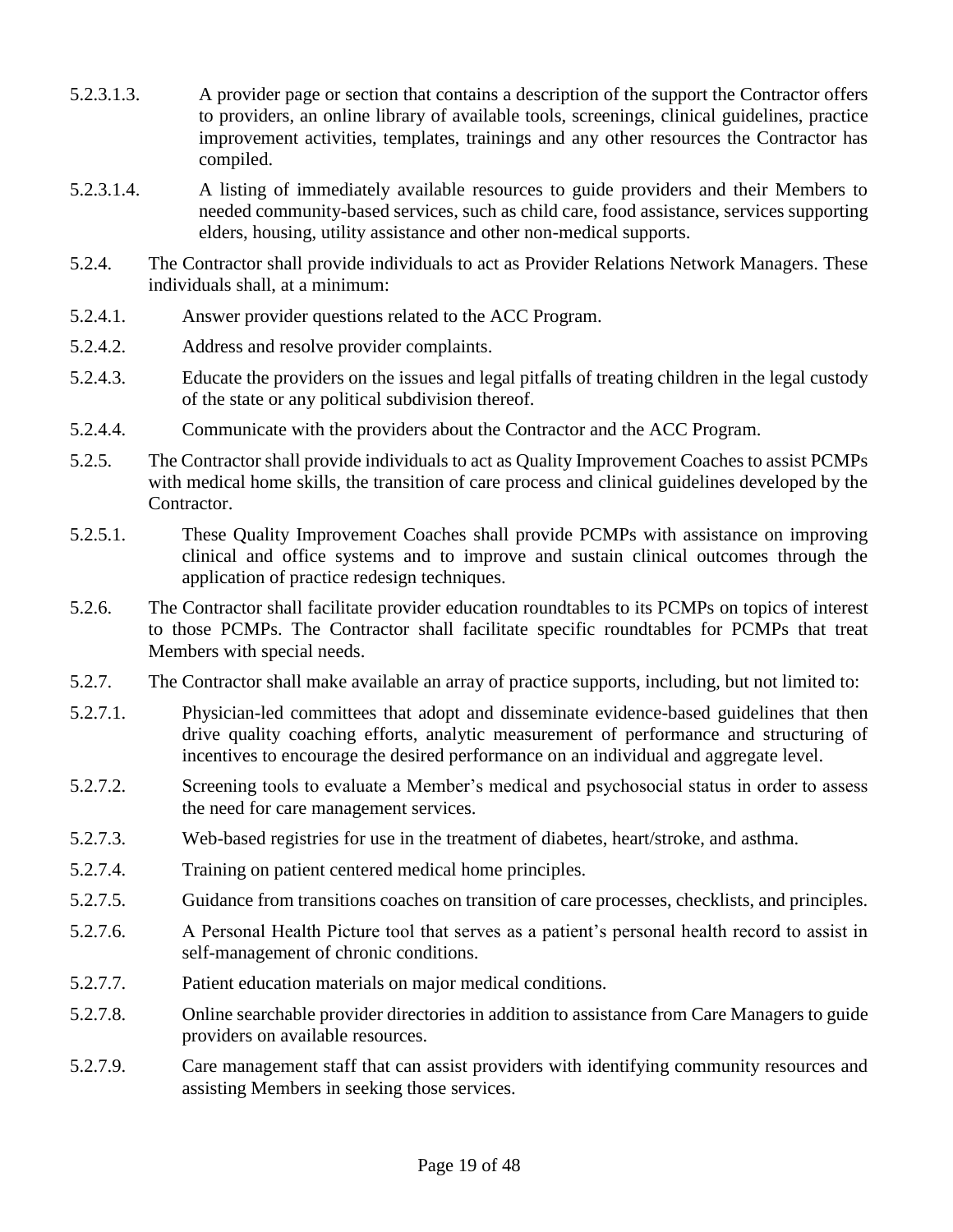- 5.2.8. The Contractor shall assist all PCMPs, and any providers with which it has a contractual relationship, in implementing electronic health records, meet the requirements for Meaningful Use under Medicare and Medicaid Programs; Electronic Health Record Incentive Program; Final Rule (42 CFR Parts 412, 413, 422 et al., and 42 CFR Part 492 et seq. also known as the "Meaningful Use Regulations") and allow for data aggregation across the Contractor's network through a health information exchange interface.
- 5.2.9. The Contractor shall provide interpreter services for all interactions with Members or Clients when there is no bilingual or multilingual Member of the Contractor available who speaks a language understood by a Member.
- 5.2.9.1. The Contractor may provide interpreter services for any PCMP in the Contractor's Region or any other provider with whom the Contractor has an agreement that the provider needs to interact with Members.

# **5.3. DATA ANALYSIS AND REPORTS**

- 5.3.1. The Contractor shall provide reasonable network and care coordination data to the Department or to the SDAC at the Department's direction.
- 5.3.2. The Contractor shall access any reports, queries and searches it requires from the SDAC. The Contractor shall design any queries or searches it requires and interpret the results of the queries and searches it conducts.
- 5.3.2.1. The Contractor shall share with the PCMPs, the SDAC and the Department any specific findings or important trends discovered through the Contractor's analysis of the available data and information.
- 5.3.3. The Contractor shall educate and inform the PCMPs and providers about the data reports and systems available to the providers and the practical uses of the available reports.
- 5.3.4. The Contractor shall take appropriate action, based on the results of its searches, queries and analyses, to improve performance, target efforts on areas of concern and apply the information to make changes and improve the health outcomes of its members.
- 5.3.4.1. The Department may request that the Contractor report the results of any analysis it performs. At the Department's request, the Contractor shall report the results of the analyses it performed to the Department and what steps it intends to take based on those analyses, within ten (10) Business Days of the Department's request. The Department may request additional information, that the Contractor perform further analyses or that the Contractor modify any steps it intends to take at the Department's sole discretion.

# **SECTION 6.0 MEDICAL MANAGEMENT AND CARE COORDINATION**

# **6.1. REFERRAL PROCESS ASSISTANCE**

- 6.1.1. The Contractor shall ensure that all PCMPs with which it contracts are aware of and comply with the Department's referral requirements. These requirements include referring the PCMP's Members to specialty care, as appropriate, and ensuring that clinical referrals are completed between PCMPs and specialists/referred providers to facilitate optimal health care, care coordination, and information sharing.
- 6.1.1.1. The Contractor shall develop and maintain a written protocol for clinical referrals to facilitate care coordination and sharing of relevant Member information and deliver those protocols to the Department for review and approval.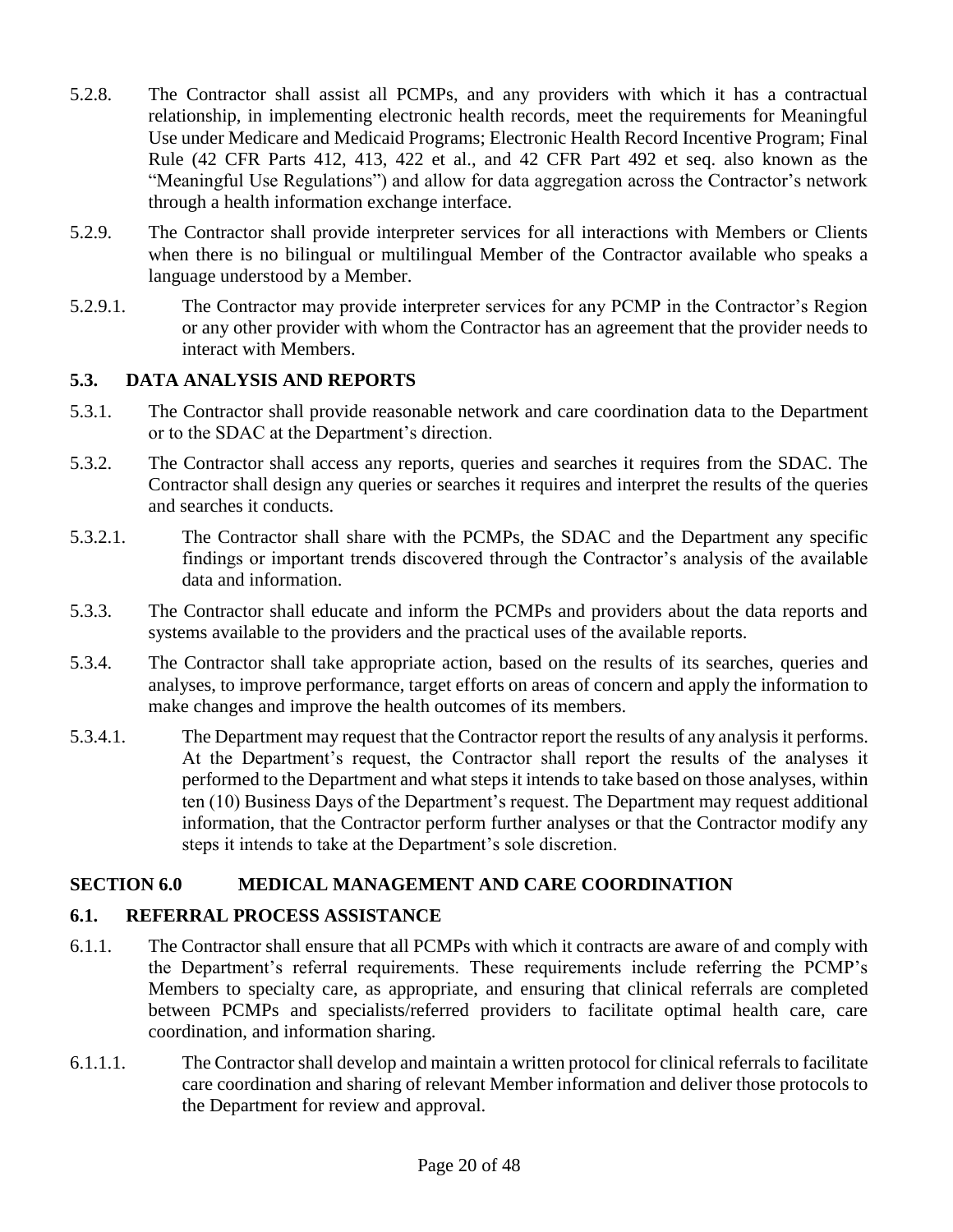- 6.1.1.1.1. DELIVERABLE: Clinical Referral Protocol.
- 6.1.1.1.2. DUE: No later than June 30, 2013.
- 6.1.1.2. The Department will review the Contractor's Clinical Referral Protocol and may direct changes. In the event that the Department directs changes, the Contractor shall make all changes to the Clinical Referral Protocol as directed by the Department.
- 6.1.1.2.1. DELIVERABLE: Updated Clinical Referral Protocol including all changes directed by the Department.
- 6.1.1.2.2. DUE: Within three (3) Business Days from the Department's request for a change, unless more time is granted by the Department.
- 6.1.1.3. The Contractor shall implement the Clinical Referral Protocol upon Department approval.
- 6.1.1.4. In the event that the Contractor desires to make a material change to its Clinical Referral Protocol, the Contractor shall deliver any updates to its Clinical Referral Protocol to the Department for review and approval.
- 6.1.1.5. The Contractor shall not implement any material change to the Clinical Referral Protocol or updated Clinical Referral Protocol prior to the Department's approval of that protocol.
- 6.1.1.6. The Contractors will work with providers and the Department to minimize administration burden on providers resulting from the Contractor's protocols.
- 6.1.2. The Contractor shall allow the PCMPs with which it contracts to refer Members to any specialists enrolled in Medicaid or any other Medicaid provider, including those not associated with the Contractor or another RCCO. The PCMP will not be required to provide a referral for any fee for service benefit.
- 6.1.3. After the clinical referral protocol described in section 6.1.1.3 is implemented, the Contractor shall ensure that the goal of improved communication and care coordination is met and that clinical referrals are occurring.
- 6.1.3.1. The Department may request and review data and supporting documentation from the Contractor to ensure compliance with this requirement. All such monitoring will be performed in a manner that will not unduly interfere with contract work.

#### **6.2. MEDICAL MANAGEMENT SUPPORT**

- 6.2.1. The Contractor shall use, and recommend to PCMPs, traditional and non-traditional medical management practices and tools to ensure optimal health outcomes and manage costs for the Department and the Contractor's Members. These practices and tools may include, but are not limited to, any of the following:
- 6.2.1.1. Traditional methods:
- 6.2.1.1.1. Coordination with the Department's utilization management contractor to detect inappropriate utilization of services.
- 6.2.1.1.2. Integrating disease management into the care of Members with multiple chronic conditions.
- 6.2.1.1.3. Catastrophic case management.
- 6.2.1.1.4. Coordination of medical services for Members with serious, life-changing, and possibly life-threatening, illnesses and injuries.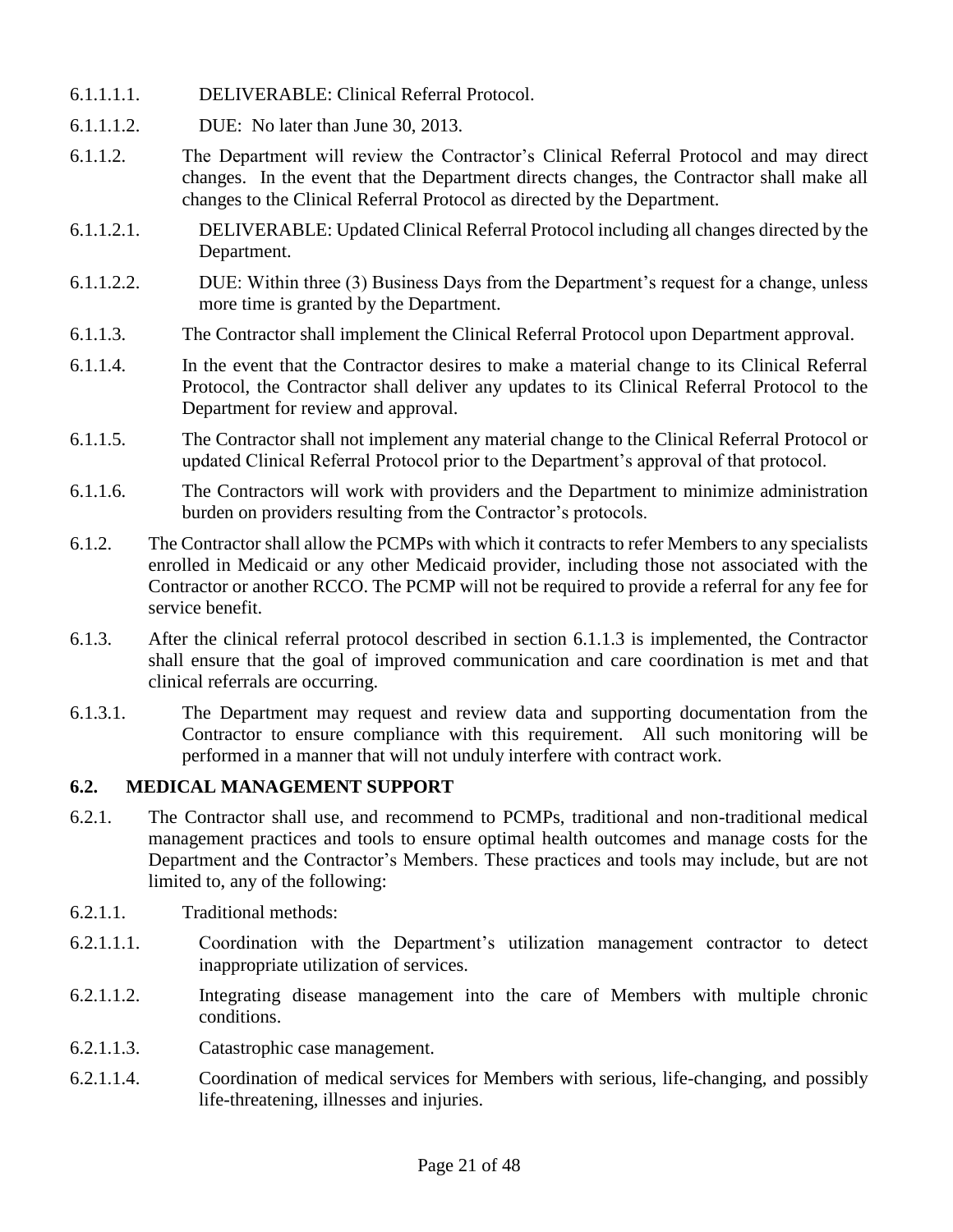- 6.2.1.2. Innovative and proven or promising practices:
- 6.2.1.2.1. Technologically enhanced communication, such as cell phone messages, email communication and text messaging.
- 6.2.1.2.2. Providing PCMPs with tools and resources to support informed medical decision-making with Members.
- 6.2.1.2.3. Alternate formats for delivering care.
- 6.2.1.2.4. Methods for diversion to the most appropriate care setting.
- 6.2.2. The Department may review the Contractor's medical management practices and tools. In the event that the Department determines any practice or tool to be ineffective, inappropriate or otherwise unacceptable, the Contractor shall cease using or recommending that practice or tool immediately upon notification by the Department of its unacceptability.

#### **6.3. PROMOTION OF MEMBER EMPOWERMENT, HEALTHY LIFESTYLE CHOICES AND INFORMED DECISION MAKING**

- 6.3.1. The Contractor shall promote Member education and informed decision-making regarding healthy lifestyle choices, medical treatment and all aspects of the Member's own health care. This education shall include an overview of the ACC Program and how to navigate services within the Colorado Medicaid program. The Contractor's strategies may include, but are not limited to:
- 6.3.1.1. A comprehensive approach to promoting healthy behavior that takes into consideration factors that affect healthy behavior, such as community and cultural practices and standards, daily work and life opportunities and limitations and Member awareness of how behavior affects health. This approach may include clinical, personal and community-based strategies, as appropriate.
- 6.3.1.2. Motivational interviewing to create Member-centered, directive methods for increasing the member's intrinsic motivation to change behavior.
- 6.3.1.3. Use of member decision aids.
- 6.3.1.4. Community health education, either provided by the Contractor or provided in partnership with the existing community of health educators, to help Members make lifestyle choices that lead to better health.
- 6.3.2. The Department may review the Contractor's strategies for promoting Member education and informed decision-making. In the event that the Department determines any strategy to be ineffective, inappropriate or otherwise unacceptable, the Contractor shall cease using that strategy immediately upon notification by the Department of its unacceptability.

#### **6.4. CARE COORDINATION**

- 6.4.1. The Contractor shall provide care coordination for its Members, necessary for the Members to achieve their desired health outcomes in an efficient and responsible manner. The Contractor may allow the PCMPs other Subcontractors or other sources to perform some or all of the care coordination activities, but the Contractor shall be responsible for the ultimate delivery of care coordination services.
- 6.4.1.1. In the event that the Contractor allows a PCMP or other Subcontractor to perform any care coordination activities, the agreement with that PCMP or other Subcontractor shall comply with all requirements of the Contract.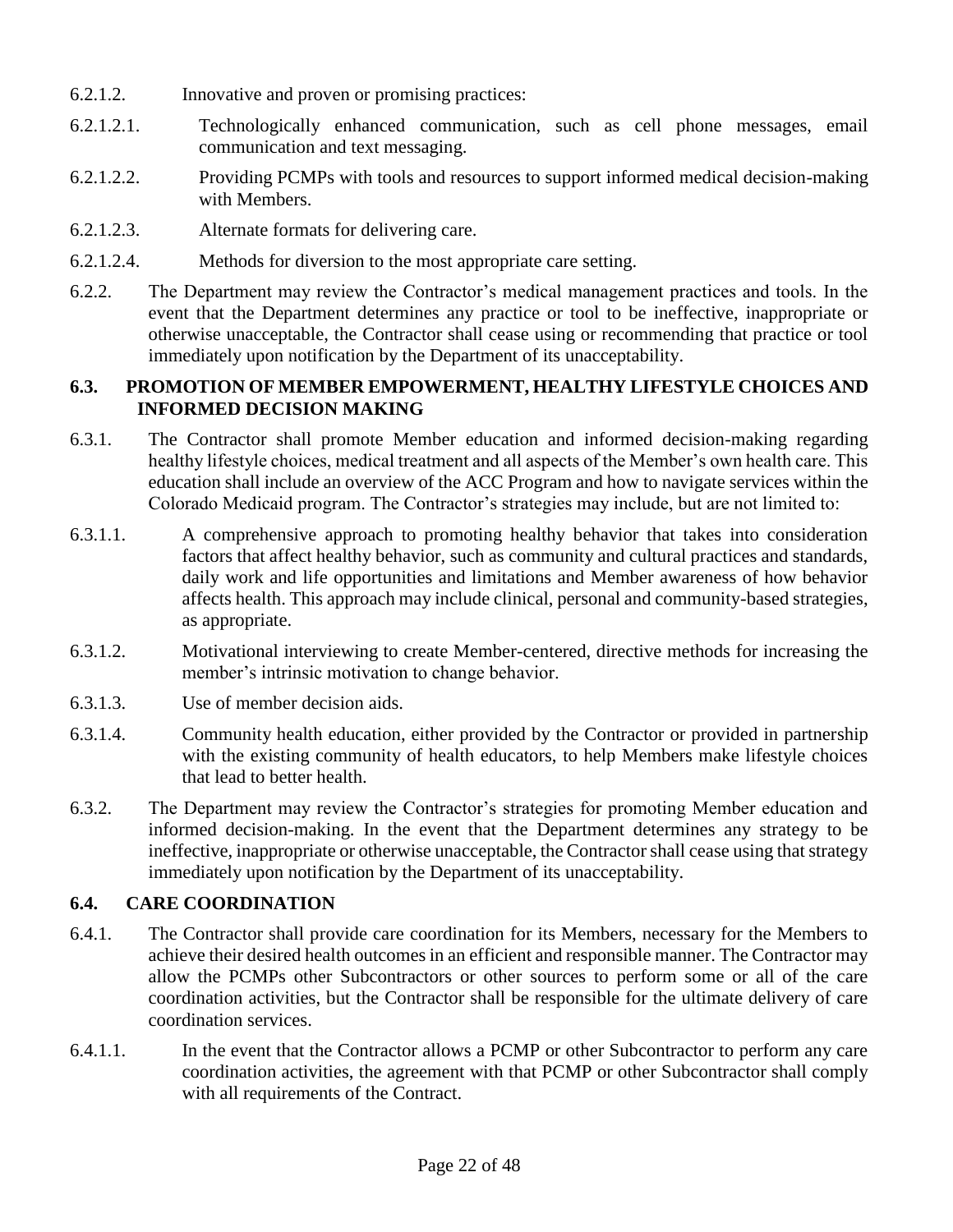- 6.4.1.1.1. The Contractor shall take steps to evaluate each PCMP or other Subcontractor's ability to perform the services that have been delegated to them by the Contractor.
- 6.4.1.1.2. The Contractor may not pay for an item or service—other than an emergency item or service, not including items or services furnished in an emergency room of a hospital that:
- 6.4.1.1.2.1. Is furnished by an individual or entity during any period when the individual or entity is excluded from participation under title V, XVIII, or XX of the Social Security Act (Act) or under this title pursuant to section 1128, 1128A, 1156, or 1842(j)(2),[203] of the Act.
- 6.4.1.1.2.2. Is furnished at the medical direction or on the prescription of a physician, during the period when such physician is excluded from participation under title V, XVIII, or XX of the Act, or under this title pursuant to section 1128, 1128A, 1156, or 1842(j)(2) of the Act and when the person furnishing such item or service knew, or had reason to know, of the exclusion (after a reasonable time period after reasonable notice has been furnished to the person).
- 6.4.1.1.2.3. Is furnished by an individual or entity to whom the state has failed to suspend payments during any period when there is a pending investigation of a credible allegation of fraud against the individual or entity, unless the state determines there is good cause not to suspend such payments.
- 6.4.1.1.2.4. Includes any amount expended for which funds may not be used under the Assisted Suicide Funding Restriction Act of 1997.
- 6.4.1.1.2.5. Includes any amount expended for roads, bridges, stadiums, or any items or services that are not covered under the Medicaid State Plan.
- 6.4.1.1.3. Includes home health care services provided by an agency or organization, unless the agency provides the state with a surety bond as specified in Section  $1861(o)(7)$  of the Act.
- 6.4.1.2. The Contractor shall offer supports for the Contractor's care coordination staff and the care coordination staff of any PCMPs or Subcontractors to whom the Contractor has delegated care coordination responsibilities. These supports shall include, at a minimum:
- 6.4.1.2.1. Identification and education of care management best practices.
- 6.4.1.2.2. Ongoing training.
- 6.4.1.2.3. Access to technical assistance through the Contractor's multi-disciplinary care management leadership team.
- 6.4.2. Regardless of its relationships or contracts with PCMPs or Subcontractors, the Contractor shall:
- 6.4.2.1. Assess current care coordination services provided of its Members to determine if the providers involved in each Member's care are providing necessary care coordination services and which care coordination services are insufficient or are not provided.
- 6.4.2.2. Provide all care coordination services that are not provided by another source.
- 6.4.2.3. Work with providers who are responsible for the Member's care to develop a plan for regular communication with the person(s) who are responsible for the Member's care coordination.
- 6.4.2.4. Reasonably ensure that all care coordination services, including those provided by other individuals or entities, meet the needs of the Member.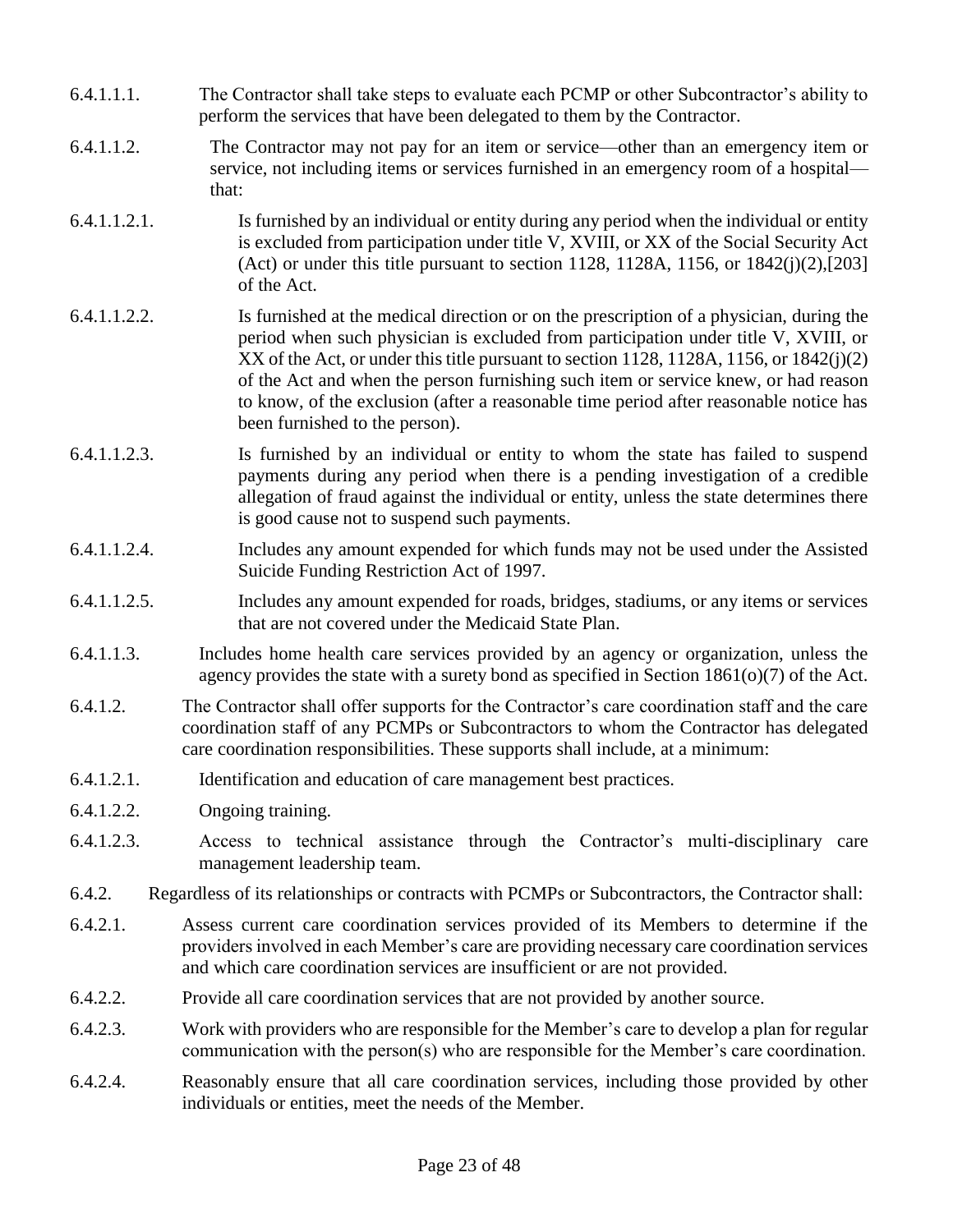- 6.4.3. The Contractor shall develop a formal system of care coordination for its Members. This formal system shall have the following characteristics:
- 6.4.3.1. Comprehensive Care Coordination characteristics include:
- 6.4.3.1.1. Assessing the Member's health and health behavior risks and medical and non-medical needs, including determining if a care plan exists and creating a care plan if one does not exist and is needed.
- 6.4.3.1.1.1. The care plan shall include a behavioral health component for those clients in need of behavioral health services.
- 6.4.3.1.2. The ability to link Members both to medical services and to non-medical, communitybased services, such as child care, food assistance, services supporting elders, housing, utilities assistance and other non-medical supports. This ability to link may range from being able to provide Members with the necessary contact information for the service to arranging the services and acting as a liaison between medical providers, non-medical providers and the Member.
- 6.4.3.1.3. Providing assistance during care transitions from hospitals or other care institutions to home- or community-based settings or during other transitions, such as the transition from children's health services to adult health services or from hospital or home care to care in a nursing facility. This assistance shall promote continuity of care and reduce unnecessary re-hospitalizations and document and communicate necessary information about the Member to the providers, institutions and individuals involved in the transition.
- 6.4.3.1.4. Providing solutions to problems encountered by providers or Members in the provision or receipt of care.
- 6.4.3.1.4.1. The Contractor shall document all problems presented by providers and Members in the provision or receipt of care and the solutions given to the provider or the Member. The Department may review any of the documented solutions and, should the Department determine the solution to be insufficient or otherwise unacceptable, may direct the Contractor to find a different solution or follow a specific course of action.
- 6.4.3.1.5. Informing the Members of the Department's Medicaid ombudsman to assist the Member in resolving health care issues and filing grievances.
- 6.4.3.1.6. Following up with Members to assess whether the Member has received needed services and if the Member is on track to reach their desired health outcomes.
- 6.4.3.2. Client/Family Centered characteristics include:
- 6.4.3.2.1. Ensuring that Members, and their families if applicable, are active participants in the Member's care, to the extent that they are able and willing.
- 6.4.3.2.2. Providing care and care coordination activities that are linguistically appropriate to the Member and are consistent with the Member's cultural beliefs and values.
- 6.4.3.2.3. Providing care coordination that is responsive to the needs of special populations, including, but not limited to:
- 6.4.3.2.3.1. The physically or developmentally disabled.
- 6.4.3.2.3.2. Children and foster children.
- 6.4.3.2.3.3. Adults and the aged.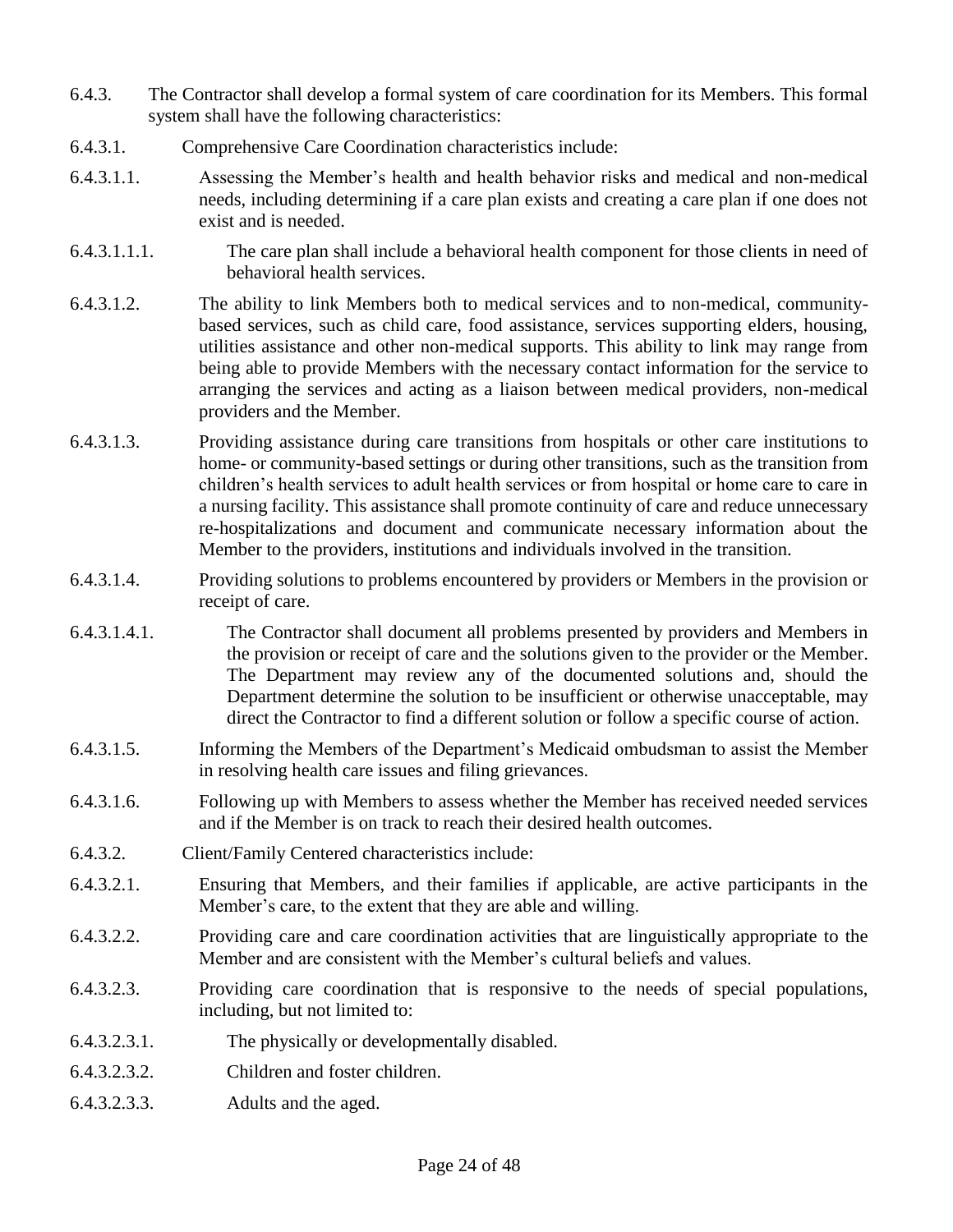- 6.4.3.2.3.4. Non-English speakers.
- 6.4.3.2.3.5. All expansion populations, as defined in Colorado House Bill 09-1293, the Colorado Health Care Affordability Act.
- 6.4.3.2.3.6. Members in need of assistance with medical transitions.
- 6.4.3.2.3.7. Members with complex behavioral or physical health needs.
- 6.4.3.2.3.8. Members with HIV: In order to serve this population, the Contractor shall coordinate with the STD/HIV section of the Colorado Department of Public Health and Environment, which administers the Ryan White-funded program.
- 6.4.3.2.4. Providing care coordination that aims to keep Members out of a medical facility or institutional setting and provide care in the Member's community or home to the greatest extent possible. The Contractor shall ensure that all care coordination activities comply with the Supreme Court decision in Olmstead v. L. C. (527 U.S. 581 (1999)).
- 6.4.3.2.5. The Contractor shall offer any necessary care coordination for Members who receive coverage under the Alternative Benefits Plan (ABP).
- 6.4.3.2.6. For Members who have been released from the DOC or county jail system, the Contractor shall coordinate with the DOC, counties, and the Members' BHO to ensure continuity of medical, behavioral, and pharmaceutical services.
- 6.4.3.3. Integrated Care Coordination characteristics include:
- 6.4.3.3.1. Ensuring that physical, behavioral, long-term care, social and other services are continuous and comprehensive and the service providers communicate with one another in order to effectively coordinate care.
- 6.4.3.3.2. Providing services that are not duplicative of other services and that are mutually reinforcing.
- 6.4.3.3.3. Implementing strategies to integrate member care such as:
- 6.4.3.3.3.1. Developing a knowledge base of care providers, case management agencies and available services, both within the Contractor's network and the Members' communities.
- 6.4.3.3.3.2. Becoming familiar with the Department's initiatives and programs.
- 6.4.3.3.3.3. Knowing the eligibility criteria and contact points for community-based service available to the Member's in the Contractor's Region, subject to the Department's direction.
- 6.4.3.3.3.4. Identifying and addressing barriers to health in the in the Contractor's region, such as member transportation issues or medication management challenges.
- 6.4.4. The Contractor shall document its formal system of care coordination and deliver this documentation to the Department within sixty (60) days of the Contract's Effective Date.
- 6.4.4.1. DELIVERABLE: Documented formal system of care coordination.
- 6.4.4.2. DUE: Sixty (60) days from the Contract's Effective Date.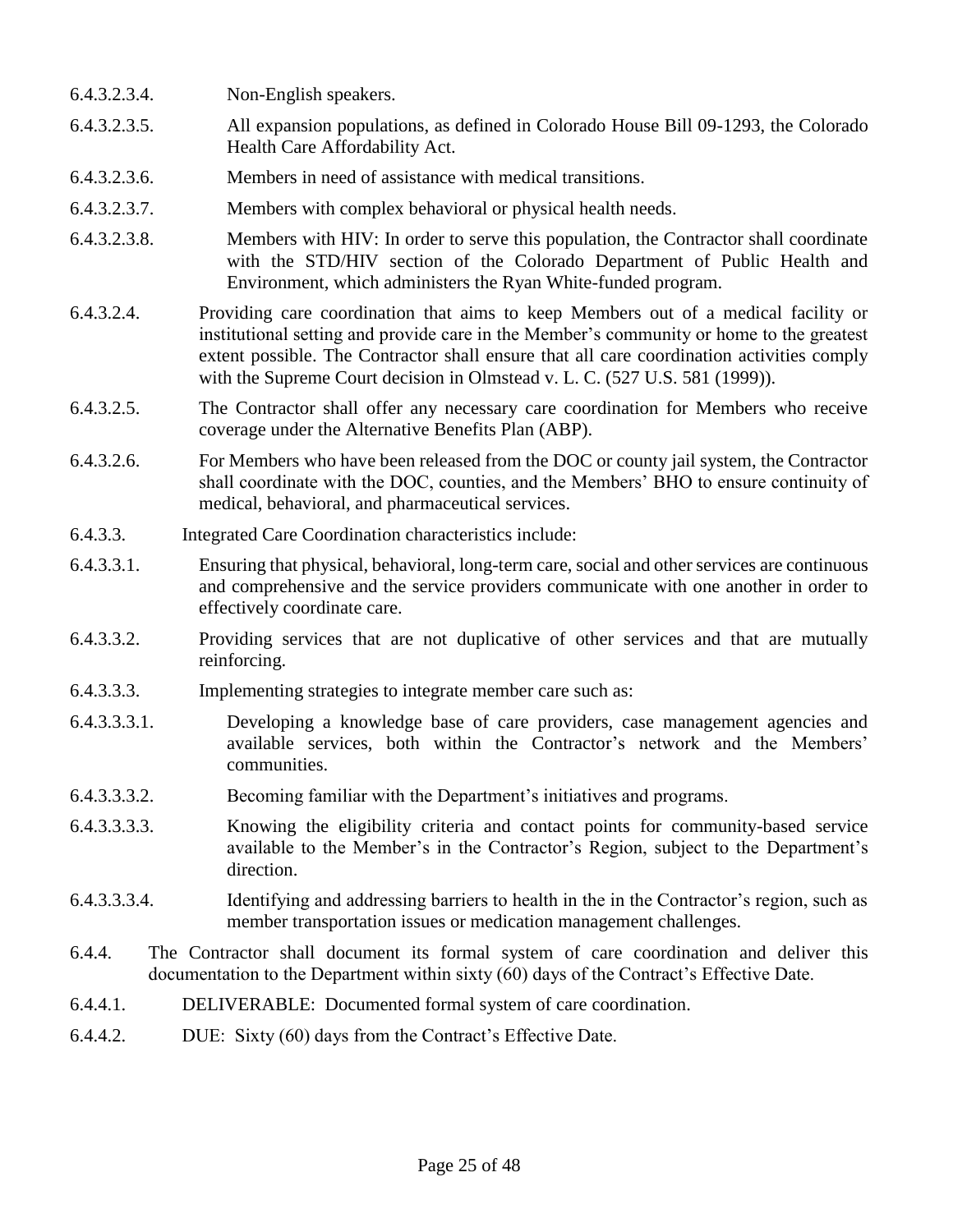- 6.4.5. The Contractor shall provide the Department with an updated documentation of its formal system of care coordination whenever it makes any significant change to its system, when a series of minor changes have combined into a significant change from the prior system or upon the Department's request. The Contractor shall deliver this documentation to the Department within sixty (60) days of the change has occurred or from any request by the Department for updated documentation.
- 6.4.5.1. DELIVERABLE: Updated documentation of formal system of care coordination.
- 6.4.5.2. DUE: Sixty (60) days from the change or from the Department's request.
- 6.4.6. The Department may review the Contractor's formal system of care coordination at any time. The Department may direct changes in the Contractor's system of care coordination in the event that it determines any aspect of the system to be insufficient, inappropriate or otherwise unacceptable, for any reason. The Contractor shall immediately implement any changes directed by the Department and update its documentation of its formal system of care coordination accordingly.
- 6.4.6.1. The Contractor shall offer specific care coordination and care management to Members based on a review of the Member's prior authorization information, the Member's administrative data and input from the Member's inpatient facility care managers, primary care physician or other case manager.
- 6.4.6.2. The Contractor shall engage in transition of care interventions to evaluate and improve information transfer across care settings.
- 6.4.6.3. The Contractor shall ensure coordination between behavioral health and physical health providers.
- 6.4.7. The Contractor shall ensure continuity and documentation of interactions by using a program similar to the Contractor's ThinkHealth software.
- 6.4.8. For all Members that are hospitalized and whose hospitalization is known, the Contractor shall make assistance in the discharge review process and care coordination available to the attending physician and the hospital's staff.
- 6.4.9. The Contractor shall provide the Department with a report outlining its care coordination activities. The Contractor shall submit the report using a template that has been mutually agreed upon by the Contractor and the Department. The report shall describe the Contractor's approach to care coordination and stratification of Members within their region and shall contain, at a minimum, narrative and statistics that address the following:
- 6.4.9.1. Direct care coordination activities of the contractor:
- 6.4.9.1.1. The number of unique Members for whom care coordination services were provided by the Contractor during the reporting period.
- 6.4.9.1.2. The number of FTE, including level of licensure, the Contractor has dedicated and applied to care coordination.
- 6.4.9.1.3. The number of new care coordination cases initiated by the Contractor within the reporting period, reported separately for each of the following groups to the extent that each group is identifiable via claims history:
- 6.4.9.1.3.1. Adult members.
- 6.4.9.1.3.2. Children.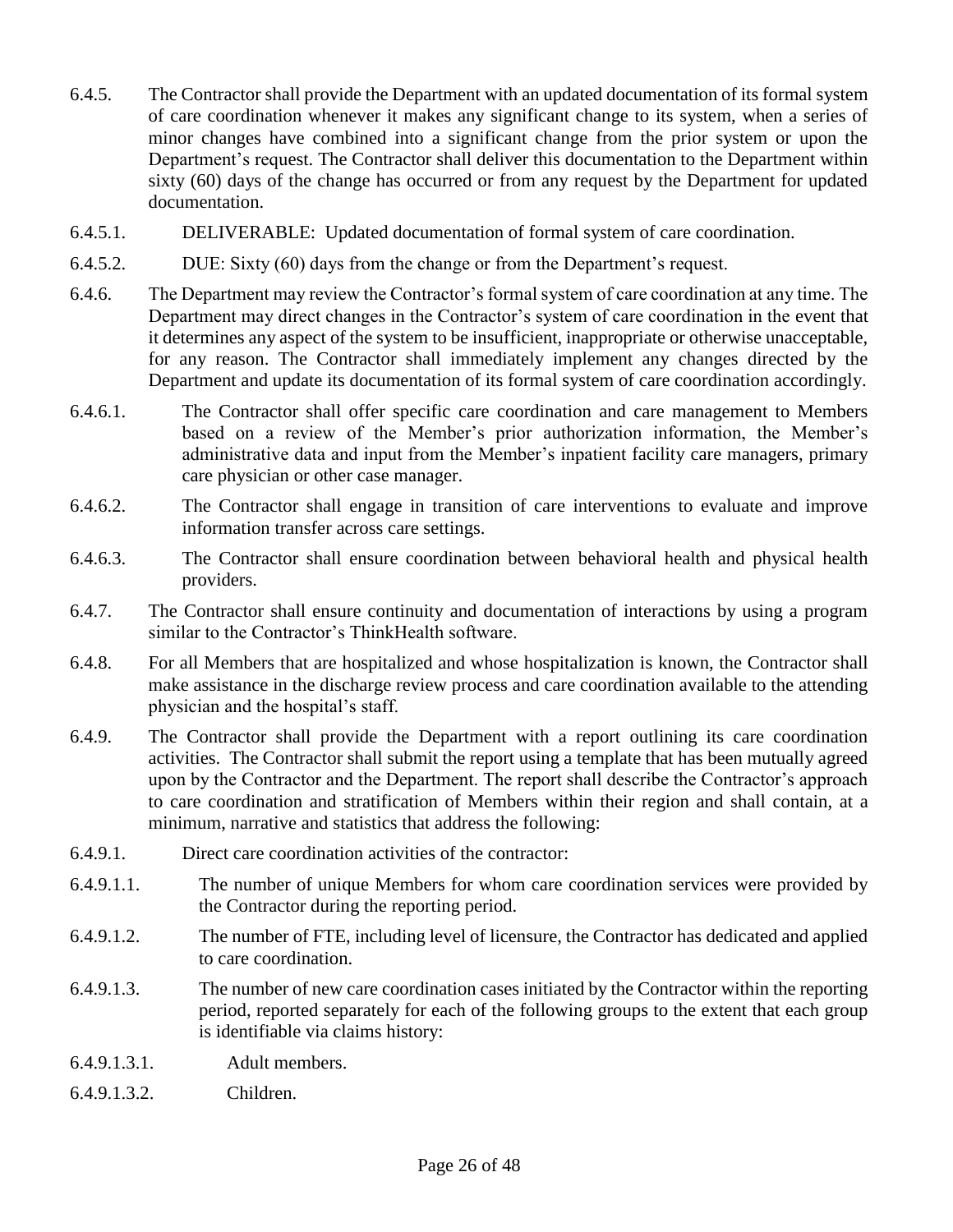- 6.4.9.1.3.3. Foster children.
- 6.4.9.1.3.4. Criminal justice involved (CJI) members.
- 6.4.9.1.4. The number of established and on-going care coordination cases that were on file with the Contractor during the reporting period.
- 6.4.9.2. Delegated care coordination activities:
- 6.4.9.2.1. The number of entities to whom the Contractor has delegated care coordination responsibilities, including the number of FTE and level of licensure the delegated care coordination entity has dedicated and applied to care coordination.
- 6.4.9.2.2. The number of unique Members for whom care coordination services were provided by a delegated entity during the reporting period.
- 6.4.9.2.3. The number of FTE, including level of licensure, the delegated entities have dedicated and applied to care coordination.
- 6.4.9.2.4. The number of new care coordination cases initiated by delegated entities within the reporting period, reported separately for each of the following groups to the extent that each group is identifiable via claims history:
- 6.4.9.2.4.1. Adult members.
- 6.4.9.2.4.2. Children.
- 6.4.9.2.4.3. Foster children.
- 6.4.9.2.4.4. Criminal justice involved (CJI) members.
- 6.4.9.2.5. The number of established and on-going care coordination cases that were on file with delegated entities during the reporting period.
- 6.4.9.3. Deliverable: Care Coordination Report
- 6.4.9.4. Due: Semi-annually on November 1, reporting for the period of April 1 through September 30; and May 1, reporting for the period of October 1 through March 30; except that the deliverable due November 1, 2014 will be for the reporting period of July 1, 2014 through September 30, 2014.
- 6.4.10. The Contractor shall be responsible for all care coordination services required under this section 6.4 of this contract regardless of whether or not the Member is attributed to a PCMP.

#### **6.5. PCMP CO-PAYMENT VOUCHERS**

- 6.5.1. The Contractor may propose a co-payment voucher plan (plan) to the Department to issue vouchers for primary care visits to Members attributed to the Contractor. The goal(s) of the plan may include, but are not limited to:
- 6.5.1.1. Reducing the inappropriate utilization of emergency rooms.
- 6.5.1.2. Reinforcing utilization of primary care and preventative care.
- 6.5.1.3. Encouraging member connection to a medical home.
- 6.5.1.4. Supporting members upon determination of financial need.
- 6.5.1.5. Other goal(s), as proposed in the plan, if approved by the Department.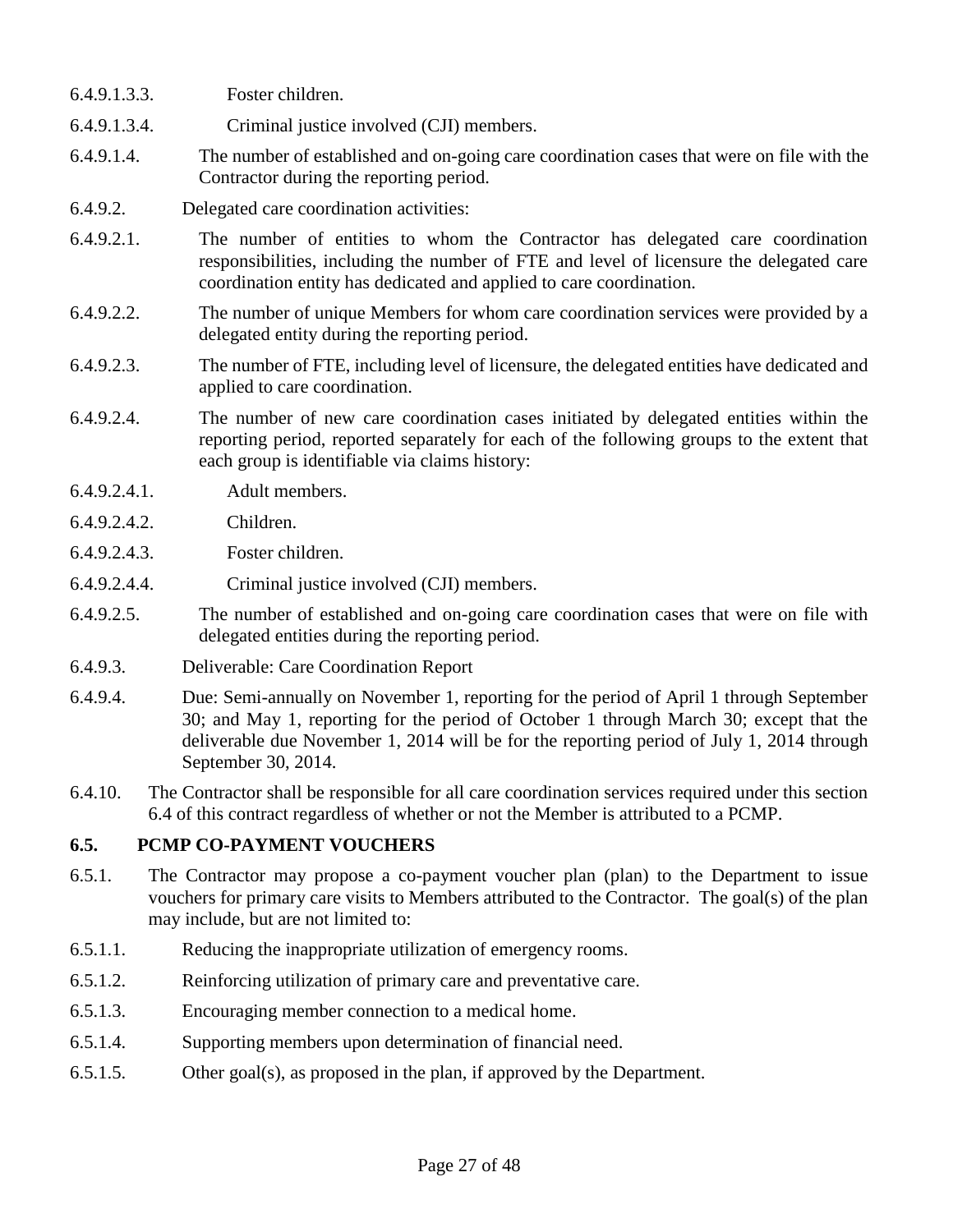- 6.5.2. The Contractor shall submit a plan proposal to the Department for approval. The plan shall contain the following elements:
- 6.5.2.1. A description of the plan, including plan goals, timeline for implementation, process for evaluating effectiveness of the plan and all of the following:
- 6.5.2.1.1. The approximate number of PCMP co-payment vouchers to be issued on a per-month or annual basis.
- 6.5.2.1.2. The criteria by which Members will be selected to receive PCMP co-payment vouchers.
- 6.5.2.1.3. The format of the PCMP co-payment voucher and the method by which the voucher will be distributed to Members.
- 6.5.2.1.4. The process whereby PCMPs will be reimbursed or compensated for the full amount of cost sharing waived.
- 6.5.2.1.5. The process whereby the Contractor will resolve complaints that arise from Members not receiving co-pay vouchers, or complaints from ACC non-contracted Providers unable to accept vouchers.
- 6.5.2.1.6. The process for tracking the number of vouchers used by Members and where the vouchers are redeemed.
- 6.5.2.1.7. An attestation that PCMPs and the Contractor have agreed to the manner and frequency of reimbursement.
- 6.5.3. In the event of a plan's approval, the Contractor shall pay for a Member's portion of primary care cost-sharing whenever a voucher is redeemed at a contracted PCMP. The Department shall not be liable for the Member's portion of cost-sharing.
- 6.5.4. To preserve Member choice, primary care co-payment vouchers or coupons must be redeemable at any ACC-contracted PCMP and must contain language to that effect. Irrespective of other arrangements with non-contracted primary care providers, the language printed on, or transmitted with, the voucher shall indicate that the voucher may only be used at a contracted PCMP.
- 6.5.5. The Contractor shall not specify a particular PCMP at which the voucher must be used. Language printed on, or transmitted with, the voucher or coupon shall not specify a particular PCMP by name.

#### **SECTION 7.0 ACCOUNTABILITY**

#### **7.1. INITIAL PHASE PERFORMANCE METRICS**

- 7.1.1. The Department shall calculate the regional baseline costs and utilization measures and make the baseline costs, calculation methodologies and utilization measures available to the Contractor in a reasonable timeframe. The Department shall calculate future cost and utilization measures using the same methodology as the baseline costs and utilization measures, and shall use these future costs and utilization costs to measure the Contractor's performance.
- 7.1.2. The Department shall only authorize the Contractor to enter the Expansion Phase if the future cost measurements show an aggregate reduction in costs for the Contractor's Region that meets the Department's budget goals. The Department shall determine whether any cost reduction meets the Department's budget goals in its sole discretion. The Department shall make reasonable efforts to provide the Contractor with cost reduction objectives so that the Contractor and its partners can align their efforts with the Department's program goals.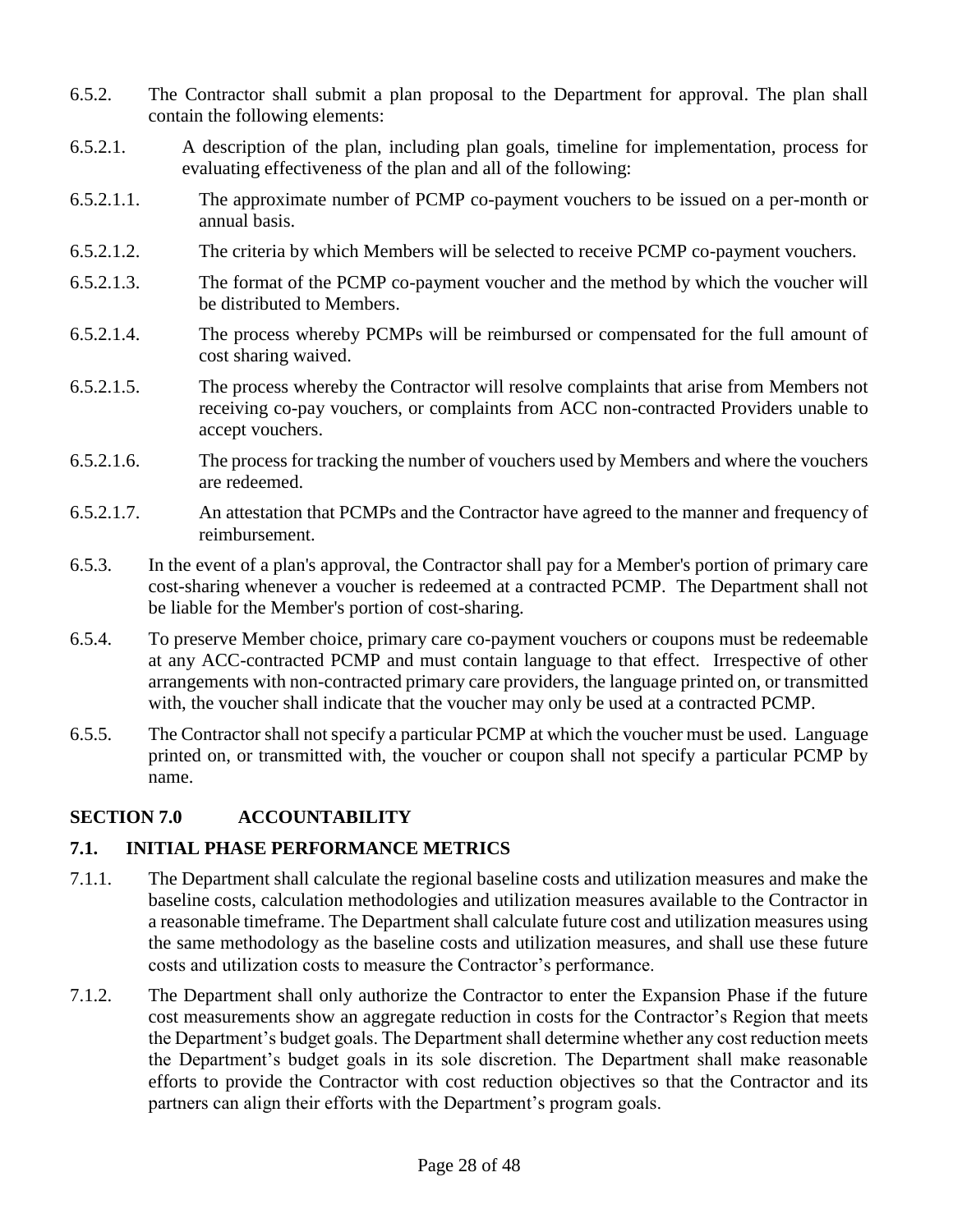- 7.1.3. The Department shall measure the Contractor on the metrics contained in the Performance Target Table, as described in the following section on Expansion Phase Performance Metrics, during the Initial Phase. The Department shall make these measurements in order to create appropriate baselines and evaluate the Contractor's performance during the Initial Phase. The Department shall not pay the Contractor any incentive or other payment for meeting or exceeding any performance target before July 1, 2012.
- 7.1.3.1. The performance targets used to measure performance during the Initial Phase shall be the same as those used during the first year of the Expansion Phase.
- 7.1.3.2. The Department shall provide the Contractor monthly data on each performance target during the incentive payment pilot program. The data used by the Department to calculate the estimated incentive payment the Contractor would receive if the program was operational shall be based on the most recent ninety (90) day period for which complete data is available.

# **7.2. EXPANSION PHASE PERFORMANCE METRICS**

- 7.2.1. Once the Contractor has entered the Expansion Phase, the Department shall begin enrolling additional members into the Contractor's plan at the Department's discretion. The Department may enroll any eligible Client within the Contractor's Region into the Contractor's plan, and the Contractor shall accept all new members enrolled by the Department.
- 7.2.2. The Department will use three performance targets to measure the Contractor during the first year of the Expansion Phase. The three performance targets will be Emergency Room Visits per 1,000 Full Time Enrollees (FTEs), Hospital Readmissions per 1,000 FTEs, and Outpatient Service Utilization of MRIs and CT Scans per 1,000 FTEs. The Department will use four performance targets to measure the Contractor during the second year of the Expansion Phase. The performance targets will be the three existing targets and Well Child Visits (EPSDT Screens) as defined by CMS 416 standards. After the second year of the Expansion Phase, the Department may adjust performance targets to align with goals of the program. The performance target measures and goals will be the same as those described in the Section 9.2, Pay for Performance Program for Members. The baseline for all performance targets listed in the table at Section 9.2.4., Key Performance Indicator Payment Table, shall be calculated based on the most recently available twelve (12) month period by the Department utilizing methodology that is fully disclosed to the Contractor in advance, with opportunity for consideration of comments submitted by the Contractor prior to finalization of the methodology by the Department.
- 7.2.3. The Department shall not include Members who are eligible for both Medicare and Medicaid in the incentive payment calculations until sufficient data and analytic capabilities are available. The incentive payments for this population shall be paid out based on the Contractor's performance for all other FTEs.
- 7.2.4. During the second year of the Expansion phase and every subsequent year, the Department shall consult with the Contractor to determine the measurement areas and performance targets for the Contractor based on the Department's priorities, goals, objectives and initiatives. The Department shall amend this Contract to establish the new measurement areas and performance targets no later than March 1<sup>st</sup>.
- 7.2.5. The Department may initiate a shared savings program, subject to CMS approval of the shared savings methodology. Upon approval by CMS, the Department shall work with the Contractor to amend this Contract as necessary.

#### **7.3. PERFORMANCE IMPROVEMENT**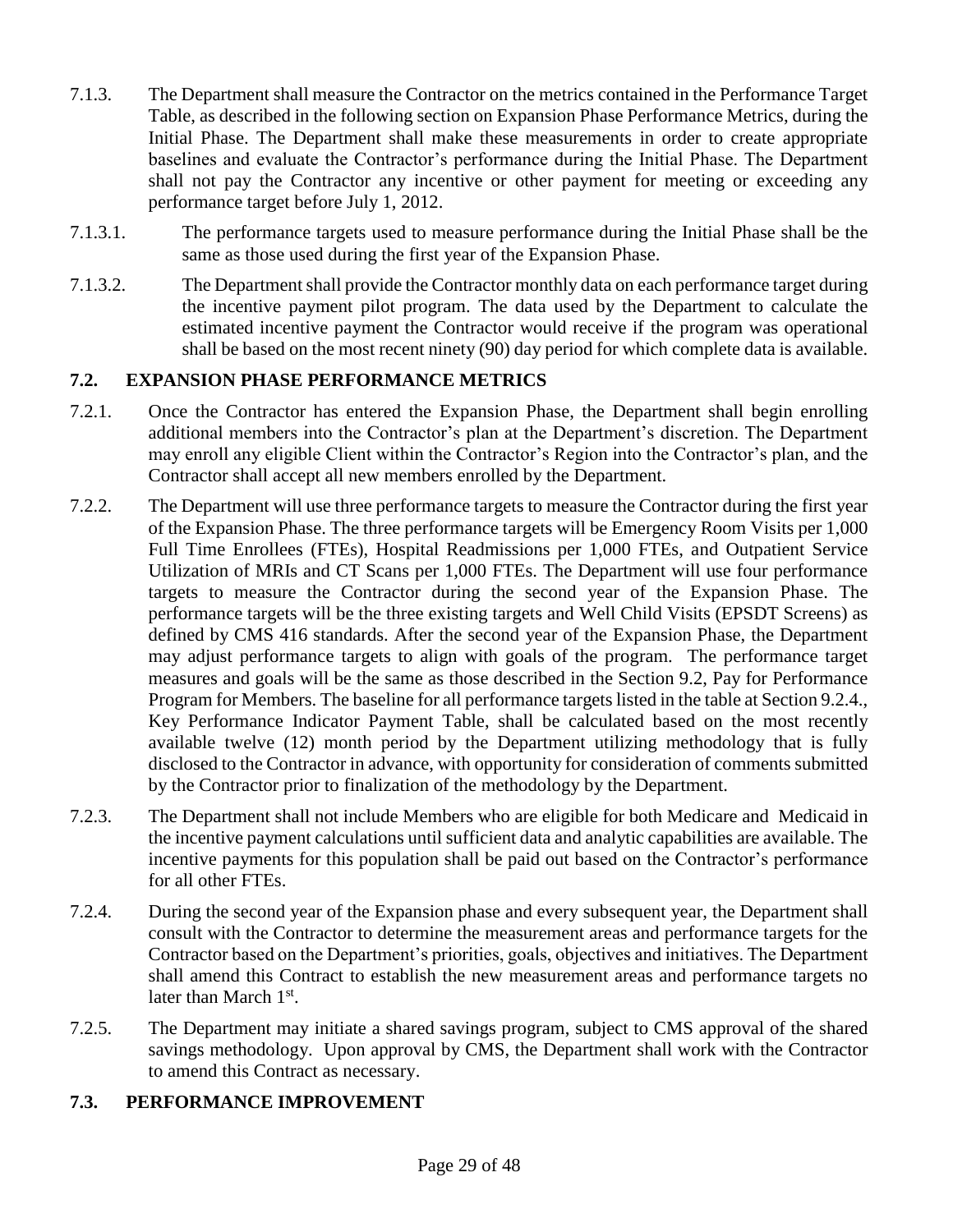- 7.3.1. The Contractor shall submit an annual quality report and quality improvement plan to the Department for approval. The report shall include:
- 7.3.1.1. A description of the techniques used by the Contractor to improve its performance, effectiveness and quality outcomes. This report shall describe the qualitative and quantitative impact the techniques had on quality and the overall impact and effectiveness of the quality assessment and improvement program.
- 7.3.1.2. A description of past quality assessments and performance improvement activities targeted at creating substantial improvements in the quality and results for the next year.
- 7.3.1.3. Findings and opportunities for improvement identified in studies, performance outcomes measurements, Member satisfaction surveys and other monitoring quality activities.
- 7.3.1.4. A description of annual activities related to practice support plans. These practice support activities shall be directed at a majority of the PCMPs in the Contractor's Region and may range from disseminating practice support resources to its PCMP network to conducting formal training classes for PCMPs. Any data used to drive practice support plans shall be included.
- 7.3.2. The Contractor shall deliver the Quality Report and Quality Improvement Plan updates to the Department on an annual basis by October first of that year.
- 7.3.2.1. DELIVERABLE: Initial Quality Report and Quality Improvement Plan; Annual Quality Report and Quality Improvement Plan update.
- 7.3.2.2. DUE: The Initial Quality Report and Quality Improvement Plan is due by October 1, 2011; the Quality Report and Quality Improvement Plan Update is due annually, by October 1<sup>st</sup> of the year.
- 7.3.3. The Contractor shall include all relevant and available data, including those provided by the Department, the SDAC, claims data, prior authorization systems, registry data and data available through national collection initiatives, in any analysis, goal setting or the formulation of any strategy or plan.
- 7.3.4. The Department may review the Contractor's Quality Report and Quality Improvement Plan at any time. The Department may direct reasonable changes in the Contractor's Quality Report and Quality Improvement Plan in the event that it determines any aspect of the plan to be insufficient, inappropriate or otherwise unacceptable, for any reason. The Contractor shall immediately implement any reasonable changes directed by the Department and update its Quality Report and Quality Improvement Plan accordingly.
- 7.3.5. Performance Improvement Projects
- 7.3.5.1. The Contractor shall conduct Performance Improvement Projects that are designed to achieve, through ongoing measurements and intervention, significant improvement, sustained over time, in clinical care and nonclinical care areas that are expected to have a favorable effect on health outcomes and member satisfaction.
- 7.3.5.2. The Contractor shall conduct Performance Improvement Projects on topics selected by the Centers for Medicare and Medicaid Services (CMS) when directed by the Department.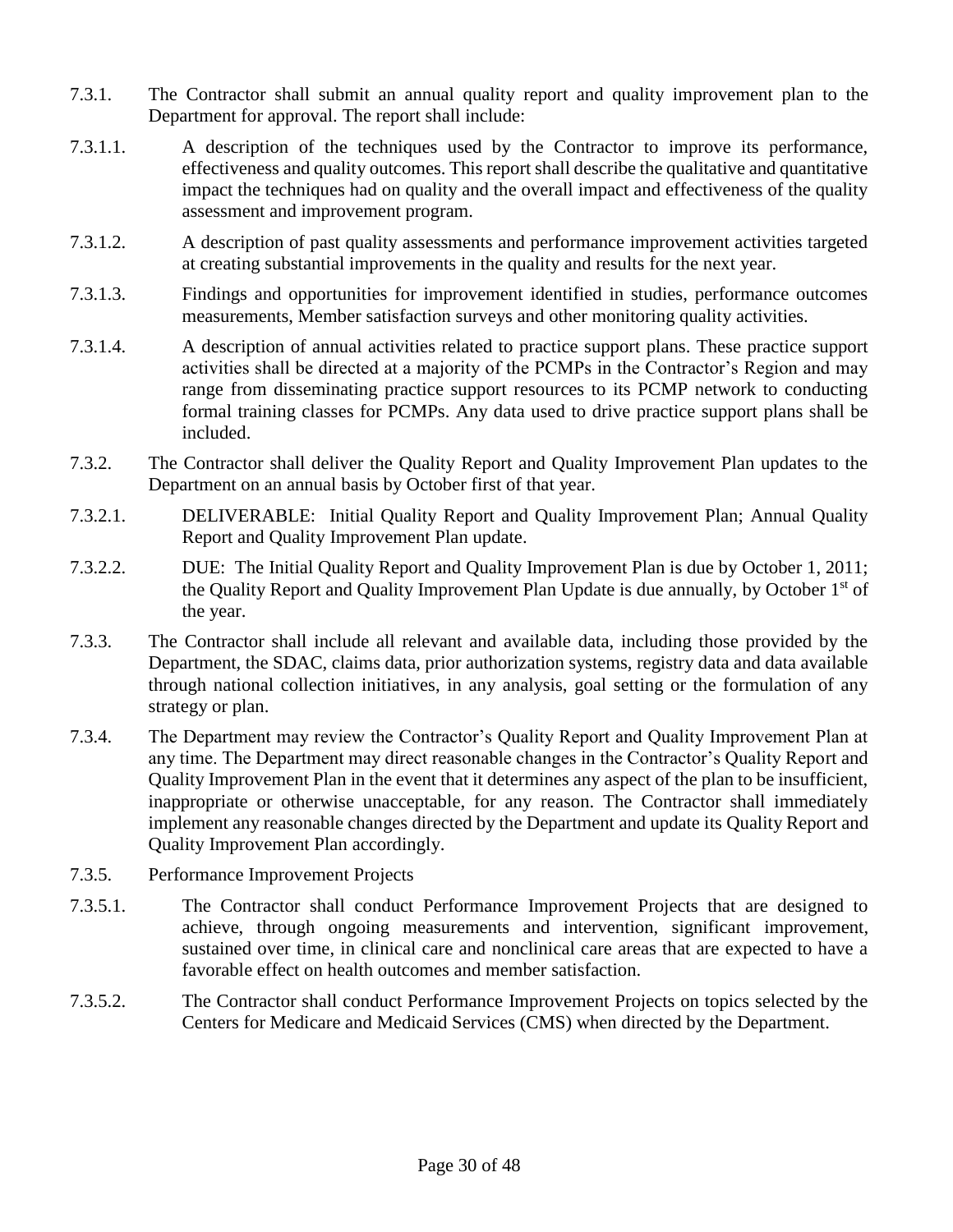- 7.3.5.3. The Contractor shall report the status and results of each Performance Improvement Project in the Annual Quality Report and when requested by the Department. The results of each Performance Improvement Project shall be submitted in sufficient detail to allow the Department's external quality review organization to validate the projects by CMS standards.
- 7.3.5.4. The Contractor shall participate in an annual Performance Improvement Learning Collaborative facilitated by the Department.
- 7.3.5.5. The Contractor shall complete Performance Improvement Projects in a reasonable time period in order to facilitate the integration of project findings and information into the quality assessment and improvement program and to produce new information on quality of care each year.

# **7.4. FEEDBACK AND INNOVATION**

- 7.4.1. The Contractor shall create a Performance Improvement Advisory Committee to provide input into the Contractor's implementation of the ACC Program and the Contractor's own performance improvement program. The Performance Improvement Advisory Committee shall:
- 7.4.1.1. Be directed and chaired by one of Contractor's Key Personnel.
- 7.4.1.2. Have a formal, documented membership and governance structure.
- 7.4.1.3. Have a diverse membership, representative of the Contractor's Region, which includes members representing at least the following:
- 7.4.1.3.1. Members.
- 7.4.1.3.2. Member's families.
- 7.4.1.3.3. Advocacy groups and organizations.
- 7.4.1.3.4. The PCMP network.
- 7.4.1.3.5. Other Medicaid providers.
- 7.4.1.3.6. The Behavioral Health community.
- 7.4.1.3.7. Charitable, faith-based or service organizations within the community.
- 7.4.1.4. Hold regularly scheduled meetings, no less often than on a quarterly basis.
- 7.4.1.5. Open all scheduled meetings to the public.
- 7.4.1.6. Post the minutes of each meeting on the Contractor's website within ten (10) Business Days of each meeting.
- 7.4.1.6.1. DELIVERABLE: Posted meeting minutes, meeting information for upcoming meetings, and the name and direct phone number of a contact person on the Contractor's website.
- 7.4.1.6.2. DUE: Ten (10) Business Days from the date of the meeting.
- 7.4.2. The ACC Program Improvement Advisory Committee.
- 7.4.2.1. The Contractor shall provide one person to serve as a member of the Department's ACC Program Improvement Advisory Committee. This individual shall be the Contractor's representative to the ACC Program Improvement Advisory Committee.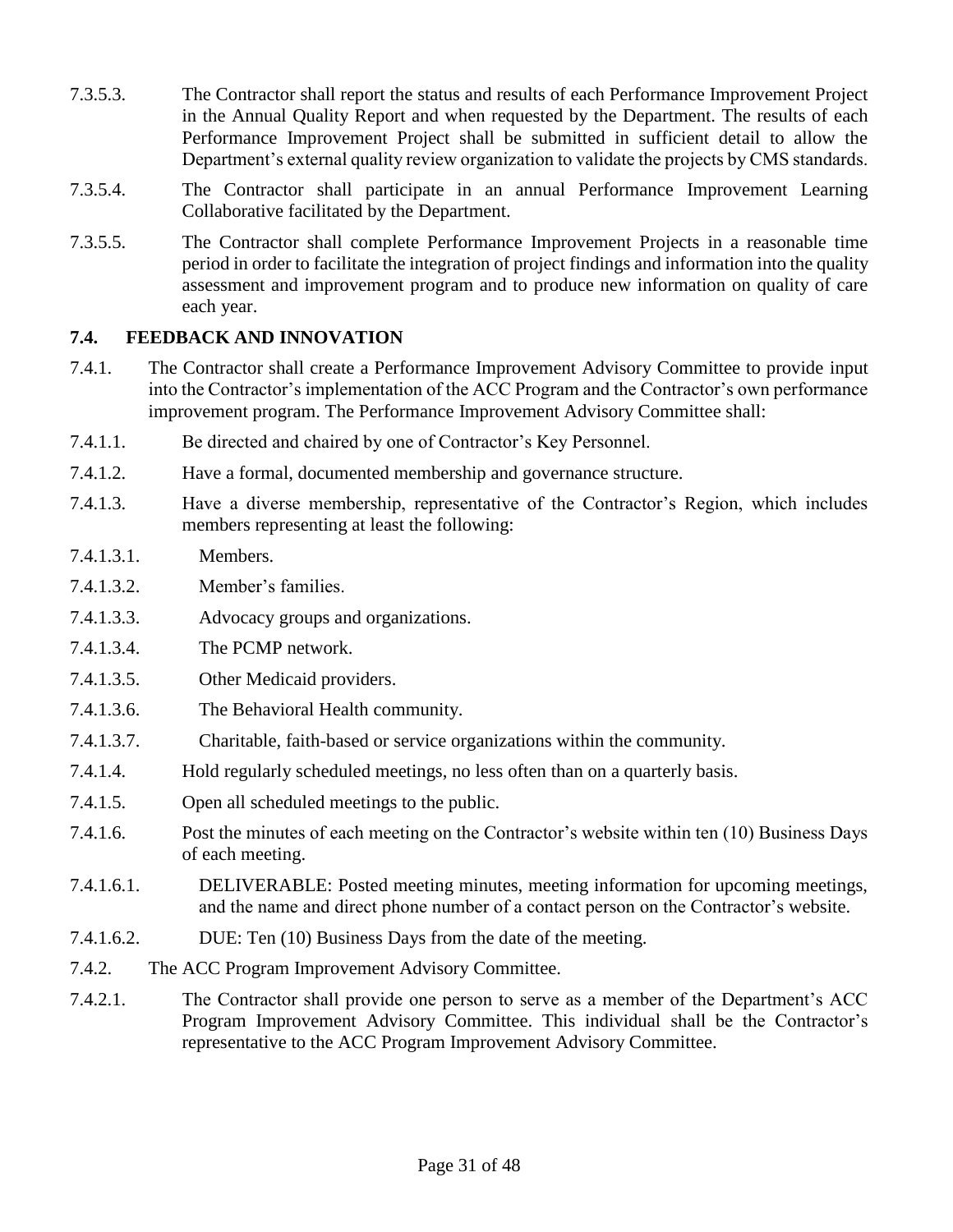- 7.4.3. The Contractor's representative on each of the committees described in this section may serve on any number of committees, as time permits. If conflicting meetings, other obligations or any other event does not permit the Contractor's representative from attending a meeting, the Contractor shall provide an alternate representative to attend the meeting that the regular representative could not attend. The Contractor's representative shall attend all meetings in person, unless granted prior approval to attend through telephone, video conference or other means by the Department.
- 7.4.4. The Department may request the Contractor provide an replacement representative, for any of the committees in this section, from the Contractor in the event that the Department determines, in its sole discretion, that the existing representative is unacceptable or if the representative shows a pattern of being disruptive during meetings, being tardy to regularly scheduled meetings or failing to attend regularly scheduled meetings. In the event that the Department requests a replacement representative, the Contractor shall provide the replacement representative by the next regularly scheduled meeting of that committee.

# **SECTION 8.0 PROGRAM REPORTING**

#### **8.1. ADMINISTRATIVE REPORTING**

- 8.1.1. Network Report
- 8.1.1.1. The Network Report shall contain:
- 8.1.1.1.1. A listing of the total number of providers by type of provider and by county, including, but not limited to, PCMPs, specialists and hospitals.
- 8.1.1.1.2. The number of providers who are accepting new Clients.
- 8.1.1.1.3. A description of how the Contractor's network of providers and other community resources meet the needs of the Member population in the Contractor's Region, specifically including a description of how Members in special populations, as described in section 4.1.6, are able to access care.
- 8.1.1.2. In addition to the requirements for all network reports, the report submitted at the beginning of the Department's fiscal year shall include a summary of the challenges and opportunities for improving the Contractor's network, the existing unmet needs within the Contractor's network and the Contractor's strategy for meeting those needs.
- 8.1.1.3. The Contractor shall submit the network report on a semi-annual basis.
- 8.1.1.3.1. DELIVERABLE: Network Report.
- 8.1.1.3.2. DUE: Semi-annually, by January 31<sup>st</sup> and July 31st of each year.
- 8.1.1.4. The Department may request interim Network Reports, containing the same information normally contained in a semi-annual Network Report, from the Contractor at any time other than a semi-annual reporting period.
- 8.1.1.4.1. DELIVERABLE: Interim Network Report.
- 8.1.1.4.2. DUE: within ten (10) Business Days after the Department's request for the interim Network Report.
- 8.1.2. Program Integrity Report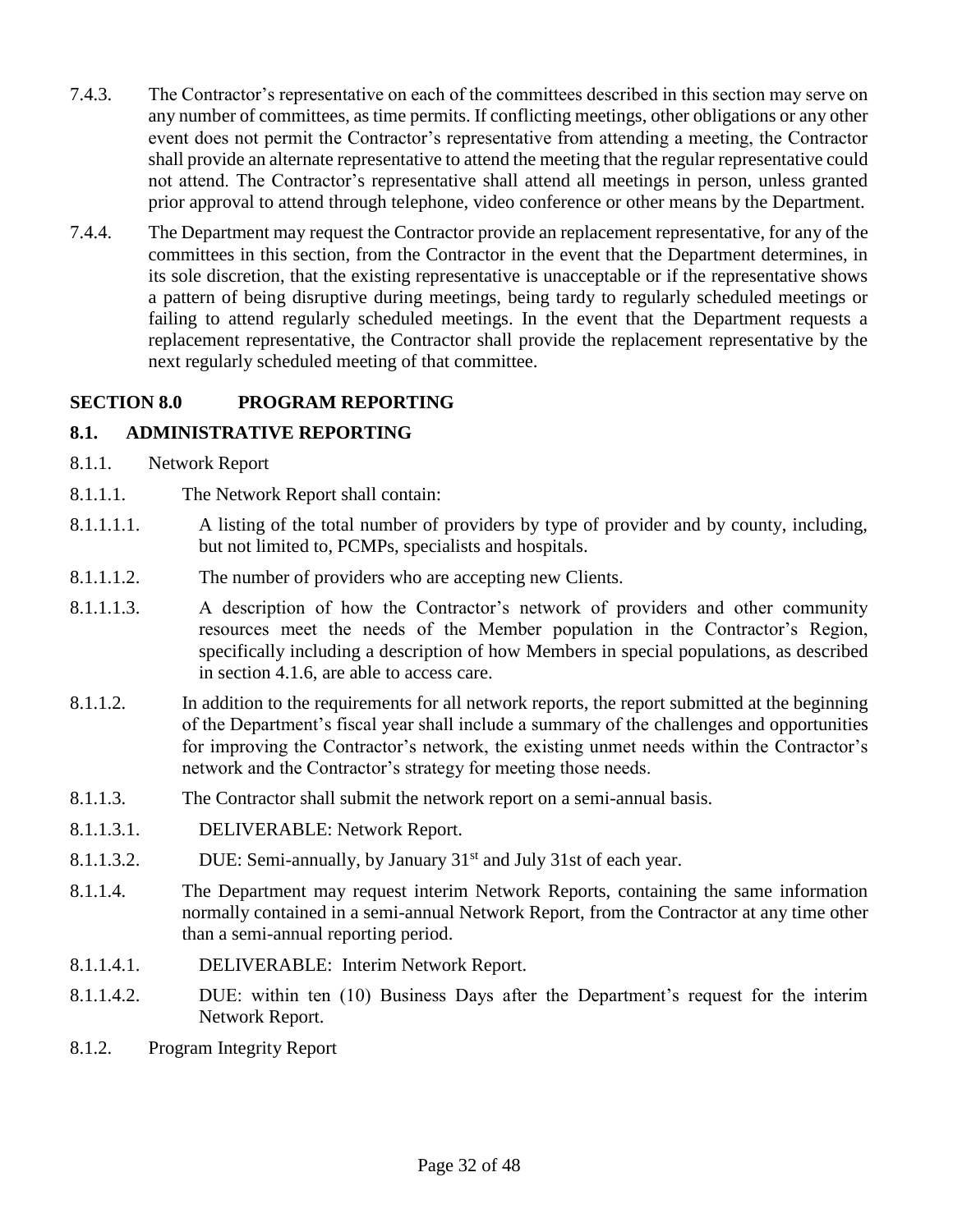- 8.1.2.1. The Contractor shall report to the Department any suspicion or knowledge of fraud or abuse, including, but not limited to, false or fraudulent filings of claims and the acceptance of or failure to return any monies allowed or paid on claims known to be fraudulent.
- 8.1.2.2. The Contractor shall report any suspicion or knowledge of fraud or abuse to the Department immediately upon receipt of the information causing suspicion or knowledge of the fraud or abuse.
- 8.1.2.3. The Contractor shall prepare a written program integrity report detailing the specific background information of any reported fraud or abuse, the name of the provider and a description of how the Contractor became aware of the information that led to the report. The Contractor shall deliver this Program Integrity Report to the Department within ten (10) Business Days from when it reported the fraud or abuse to the Department.
- 8.1.2.3.1. DELIVERABLE: Program Integrity Report.
- 8.1.2.3.2. DUE: Ten (10) Business Days from the initial report of the fraud or abuse.
- 8.1.2.4. The Contractor shall report any possible instances of a Member's fraud, such as document falsification, to the department of human or social services in the county in which the Member resides, immediately upon gaining information leading to knowledge of the fraud or suspicion of fraud. The Contractor shall deliver a written report of the possible instances of the Member's fraud detailing the specific background information of the reported fraud, the name of the Member and a description of how the Contractor became aware of the information that led to the report. The Contractor shall deliver this Member fraud report to the county department to which it made its initial report within ten (10) Business Days from when it reported the fraud to the county department.
- 8.1.2.4.1. DELIVERABLE: Member Fraud Report.
- 8.1.2.4.2. DUE: Ten (10) Business Days from the initial report of the fraud or abuse.

# **8.2. PERFORMANCE REPORTS**

- 8.2.1. Integration Reporting
- 8.2.1.1. The Contractor shall submit to the Department a report that includes an environmental scan of current practices, challenges, and new strategies for integration of behavioral and physical health care for all covered populations. The Contractor shall collaborate with the BHOs in its region to create the report.
- 8.2.1.1.1. DELIVERABLE: Behavioral Health Integration Report.
- 8.2.1.1.2. DUE: July 1, 2012.
- 8.2.2. Integrated care
- 8.2.2.1. The Contractor shall submit a semi-annual report describing all of the following:
- 8.2.2.1.1. Integrated care efforts and continuing challenges.
- 8.2.2.1.2. Updates on strategies identified in the Behavioral Health Integration Report
- 8.2.2.1.3. DELIVERABLE: Integrated Care Report.
- 8.2.2.1.4. DUE: Semi-annually, by January  $31<sup>st</sup>$  and July  $31<sup>st</sup>$  of each year.
- 8.2.3. Member Outreach and Stakeholder Feedback Report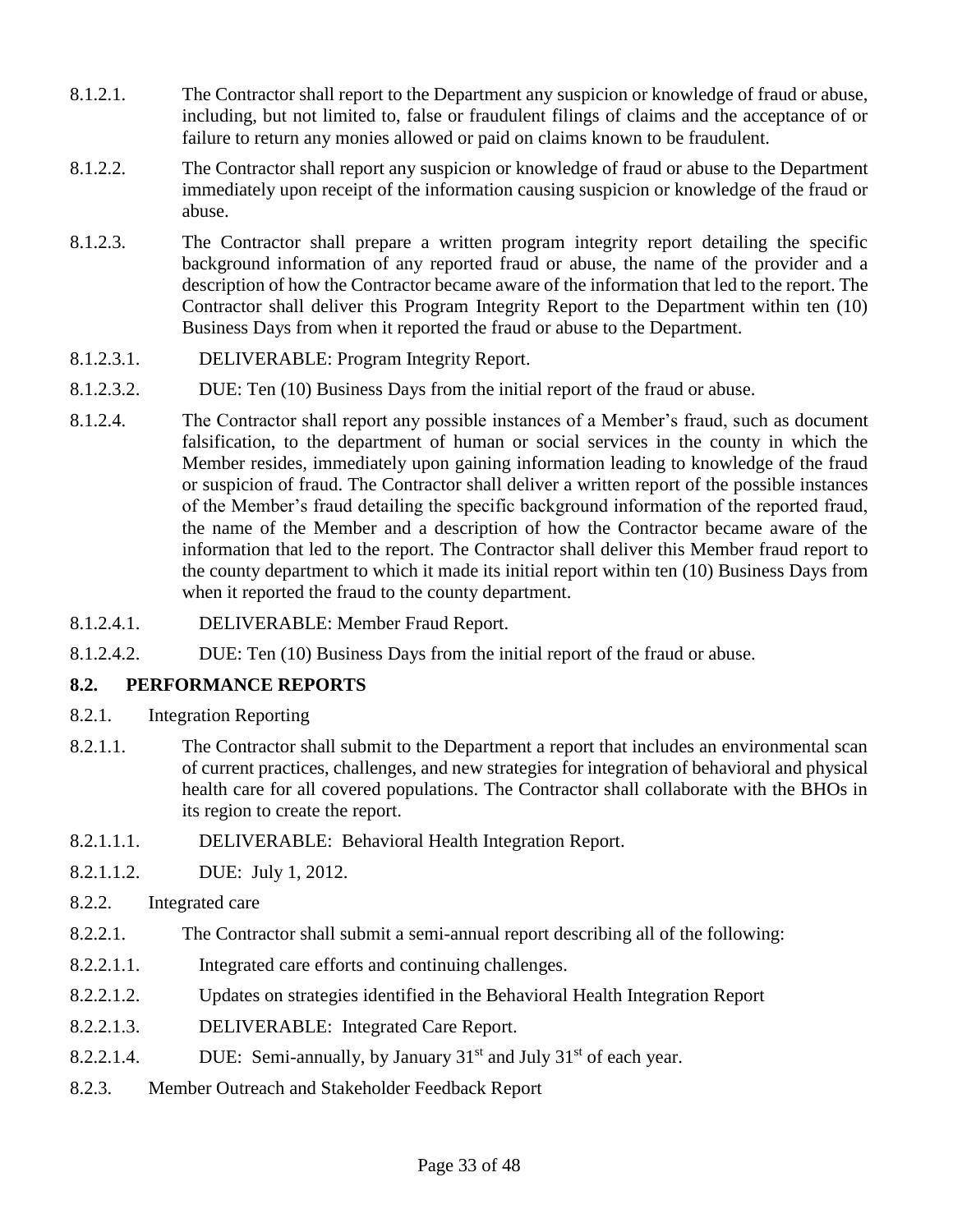- 8.2.3.1. The Member Outreach and Stakeholder Feedback Report shall contain:
- 8.2.3.1.1. A summary of the feedback received from Members and other stakeholders, through any advisory committee or through any other means.
- 8.2.3.1.2. A description of trends and themes in the feedback received.
- 8.2.3.1.3. A description of overarching issues to address or system-wide problems that must be solved and a proposal to address these issues or solve the problems.
- 8.2.3.1.4. A summary of the feedback and complaints from Members, providers and the community at large and any advice or views expressed by the Contractor's Performance Improvement Advisory Committee.
- 8.2.3.1.5. The results of the prior quarter's attempts to contact Members as described in section 3.1.1.3.2, including the success rate of connecting Members without a PCMP to a PCMP.
- 8.2.3.1.6. The Contractor's plan for contacting Members without a PCMP during the following quarter.
- 8.2.3.2. The Contractor shall provide the Member Outreach and Stakeholder Feedback Report, to the Department, on a quarterly basis, within thirty (30) days from the end of the quarter that the report covers.
- 8.2.3.3. The Stakeholder feedback report may contain information that is not reflected in the Contractor's regular grievance process and the information contained in such a report is not indicative of a weakness or limitation of the Contractor or the Contractor's systems.
- 8.2.3.3.1. DELIVERABLE: Member Outreach and Stakeholder Feedback Report.
- 8.2.3.3.2. DUE: Semi-annually, by April  $30<sup>th</sup>$  and October  $31<sup>st</sup>$  of each year.
- 8.2.4. Financial Reporting
- 8.2.4.1. The Contractor shall submit a quarterly financial report to the Department using a template that has been mutually agreed upon by the Contractor and the Department. The report shall contain a detailed accounting of the total PMPM revenue received during the quarter and how PMPM payments were spent, including but not limited to, the following information:
- 8.2.4.1.1. The percentage of PMPM payments spent during the reporting period to support the following categories of work:
- 8.2.4.1.1.1. Care coordination.
- 8.2.4.1.1.2. Practice support.
- 8.2.4.1.1.3. Administration.
- 8.2.4.1.1.4. Network development.
- 8.2.4.1.1.5. The categories listed above may be expanded as a result of the process of developing the reporting template.
- 8.2.4.1.2. A breakdown of how the PMPM payments were spent for each category of work
- 8.2.4.1.3. An explanation of the breakdown for how the dollars were spent in each category of work.
- 8.2.4.2. Deliverable: RCCO Quarterly Financial Report.
- 8.2.4.3. Due: No later than forty-five (45) days from the end of the state fiscal quarter that the report covers.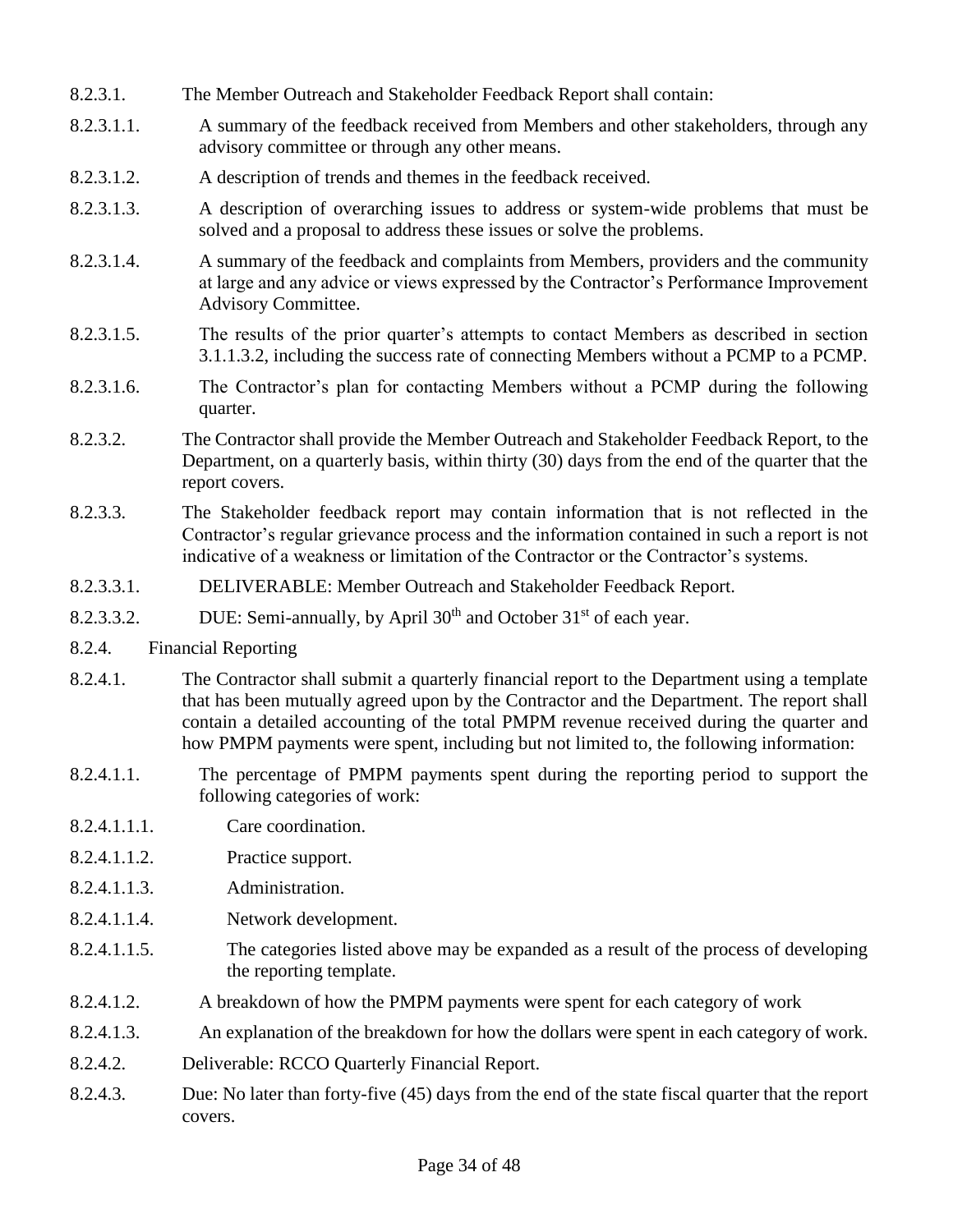# **8.3. REPORT VERIFICATION**

- 8.3.1. The Department may, in its sole discretion, verify any information the Contractor reports to the Department for any reason. The Department may use any appropriate, efficient or necessary method for verifying this information including, but not limited to:
- 8.3.1.1. Fact-checking
- 8.3.1.2. Auditing reported data
- 8.3.1.3. Requesting additional information
- 8.3.1.4. Performing site visits
- 8.3.2. In the event that the Department determines that there are errors or omissions in any reported information, the Contractor shall produce an updated report, which corrects all errors and includes all omitted data or information, and submit the updated report to the Department within ten (10) Business Days from the Department's request for the updated report.
- 8.3.2.1. DELIVERABLE: Updated reports.
- 8.3.2.2. DUE: Ten (10) Business Days from the Department's request for an updated or corrected report.

#### **8.4. REPORT FORMAT OR TEMPLATES**

8.4.1. The Contractor shall provide all reports in a format or template directed by the Department. The Department will develop the templates with input from the Contractor. The Contractor shall ensure that all reports comply with the specific guidance provided by the Department related to that report. With Department permission, the Contractor may include information required by this Contract in reports and deliverables the Department requires per the terms of other contracts.

#### **SECTION 9.0 COLORADO OPPORTUNITY PROJECT**

#### **9.1. COLORADO OPPORTUNITY PROJECT**

- 9.1.1. The Contactor shall hire a full-time employee to serve as an Opportunity Liaison (Liaison).
- 9.1.2. In the event that a single employee does not fulfill all of the duties of a Liaison outlined in the following section of this contract, the Contractor will be responsible for providing documentation with each quarterly invoice listing the Liaison duties performed by each contributing employee and the number of hours worked on the Opportunity Project.
- 9.1.3. The Contractor shall oversee the work and activities of the Liaison in at least one community in the Contractor's region to ensure all the requirements of this section are met. The Contractor shall receive approval from the Department of the selected community or communities prior to work commencing.
- 9.1.4. The Contractor shall be responsible for all hiring and management of the Liaison. The Contractor, the other RCCOs, and the Department shall determine minimum qualifications; job descriptions; and performance expectations.
- 9.1.4.1. At a minimum, the Liaison shall have: experience working in the Contractor's region; strong relationships with key partners in the region; an understanding of current research and practice regarding the social determinants of health and evidence-based/promising programs that have demonstrated success.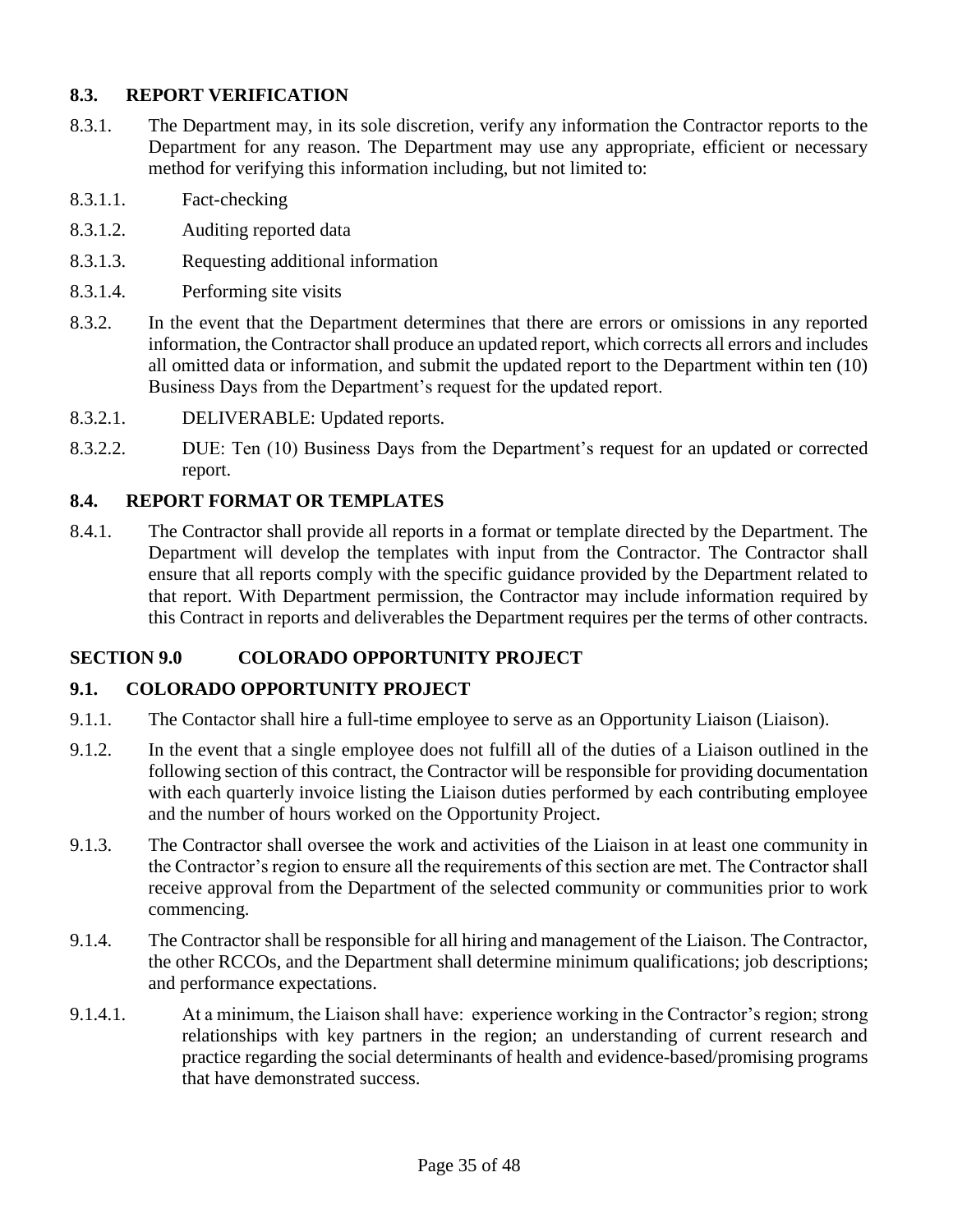- 9.1.4.2. The Contractor shall develop more detailed job qualifications, based on information from and with the approval of the Department, for the position prior to hiring for the position.
- 9.1.5. The Contractor's Liaison shall serve three primary roles related to the Colorado Opportunity Project (Project).
- 9.1.5.1. The Contractor shall ensure the Liaison maintains fidelity to the Project and complies with the Department direction on the Project.
- 9.1.5.2. The Liaison shall represent the Contractor's organization in Department Project meetings, assist in Project planning and development, and ensure Project implementation in the Contractor's region or in a specific community in the Contractor's region.
- 9.1.5.3. The Liaison shall participate in a learning collaborative with the Department and all Opportunity Liaisons of other RCCOs to identify best practices for implementing the Project.
- 9.1.6. To support these primary roles, the Liaison shall:
- 9.1.6.1. Attend and participate in Department meetings and planning sessions focused on designing the Project. Initial design work shall include providing input toward and assistance with:
- 9.1.6.1.1. Creating an overall work-plan, including timelines and milestones for the Project.
- 9.1.6.1.2. Identifying existing community programs/interventions.
- 9.1.6.1.3. Creating a package of interventions by life stage.
- 9.1.6.1.4. Developing a process for identifying the client population, tracking and monitoring client performance on project indicators, and client utilization of project interventions.
- 9.1.6.2. Work as a convener in the Contractor's region to implement the Project, including the following:
- 9.1.6.2.1. Establishing partnerships with the community partners that deliver selected life stage interventions as well as care coordinators, case managers, and other entities responsible for helping Clients access services and resources.
- 9.1.6.2.2. Providing education and guidance to community partners regarding the Project.
- 9.1.6.2.3. Developing a process for connecting ACC Clients with the appropriate package of life stage interventions.
- 9.1.6.2.4. Serving as a community resource for the Project.
- 9.1.7. The Liaison shall work with the Department to develop a work plan for implementing the Project. The work plan format shall be mutually agreed upon by the Department and the Contractors and reviewed and approved by the Department. The work plan shall be discussed and reviewed at least monthly with the Department and amended as needed.
- 9.1.7.1. DELIVERABLE: Colorado Opportunity Project Implementation Plan.
- 9.1.7.2. DUE: October 15, 2015.
- 9.1.7.3. DELIVERABLE: Updated Colorado Opportunity Project Implementation Plan.
- 9.1.7.4. DUE: Upon Department request.

# **SECTION 10.0 LOCAL PUBLIC HEALTH AGENCY COLLABORATION**

**10.1. LOCAL PUBLIC HEALTH AGENCY COLLABORATION**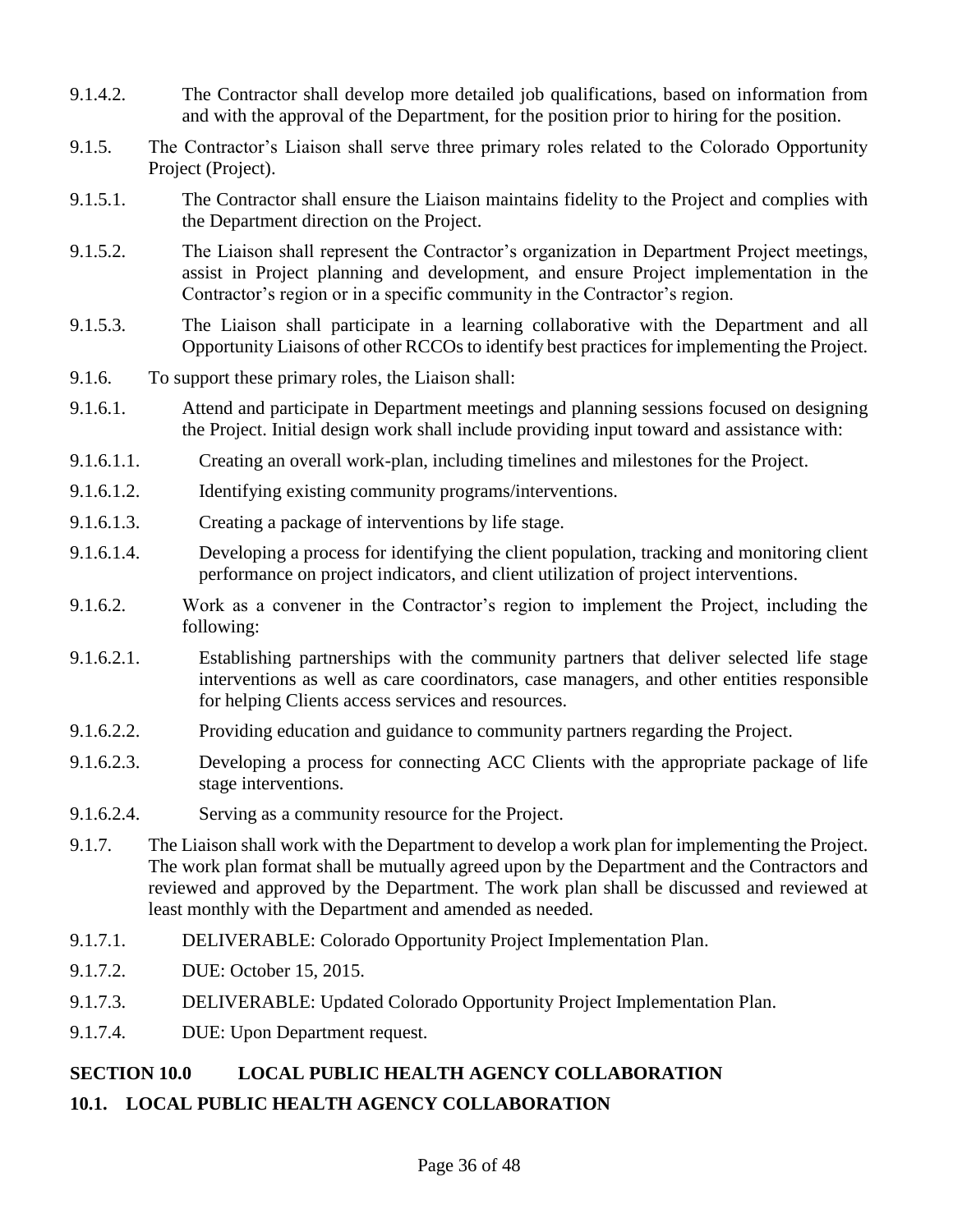10.1.1. The Contractor shall collaborate with the Department, The Colorado Department of Public Health, and Local Public Health Agencies to: design opportunities for integration of local public health activities into the ACC program; identify any specific target areas; and support Department work to receive federal authority (as necessary). The Contractor shall commit to negotiate in good faith any contract amendments necessary to implement the integration of public health into the ACC program

# **SECTION 11.0 COMPENSATION**

#### **11.1. PMPM PAYMENTS FOR MEMBERS**

11.1.1. The Department shall pay the Contractor, through the Colorado MMIS, a monthly PMPM Payment for each active Member enrolled in the Contractor's plan on the first day of that month at the following rates:

| <b>Description</b>    | <b>Period</b>                                                | <b>PMPM</b><br><b>Amount</b> |
|-----------------------|--------------------------------------------------------------|------------------------------|
| A. All Members        | Effective Date through June 30, 2012                         | \$13.00                      |
| <b>B.</b> All Members | July 1, 2012 through October 31,<br>2012                     | \$11.26                      |
| C. All Members        | November 1, 2012 through August<br>31, 2014.                 | \$8.93                       |
| D. All Members        | September 1, 2014<br>through<br>termination of the Contract. | \$8.43<br>base rate          |

- 11.1.1.1. Upon the Department's notification to the Contractor that the factors outlined in Section 9.1.1.2 have been met, the PMPM shall be calculated as follows:
- 11.1.1.1.1. For all Members who are attributed to a PCMP at the time of calculation the Contractor shall receive one hundred percent (100%) of the base rate.
- 11.1.1.1.2. For all Members who have been unattributed to a PCMP for less than six (6) consecutive months at the time of calculation the Contractor shall receive one hundred percent (100%) of the base rate.
- 11.1.1.1.3. For all Members who have been unattributed to a PCMP for six (6) consecutive months or longer at the time of the calculation the Contractor shall receive sixty-five percent (65%) of the base rate. The Department will determine whether a Member is unattributed by determining if that Member has had a RCCO span of more than six (6) consecutive months with no PCMP span. The Department will use the managed care enrollment table to identify these Members.
- 11.1.1.2. The PMPM shall be calculated as described in Section 9.1.1.1 upon the Department's notification to the Contractor that:
- 11.1.1.2.1. The Enrollment Broker has had one (1) month during which ninety percent (90%) of the calls had a wait time of five (5) minutes or less (wait time is defined as time until first pick up).
- 11.1.1.2.2. Reattribution is performed monthly.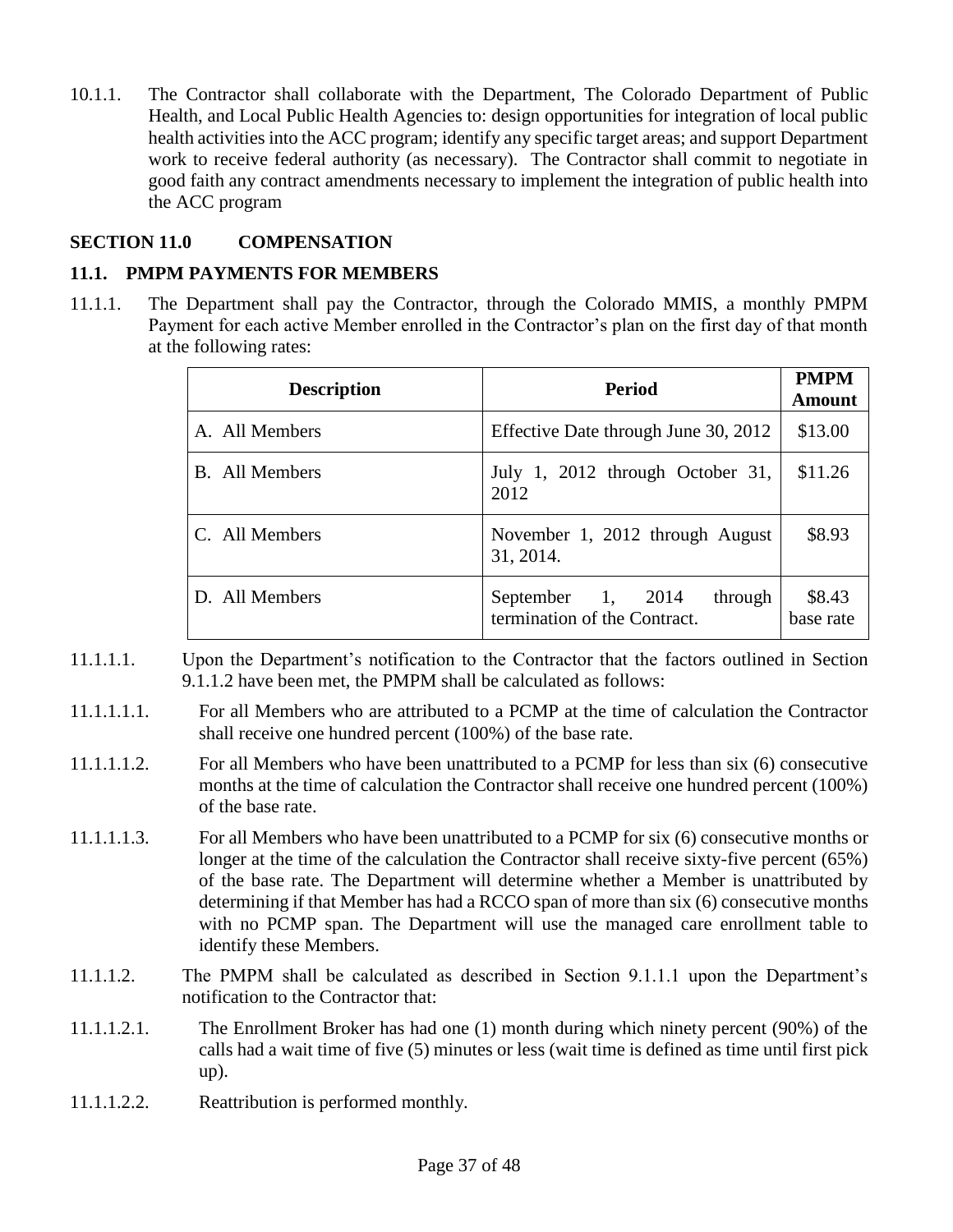- 11.1.1.2.3. The Enrollment Broker and two (2) RCCO representatives (to be identified by the RCCO Leadership Group) have established quarterly or monthly meetings.
- 11.1.1.2.4. Fax forms that could not be processed by the Enrollment Broker have been sorted by the RCCO with a reason the form could not be processed written on each fax form. The fax forms have been made available at the Enrollment Broker office on a weekly basis and delivered monthly to the Department.
- 11.1.1.2.5. The Online Health Plan selection form is operational.
- 11.1.1.3. The PMPM payments shall only be made during the Initial Phase and the Expansion Phase. The Contractor shall not receive any PMPM Payment before the beginning of the Initial Phase.
- 11.1.1.4. The number of active Members enrolled in the Contractor's plan shall be calculated based on the number of enrollments in the Colorado Medicaid Management Information System.
- 11.1.1.5. The Department shall remit all PMPM Payments to the Contractor within the month for which the PMPM Payment applies. In the event that the Contractor is not compensated for a Member in a month for which the Contractor should have been compensated, the Department shall compensate the Contractor for that Member.
- 11.1.1.6. The Contractor may attribute Members who had been enrolled in CHP+ to a PCMP. When making these attributions, the Contractor shall use the same attribution methodology the Department uses. The Department will process these attributions in MMIS within ninety (90) days of receiving the file.
- 11.1.1.6.1. DELIVERABLE: Documentation of methodology for attribution
- 11.1.1.6.2. DUE: Prior to implementing the attribution methodology
- 11.1.1.6.3. DELIVERABLE: Excel file with ACC clients identified by Medicaid client ID linked to Medicaid provider billing ID and a date for the last visit with that Provider
- 11.1.1.6.4. DUE: Upon completion of attribution.

#### **11.2. PAY FOR PERFORMANCE PROGRAM FOR MEMBERS**

- 11.2.1. The Contractor may earn performance-based payments by meeting quality measures as established by the Department in the following areas:
- 11.2.1.1. Key performance indicators.
- 11.2.1.2. Program savings (shared savings).
- 11.2.1.3. Additional performance target(s).
- 11.2.2. For SFY2017 (July 1, 2016 June 30, 2017), the pay for performance program will be focused on incentivizing the Contractor to improve performance for the following measures (detailed in more specificity below):
- 11.2.2.1. Emergency room visits.
- 11.2.2.2. Postpartum care.
- 11.2.2.3. Well child checks ages 3-9.
- 11.2.2.4. Care for Members with chronic conditions.
- 11.2.2.5. Adolescent and adult depression screening (billed FFS).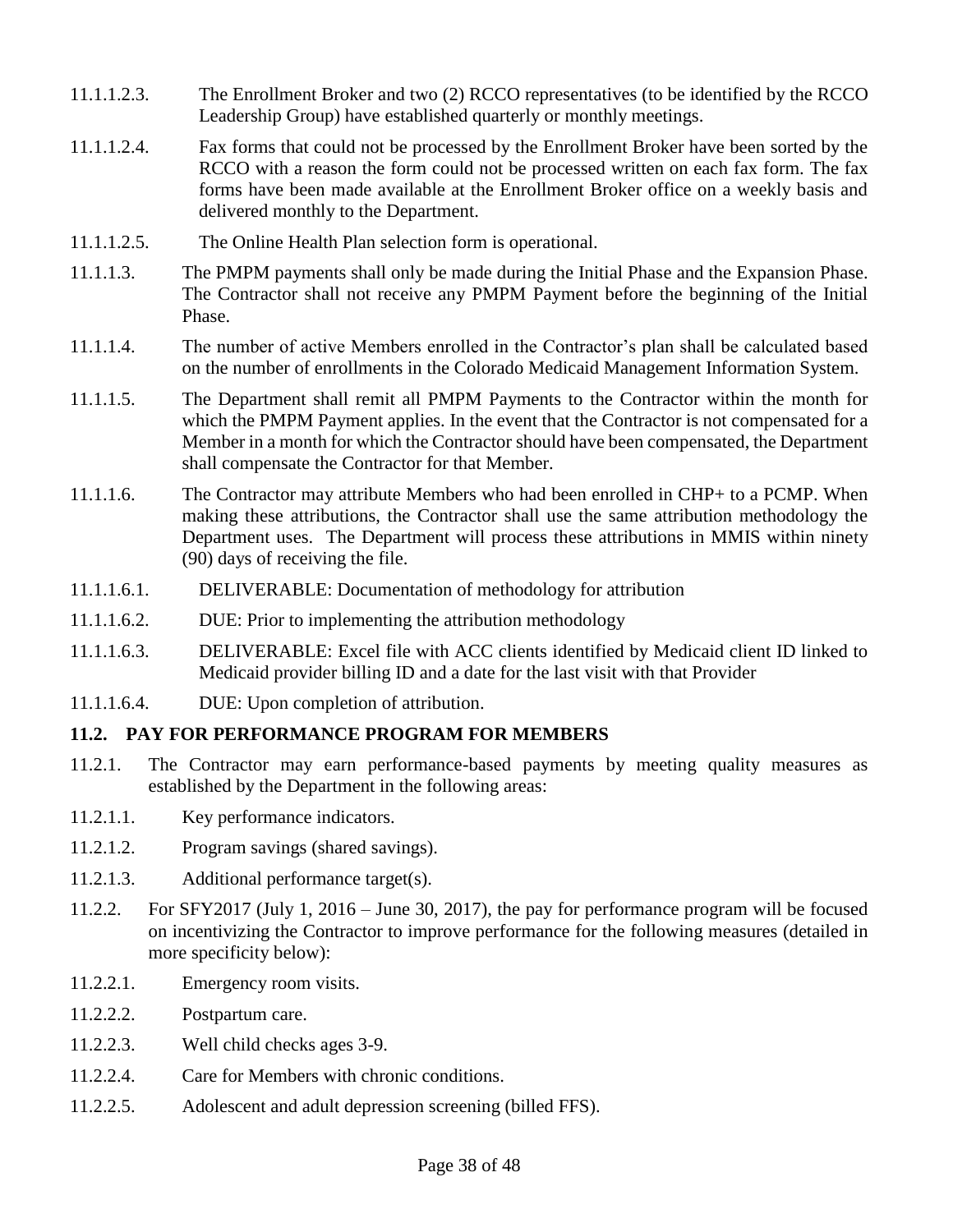- 11.2.2.6. Adolescent well care (13-20).
- 11.2.2.7. Evaluation and management claim within thirty (30) days of hospitalization.
- 11.2.2.8. Cost of care.
- 11.2.2.9. Member satisfaction.
- 11.2.2.10. A State Innovation Model (SIM) aligned measure.
- 11.2.3. The Department shall provide to the Contractor documented calculation methodology for all measures prior to the first distribution of funds. The Department shall release the calculation methodology as a draft and shall provide a comment period of no less than two (2) weeks prior to releasing as final.

| Key Performance Indicator Payment Table<br>11.2.4. |
|----------------------------------------------------|
|----------------------------------------------------|

| <b>Measurement Area</b>                                                                                            | <b>Performance Target</b><br><b>Percentage Improvement</b>                                                                                                                                                                                                                                                                                                                                             | <b>Total Performance Payment</b>                                                                                                                             |
|--------------------------------------------------------------------------------------------------------------------|--------------------------------------------------------------------------------------------------------------------------------------------------------------------------------------------------------------------------------------------------------------------------------------------------------------------------------------------------------------------------------------------------------|--------------------------------------------------------------------------------------------------------------------------------------------------------------|
| A. Emergency Room Visits<br>per 1,000 Full Time<br>Enrollees (FTEs)                                                | Level 1 Target: Total Emergency<br>Room Visits reduced at least 1.0%<br>and less than 5.0% below baseline<br><b>Level 2 Target: Total Emergency</b><br>Room Visits reduced between 5.0%<br>or more below baseline                                                                                                                                                                                      | Level 1 Target: 66% of the Full<br>Amount<br>Level 2 Target: 100% of the Full<br>Amount<br>Full Amount:<br>Adults \$0.40 PMPM<br>Children (0-20) \$0.30 PMPM |
| B. Postpartum visits per<br>1,000 FTEs                                                                             | Level 1 Target: Postpartum visits<br>increase at least 1% and less than<br>5% above baseline<br>Level 2 Target: Postpartum visits<br>increase 5% or more above baseline                                                                                                                                                                                                                                | Level 1 Target: 66% of the Full<br>Amount<br>Level 2 Target: 100% of the Full<br>Amount<br>Full Amount:<br>Adults \$0.40 PMPM<br>Children (0-20) \$0.30 PMPM |
| D. Well Child Visits for<br>children $3 - 9$ years of<br>age (EPSDT Screens)<br>(CMS 416) per 1,000<br><b>FTEs</b> | Level 1 Target: Sixty percent<br>$(60\%)$ of all eligible pediatric<br>Members (age $3 - 9$ ) have received<br>at least one (1) Well Child Visit<br>(EPSDT Screen) during the<br>measurement year.<br>Level 2 Target: Eighty percent<br>(80%) of all eligible pediatric<br>Members (age $3 - 9$ ) have received<br>at least one (1) Well Child Visit<br>(EPSDT Screen) during the<br>measurement year. | Level 1 Target: Adults - \$0.13<br>PMPM. Children-\$0.26 PMPM.<br>Level 2 Target: Adults - \$0.20<br>PMPM. Children- \$0.40 PMPM.                            |

11.2.4.1. For Measurement Area A, Emergency Room Visits: The Contractor can choose one of the following two options: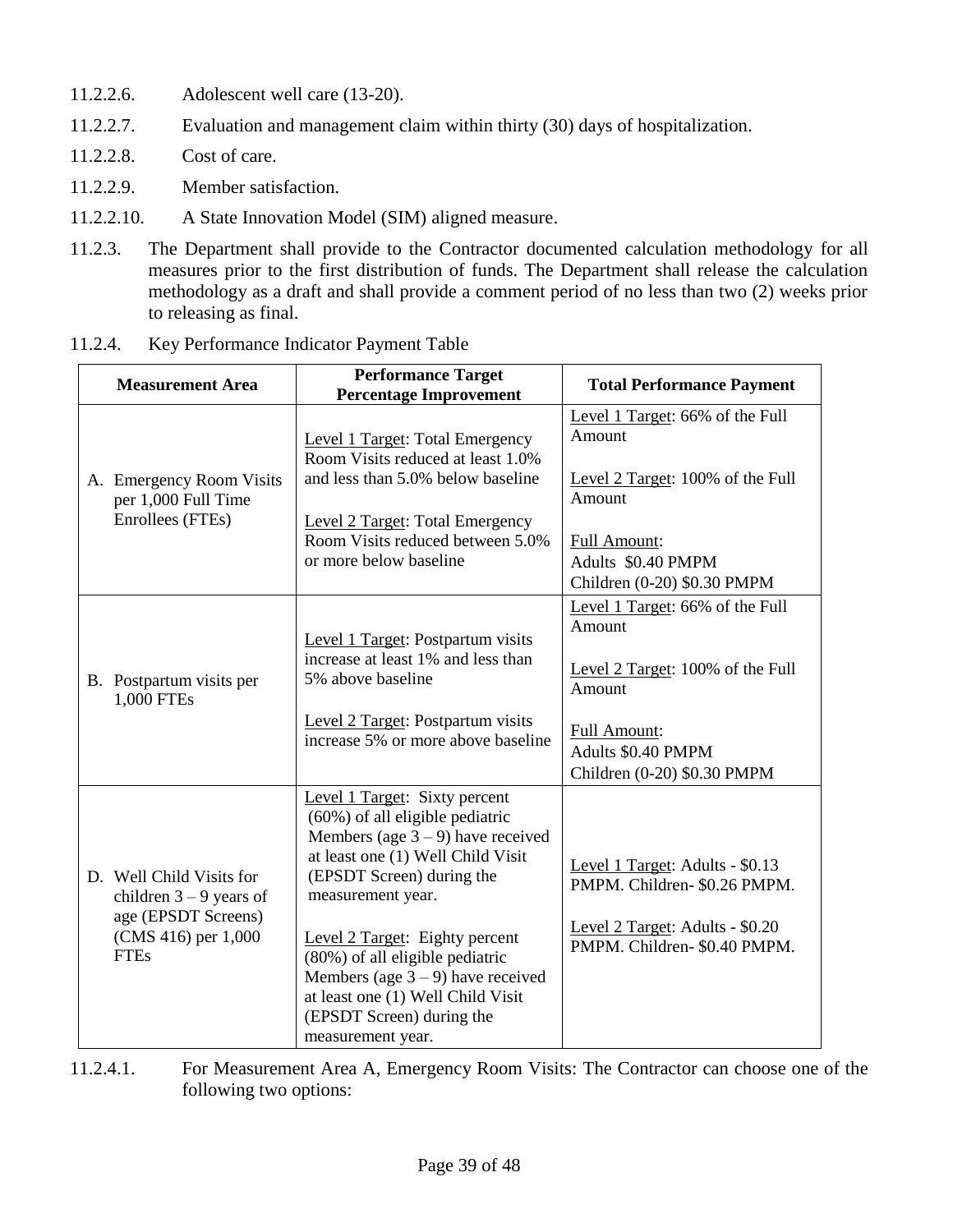- 11.2.4.1.1. One-hundred percent (100%) of the incentive payment will be based on performance for the entire region
- 11.2.4.1.2. Fifty percent (50%) of the incentive payment will be based on performance for the entire region and fifty percent (50%) of the incentive payment will be based on performance for a cohort of the Contractor's choice, subject to Department approval.
- 11.2.4.2. The Contractor must notify the Department of the option selected at least 60 days prior to the start of the state fiscal year.
- 11.2.5. The Department shall remit all Performance Payments to the Contractor on a quarterly basis within nine (9) months from the last day of the quarter in which the Incentive Payments were earned. The Department will calculate the Incentive Payment separately for each month in a quarter, and the Contractor may receive different amounts for each month within a quarter based on the specific performance targets the Contractor was able to meet during each specific month.
- 11.2.6. Program Savings (Shared Savings)
- 11.2.6.1. The Contractor is eligible to participate in the ACC shared savings program. If the Department calculates there is statewide savings as a result of the ACC program, the Contractor is eligible to receive shared savings payments. The amount of the shared savings payments shall depend on how much savings was attained statewide, how much savings was attained in the Contractor's Region, and the Contractor's regional performance in reaching quality targets during the measurement periods.
- 11.2.6.1.1. The distribution shall be compliant with the Department's approved State Plan Amendment.
- 11.2.6.1.2. The Department will provide the Contractor with the documented calculation methodology for all measures prior to the first distribution of funds. The Department shall release the calculation methodology as draft and shall provide a comment period of no less than two (2) weeks prior to releasing as final.
- 11.2.6.1.3. The first measurement period is from October 1, 2013 to June 30, 2014. The metrics are:
- 11.2.6.1.3.1. Clients with chronic conditions visiting a PCMP within the last twelve (12) months.
- 11.2.6.1.3.2. Adolescent well care visits.
- 11.2.6.1.4. The second measurement period is from July 1, 2014 through June 30, 2015. The metrics are:
- 11.2.6.1.4.1. Clients with chronic conditions visiting a PCMP within the last twelve (12) months.
- 11.2.6.1.4.2. Adolescent and adult depression screening billed fee for service.
- 11.2.7. Additional Performance Target
- 11.2.7.1. The Department will place the following monies in a pay for performance pool each month:
- 11.2.7.1.1. \$0.50 PMPM for Members attributed to a PCMP not meeting the enhanced primary care standards as defined in Exhibit H.
- 11.2.7.1.2. \$0.50 PMPM for every unattributed Member.
- 11.2.7.1.3. The difference between the base PMPM and the PMPM payments for those Members not attributed for more than six (6) months as described in section 9.1.1.1.3.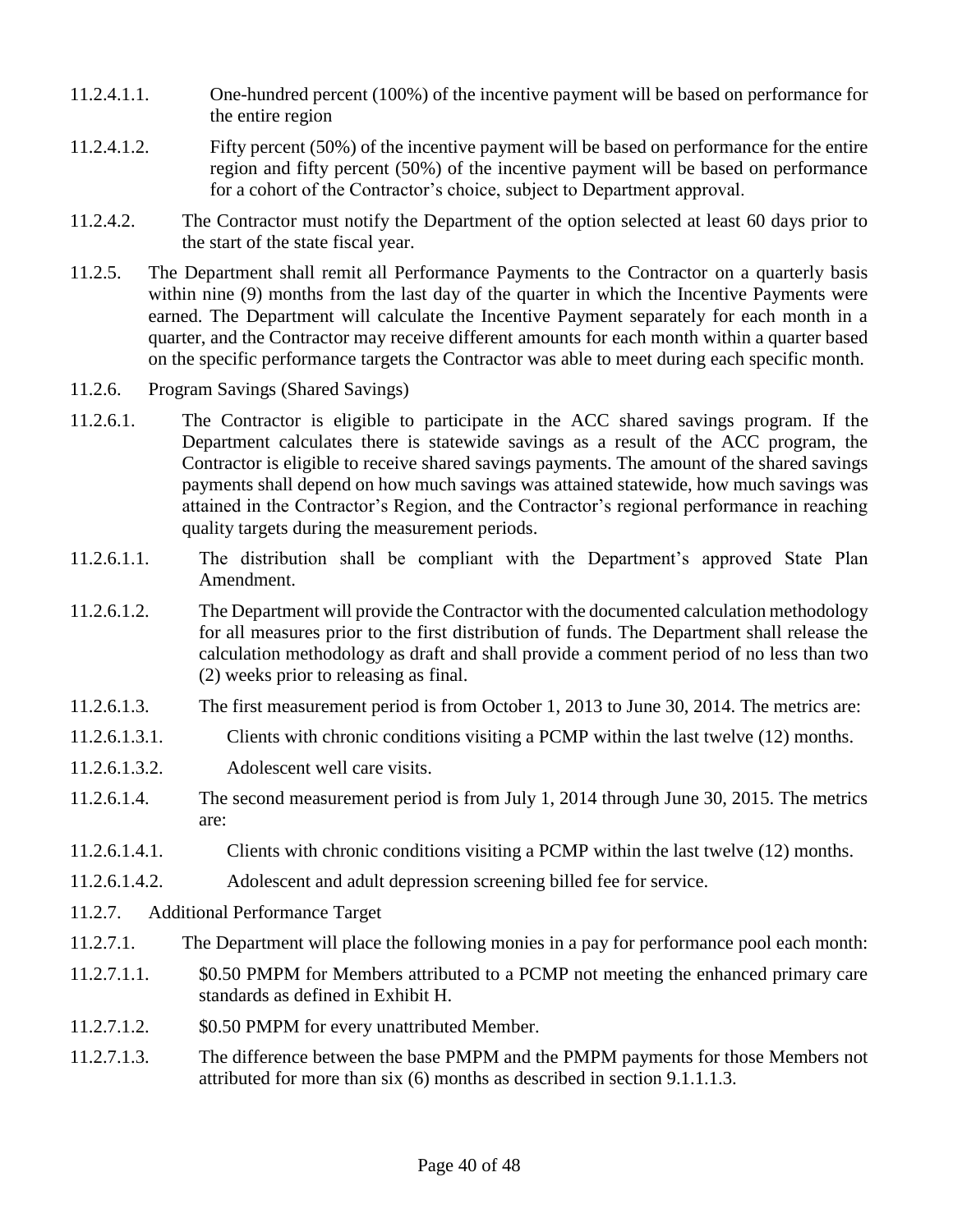- 11.2.7.2. The Department shall distribute the monies in the pay for performance pool to the Contractor based on the Contractor's relative performance in one or more of the following areas, as determined by the Department's calculation methodology: in increasing the number of Members with an evaluation and maintenance claim within thirty (30) days of hospitalization, decreasing the cost of care, increasing member satisfaction, increasing depression screening rates, or another measure selected to align with the State Innovation Model (SIM).
- 11.2.7.2.1. The Department will provide the Contractor with the documented calculation methodology prior to the first distribution of funds. The Department shall release the calculation methodology as draft and shall provide a comment period of no less than two (2) weeks prior to releasing as final.
- 11.2.7.3. The Department shall distribute the monies in the pay for performance pool once annually within six (6) months of completion of the State Fiscal Year.
- 11.2.8. Financial recognition for meeting enhanced primary care factors
- 11.2.8.1. The Contractor shall assess and report to the Department the PCMPs that meet at least five (5) of the nine (9) criteria listed in Exhibit H. The Contractor shall be able to produce the documentation and shall provide said documentation to the Department upon Department request.
- 11.2.8.1.1. DELIVERABLE: List of providers meeting the criteria, all factors attained and the date by which the PCMP met the criteria.
- 11.2.8.1.2. DUE: Annually, at least forty-five (45) days prior to the last day of the State Fiscal Year.

# **11.3. OPPORTUNITY LIAISON PAYMENT**

11.3.1. The Department shall provide \$15,000 quarterly to the Contractor to provide a Liaison, paid via quarterly invoice, at the end of each quarter. The Department shall only pay for a quarter if the Contractor can demonstrate, in a Department approved format, that either a full-time employee or multiple employees performing work equivalent to a full-time employee in place to fulfil the duties of the Liaison during that quarter.

# **11.4. PAYMENT CALCULATION DISPUTES**

11.4.1. In the event that the Contractor believes that the calculation or determination of any Incentive Payment or PMPM is incorrect, the Contractor shall notify the Department of its dispute within thirty (30) days of the receipt of the payment. The Department shall review calculation or determination and may make changes based on this review. The determination or calculation that results from the Department's review shall be final. No disputed payment shall be due until after the Department has concluded its review.

# **11.5. ADDITIONAL FEE S OR CHARGES PROHIBITED**

- 11.5.1. The Contractor shall not charge any fees or premiums to Members for services or materials they receive from the Contractor, its subcontractors, or any other entity.
- 11.5.1.1. For fees or premiums charged by the Contractor to Members, the Contractor may be liable for penalties of up to \$25,000 or double the amount of the charges, whichever is greater. The Department will deduct from the penalty the amount of overcharge and return it to the affected Members.

#### **SECTION 12.0 STARTUP PROCESS**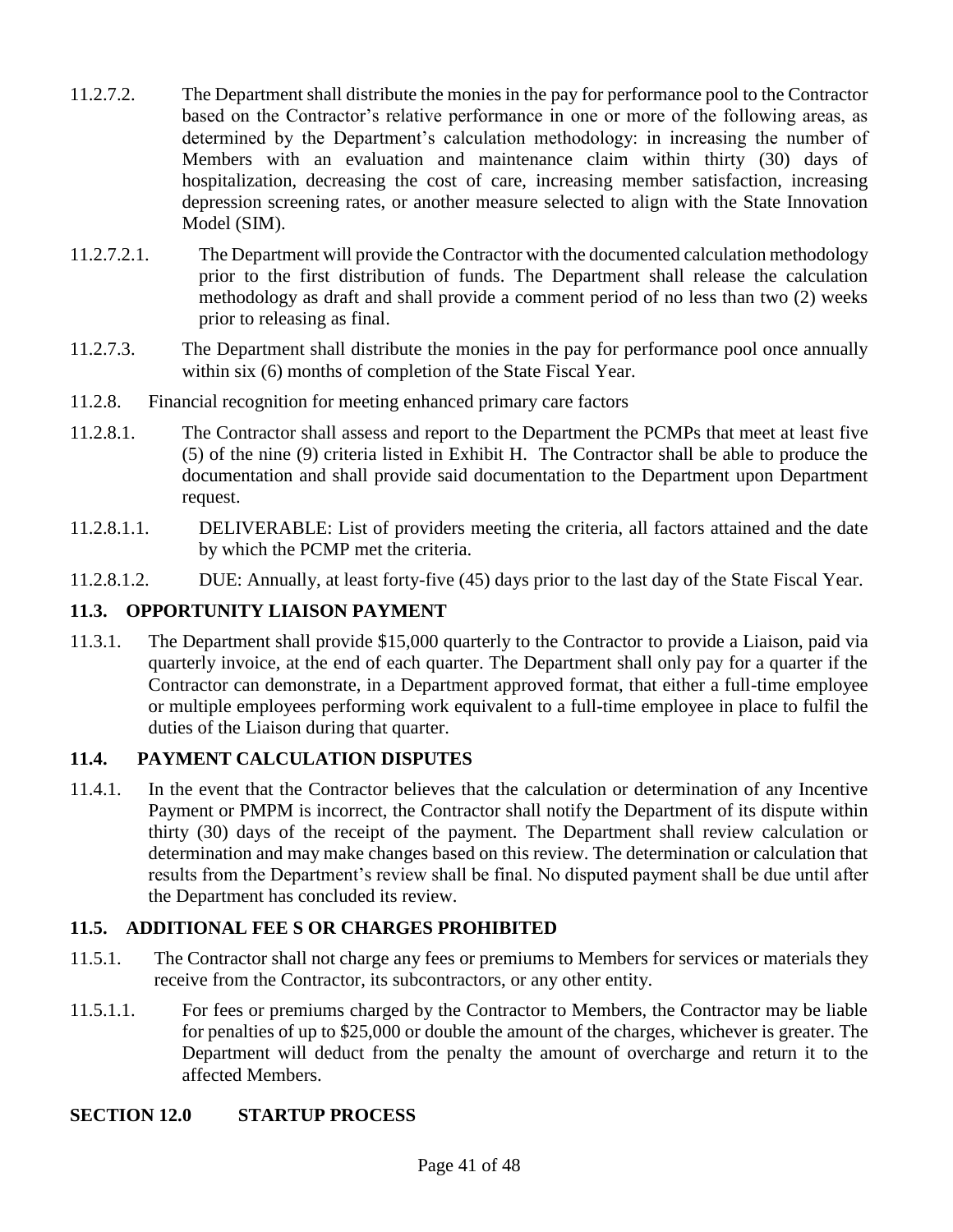#### **12.1. START-UP PHASE**

- 12.1.1. During the Start-Up Phase, the Contractor shall:
- 12.1.1.1. Establish an Implementation Plan that includes a schedule of activities and milestones for the Start-Up Phase and the Initial Phase within seven (7) days from the Contract's Effective Date.
- 12.1.1.1.1. DELIVERABLE: Implementation Plan.
- 12.1.1.1.2. DUE: Seven (7) days from the Contract's Effective date.
- 12.1.1.2. Create a Start-Up Plan containing the following components:
- 12.1.1.2.1. The Organizational Chart described in section 2.2.7 of this Statement of Work.
- 12.1.1.2.2. A Customer Service Plan that describes how the Contractor will track incoming telephone calls, emails and other contact from providers, Members and the general public, how it plans to fulfill its customer service requirements and similar customer service related items.
- 12.1.1.2.3. A timeline for the creation of the website for the Contractor's Region and a description of the contents and structure of the site or a prototype of the website.
- 12.1.1.2.4. The ACC Program Member Handbook section specific to the Contractor's Region as described in Section 3.2.3.1 of this Statement of Work.
- 12.1.1.2.5. A description of how the Contractor intends to provide necessary provider orientation to the ACC Program and the Contractor's network and a plan for providing necessary provider training.
- 12.1.1.2.5.1. DELIVERABLE: Start-Up Plan.
- 12.1.1.2.5.2. DUE: Thirty (30) days from the Contract's Effective Date.
- 12.1.1.3. Cooperate with the Department in the Department's Operational Readiness Review, including, but not limited to:
- 12.1.1.3.1. Providing all information, data or reports the Department requires or requests that are within the scope of the Operational Readiness Review.
- 12.1.1.3.2. Allowing the Department reasonable access to the Contractor's facilities and staff.
- 12.1.1.3.3. Developing and implementing any corrective action plan, as directed by the Department.
- 12.1.1.4. Complete all other deliverables contained in this Contract with a due date that occurs in the Start-Up Phase, including, but not limited to, all of the following:
- 12.1.1.4.1. The Communication Plan.
- 12.1.2. During the Start-Up Phase, the Department shall:
- 12.1.2.1. Work with the Contractor to define project management and reporting standards.
- 12.1.2.2. Work with the Contractor to define expectations for content and format of all deliverables in the Contract.
- 12.1.2.3. Initiate an Operational Readiness Review to determine the Contractor's readiness and ability to provide services to its Members and resolve any identified operational deficiencies. The Department may require the Contractor to develop and implement a corrective action plan to remedy any deficiencies found during the Operational Readiness Review.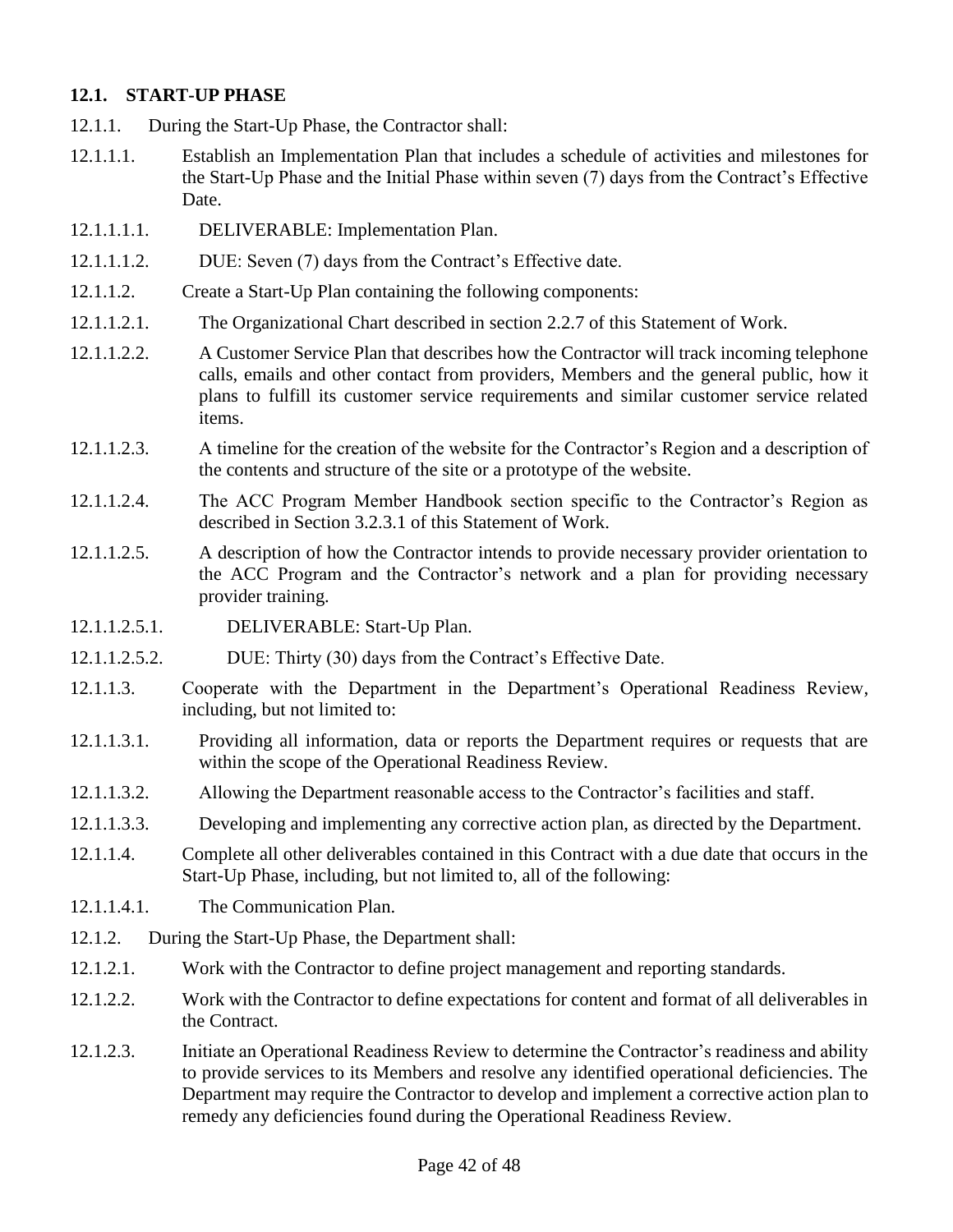### **SECTION 13.0 TRANSITION AT TERMINATION**

# **13.1. TRANSITION PLAN**

13.1.1. The Contractor shall submit a transition plan to the Department annually. This plan shall describe how the requirements outlined in section 12.2 of this contract will be carried out upon termination of the contract. The transition plan submitted one hundred and twenty (120) days prior to the termination shall include a detailed work plan.

#### 13.1.1.1. DELIVERABLE: Transition Plan

13.1.1.2. DUE: Annually, by the last business day in September.

#### **13.2. CONTRACTOR'S TRANSITION REQUIREMENTS**

- 13.2.1. One hundred and twenty (120) days prior to the termination of the Contract, or within five (5) business days if the termination notice if provided within the hundred and twenty (120) day period, the Contractor shall designate an appropriate individual as the transition coordinator to work with the Department and any staff from the replacement contractor to ensure the transition does not adversely impact any member's care.
- 13.2.2. Upon notice of termination of the Contract for any reason, the Contractor shall do all of the following for a period not to exceed sixty (60) days before termination of the Contract:
- 13.2.2.1. Provide the Department and the incoming contractor with all information related to the Contractor's PCMP Network, its Members and the services provided to those Members, for transition to the Department or any other contractor of the Contractor's responsibilities.
- 13.2.2.2. Provide for the uninterrupted continuation of all network management, care coordination and administrative services until the transition of every Member is complete and all requirements of the Contract are satisfied.
- 13.2.2.3. Provide to the Department all reports reasonably necessary for a transition.
- 13.2.2.4. Notify any Subcontractors of the termination of the Contract, as directed by the Department.
- 13.2.2.5. Notify all of the Members in the Contractor's Region that the Contractor will no longer be the RCCO for the region, in a form and manner approved by the Department.
- 13.2.2.6. Notify each PCMP in the Contractor's PCMP Network of the termination and the end date of the Contract and explain to the provider how the provider may continue participating in the ACC Program.
- 13.2.2.7. Cooperate with the Department and any other replacement contractor during the transition, including, but not limited to, using reasonable efforts to share and transfer Member information and following any instructions or performing any required actions, as reasonably directed by the Department.
- 13.2.2.8. Provide the Department, in a format prescribed and approved by the Department:
- 13.2.2.8.1. A list of all PCMPs in the Contractor's PCMP Network.
- 13.2.2.8.2. A list of all Members in the Contractor's Region.
- 13.2.2.8.3. A list of all delegated entities and community partners.
- 13.2.2.8.4. Care coordination records of clients in active coordination.

#### **SECTION 14.0 GENERAL REQUIREMENTS**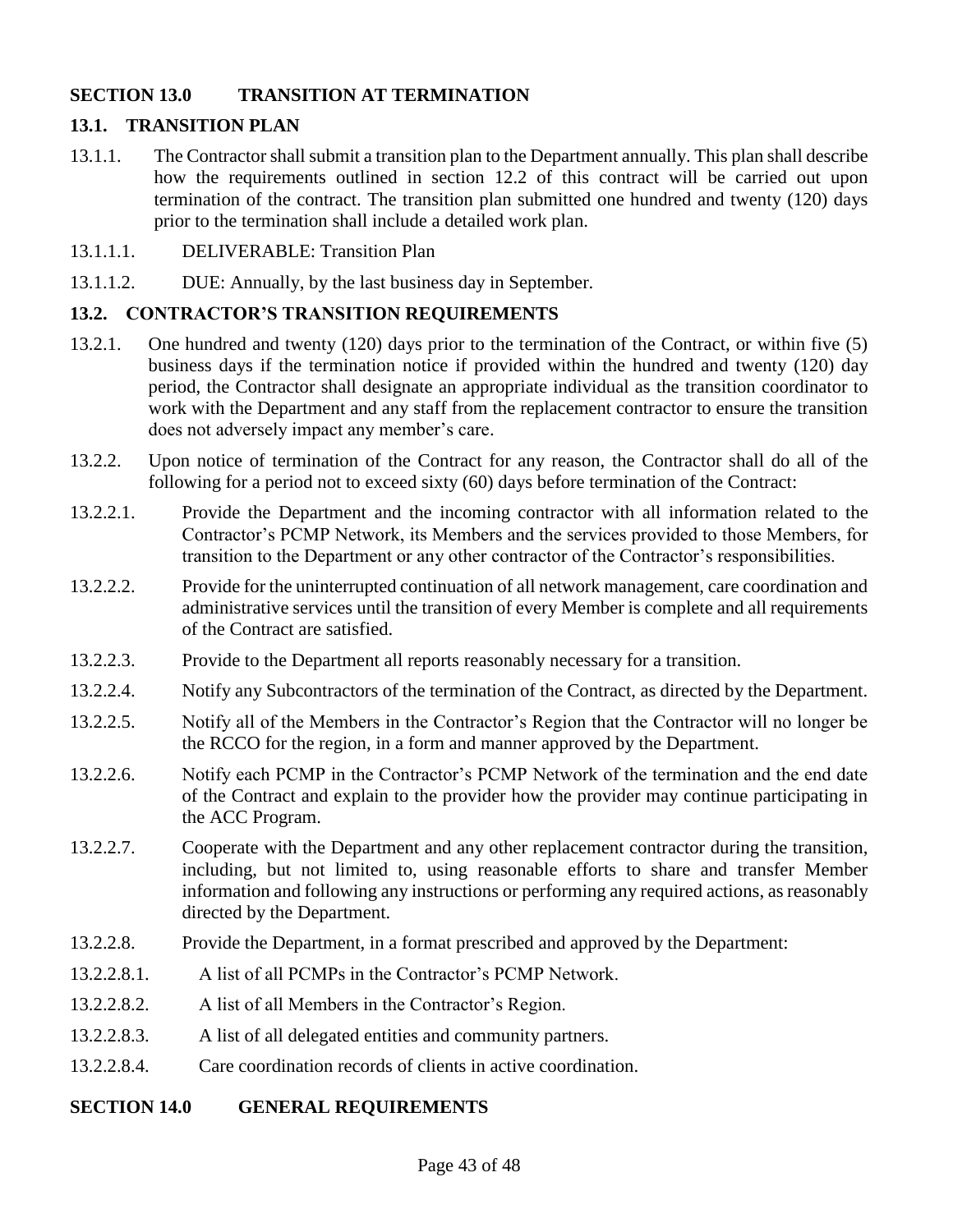# **14.1. CONTRACTORS AND SUBCONTRACTORS**

- 14.1.1. Department Contractors
- 14.1.1.1. The Department may, in its sole discretion, use another contractor to perform any of the Department's responsibilities contained in the Contract. The Contractor shall work in coordination with any of these other contractors at the Department's direction. Any reference to the Department shall also include reference to its contractors as applicable.
- 14.1.2. Subcontractors
- 14.1.2.1. Other than the care coordination provided by any PCMP, the Contractor shall not subcontract more than forty percent (40%) of its responsibilities under the Contract, based on the total annual Contract value, to any other entity and it shall not subcontract more than twenty percent (20%) of its responsibilities under the Contract, based on the total annual Contract value, to any single entity.
- 14.1.2.2. The Contractor shall not enter into any agreement with a Subcontractor or have any Subcontractor begin work in relation to the Contract until it has received the express, written consent of the Department to subcontract with the specific Subcontractor. This consent requirement shall only apply to subcontracts that relate to ten percent (10%) or more of the responsibilities under the Contract, based on the total annual Contract value.
- 14.1.2.3. Any agreement the Contractor has with a Subcontractor shall be in writing and shall require compliance with all of the terms in this Contract.

#### **14.2. NO MEDICAL TREATMENT DIRECTION**

- 14.2.1. The Contractor may make recommendations and provide support to PCMPs and their Members to improve health outcomes, but shall not, under any circumstance, direct treatment or require the PCMP or Member to make any decision regarding that Member's health care.
- 14.2.2. The Contractor may not create or make any referrals, on behalf of any Member or provider, in its role as a RCCO. Only a provider may create or make any referrals, and the Contractor may facilitate the referral process and provide support for providers when the provider creates or makes a referral.

#### **14.3. DUE DATE AND TIMELINES**

- 14.3.1. All due dates, deadlines and timelines in this Statement of Work are measured in calendar days unless specifically stated otherwise. Additionally, all due dates, deadlines and timelines in this Contract, based on quarters, refer to state fiscal year calendar quarters, with the first quarter beginning on July  $1<sup>st</sup>$  of each year. In the event that any due date or deadline falls on a weekend, a Department holiday or other day the Department is closed, the due date or deadline shall be automatically extended to the next business day the Department is open.
- 14.3.2. The Department may, in its sole discretion, extend the due date, deadline or timeline of any activity, deliverable or requirement under this Statement of Work. Any such extension shall only be valid if it is delivered to the Contractor in writing, in either a hard copy or electronic format.
- 14.3.3. All Contract deliverables shall be submitted electronically to [acc@state.co.us,](mailto:acc@state.co.us) the Department's contract manager, and other Department staff, as directed by the Department.

# **14.4. CYBER SECURITY**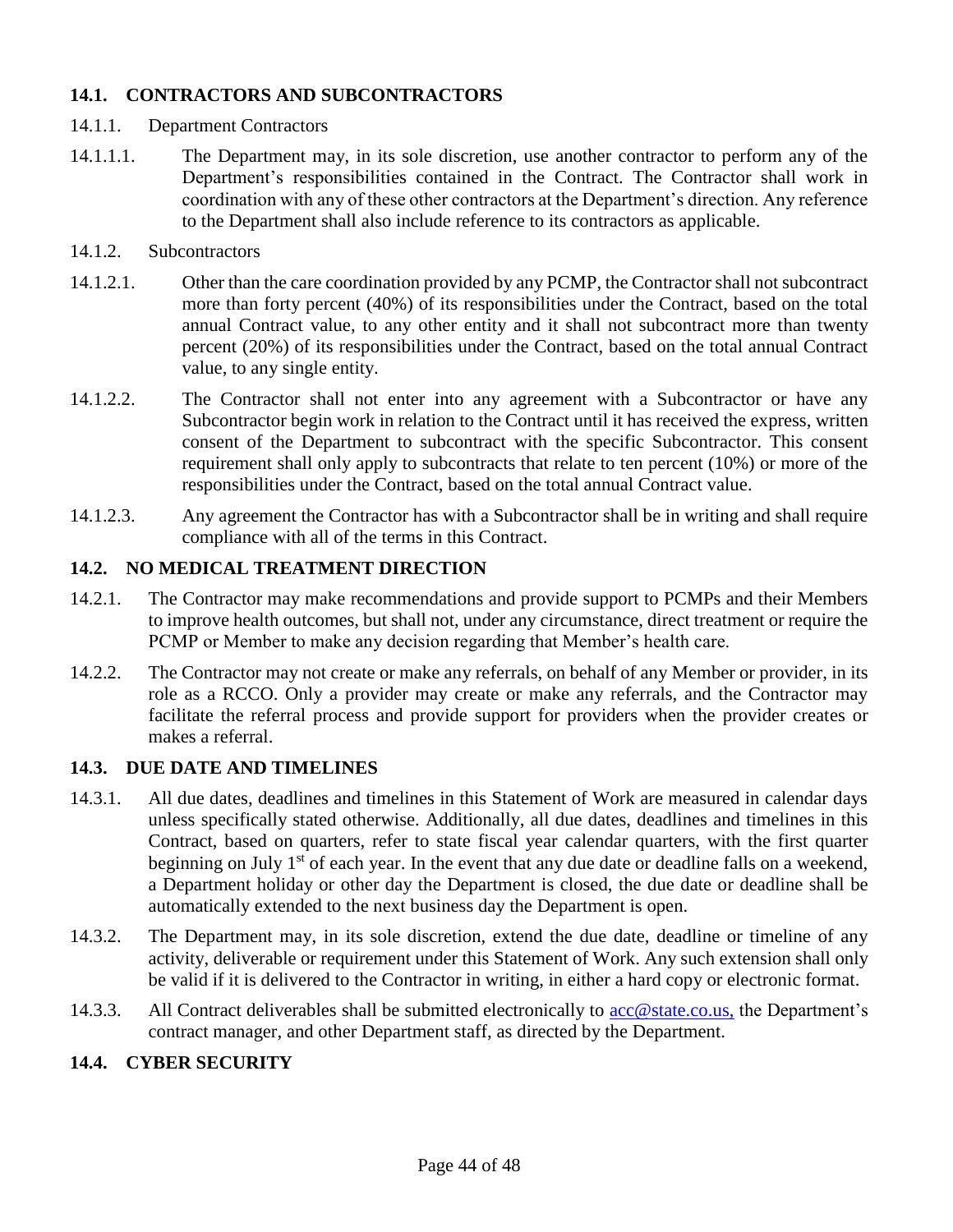14.4.1. The Contractor shall ensure that all of its information technology systems and websites are operated and maintained in compliance with all state and federal statutes, regulations and rules and all State of Colorado Cyber Security Policies, in accordance with a reasonable implementation plan.

# **14.5. DISPUTES BETWEEN RCCOS**

14.5.1. The Contractor shall cooperate with any other RCCO to resolve any dispute, regarding the ACC Program's policies, between the Contractor and the RCCO relating to any ACC Program related issue, including, but not limited to, issues relating to providers within the ACC Program, Members, performance target measurements or PMPM Payments. If the Contractor and another RCCO are unable to reach a resolution to the dispute, the Contractor shall submit a notice of the dispute to the Department. The Department may conduct any investigation or hearing it deems appropriate to the dispute, and shall make a final determination on the dispute. The Contractor shall abide by the Department's decision relating to any dispute described in this section.

# **14.6. DEBARRED ENTITIES**

- 14.6.1. In addition to the Debarment and Suspension provisions in §21(C) of this Contract, the Contractor shall not knowingly have a relationship with any of the following entities:
- 14.6.1.1. An individual who is debarred, suspended, or otherwise excluded from participating in procurement activities under the Federal Acquisition Regulation or from participating in nonprocurement activities under regulations issued under Executive Order No.12549 or under guidelines implementing Executive Order No. 12549.
- 14.6.1.2. An individual who is an affiliate, as defined in the Federal Acquisition Regulation, of a person described in the prior paragraph.
- 14.6.2. For the purposes of this section, a relationship is described as:
- 14.6.2.1. A director, officer or partner of the Contractor.
- 14.6.2.2. A person or entity with more than five percent (5%) beneficial ownership of the Contractor.
- 14.6.2.3. A Person with an employment, consulting or other arrangement with the Contractor that is responsible for any of the Contractor's obligations under this Contract.
- 14.6.3. As stipulated in 42 CFR 438.610(c), if the Department finds that the Contractor is not in compliance with any provisions of Section 11.6. (Debarred Entities) of Exhibit A, the Department:
- 14.6.3.1. Must notify the Secretary of the U.S. Department of Health and Human Services (Secretary) of the noncompliance
- 14.6.3.2. May continue an existing agreement with the Contractor, unless the Secretary directs otherwise
- 14.6.3.3. May not renew or otherwise extend the duration of this contract unless the Secretary provides to the Department and to Congress a written statement describing compelling reasons that exist for renewing or extending this contract.

#### **14.7. FEDERAL INTERMEDIATE SANCTIONS**

14.7.1. The Department may implement any intermediate sanctions, as described in 42 CFR 438.702, if the Department makes the determination to impose sanctions under 42 CFR 438.700.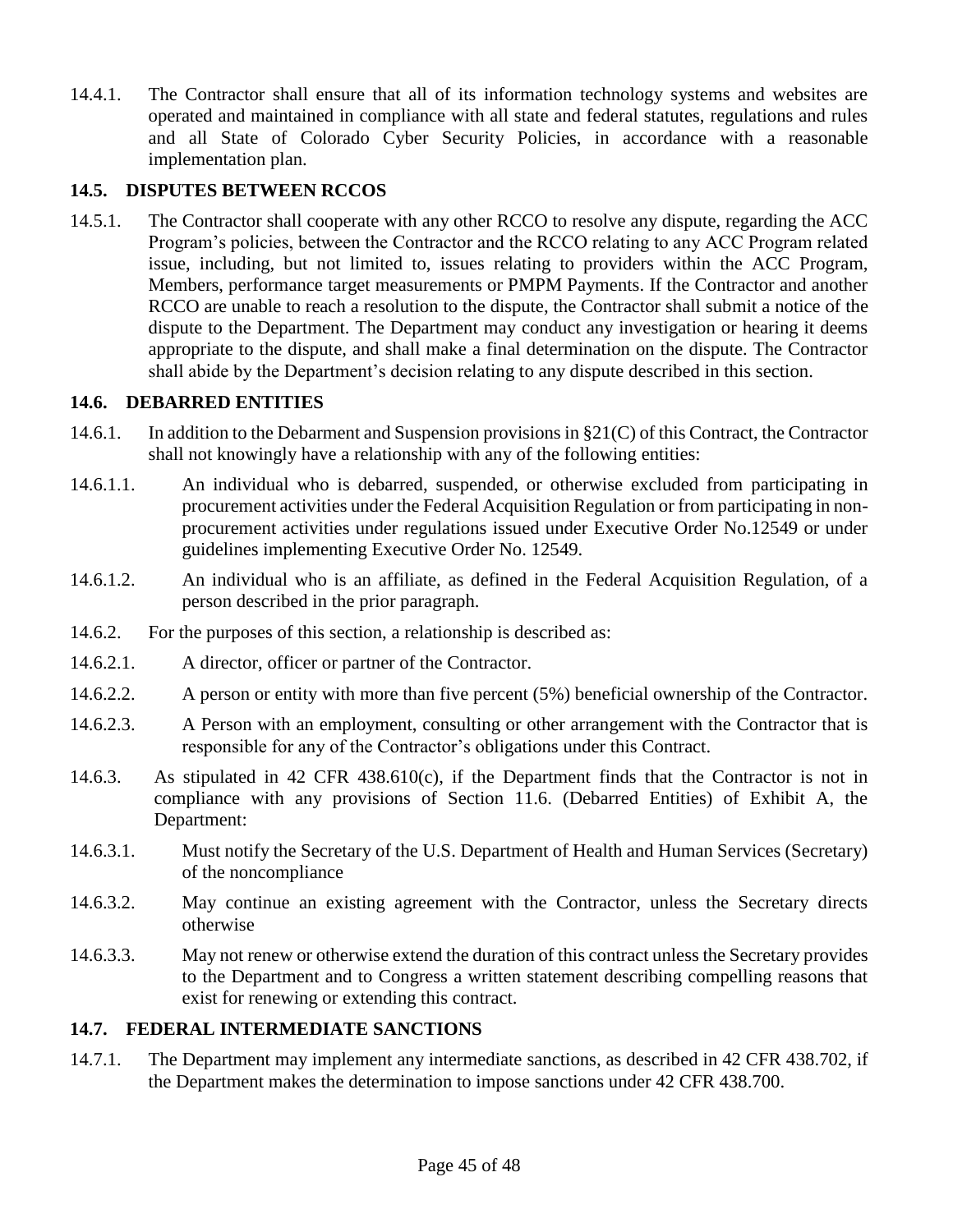- 14.7.2. Before imposing any intermediate sanctions, the Department shall give the Contractor timely written notice that explains:
- 14.7.2.1. The basis and nature of the sanction.

# **14.8. TERMINATION UNDER FEDERAL REGULATIONS**

- 14.8.1. The Department may terminate this Contract for cause and enroll any Member enrolled with the Contractor in other RCCOs or PCCMs, or provide their Medicaid benefits through other options included in the State plan if the Department determines that the Contractor has failed to:
- 14.8.1.1. Carry out the substantive terms of its contracts.
- 14.8.1.2. Meet applicable requirements in sections 1932, 1903(m) and 1905(t) of the Social Security Act (42 U.S.C. 401).
- 14.8.2. Before terminating the Contractor's Contract as described in this section, the Department shall:
- 14.8.2.1. Provide the Contractor a cure notice that includes, at a minimum, all of the following:
- 14.8.2.1.1. The Department's intent to terminate.
- 14.8.2.1.2. The reason for the termination.
- 14.8.2.1.3. The time and place for the pre-termination hearing
- 14.8.2.2. Conduct a pre-termination hearing.
- 14.8.2.3. Give the Contractor written notice of the decision affirming or reversing the proposed termination of the Contract.
- 14.8.2.3.1. If the Department determines, after the hearing, to terminate the Contract for cause, then the Department shall send a written termination notice to the Contractor that contains the effective date of the termination.
- 14.8.2.3.2. Upon receipt of the termination notice, the Contractor shall give Members enrolled with the Contractor notice of the termination and information, consistent with 42 CFR 438.10, on their options for receiving Medicaid services following the effective date of termination.
- 14.8.3. Once the Department has notified the Contractor of its intent to terminate under this section, the Department may:
- 14.8.3.1. Give the Members enrolled with the Contractor written notice of the State's intent to terminate the Contract.
- 14.8.3.2. Allow Members enrolled with the Contractor to disenroll immediately, without cause.

#### **14.9. INFORMATION AVAILABILITY**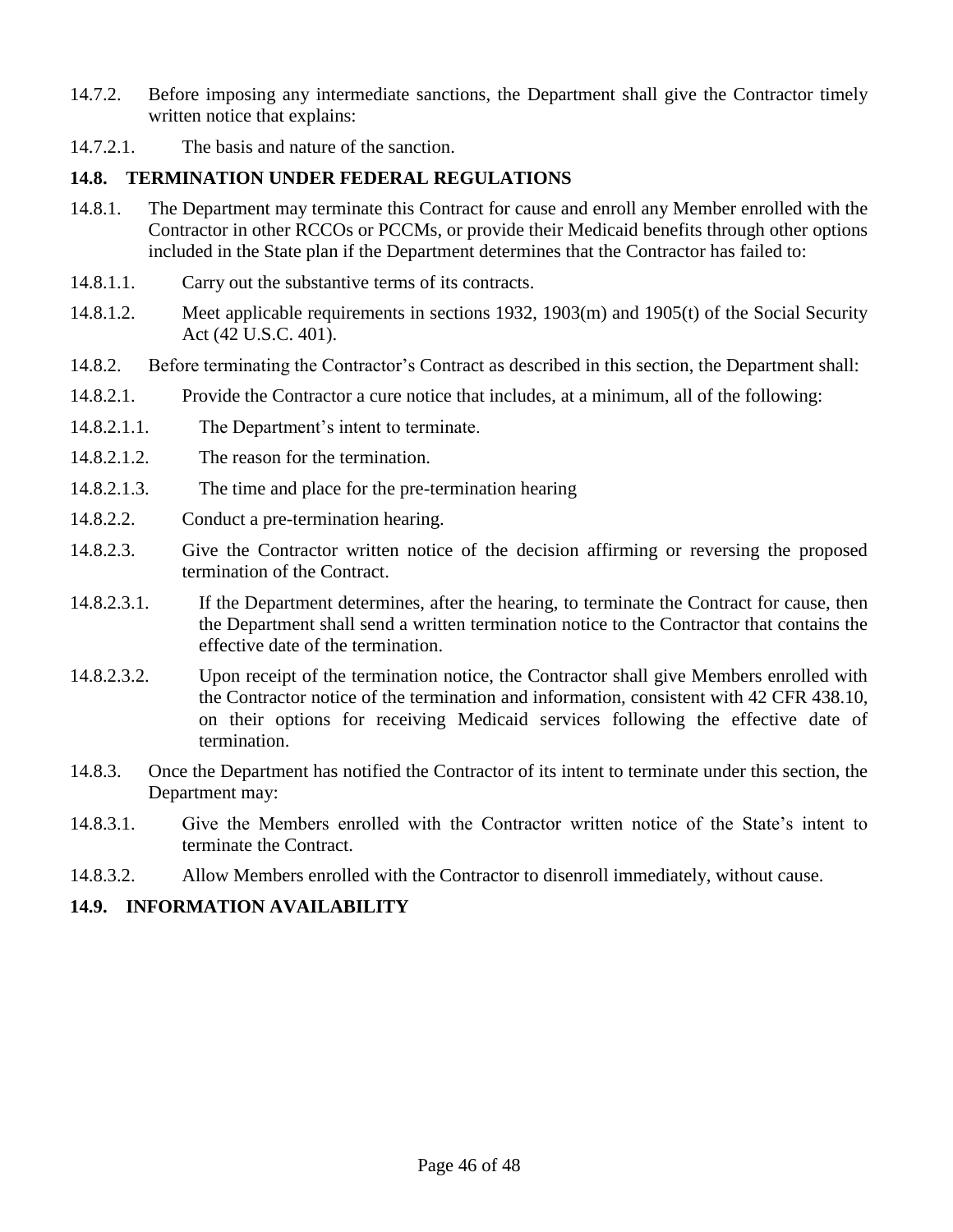14.9.1. The parties acknowledge and agree that the ability of the Contractor to perform and optimize many of the functions contemplated under this agreement, including quality improvement, population health management and care coordination functions, will depend, in part, upon the timely, complete and accurate production of claims, demographic, authorization and related data by the Department. The Department and Contractor agree to prioritize the implementation and maintenance of robust, effective data reporting mechanisms that support the Contractor's ability to perform these functions, in accordance with Contractor's responsibility to reduce aggregate Medicaid program costs, improve health outcomes and patient experience. The parties affirm their reciprocal accountability for the production of Medicaid program data and for the achievement of Accountable Care Collaborative goals.

#### **14.10. RETROSPECTIVE ENROLLMENT AND DISENROLLMENT**

- 14.10.1. The Department may retroactively enroll Members for a period of not more than ninety (90) days in its discretion.
- 14.10.2. In the event of retrospective disenrollment, the Department will attempt to recoup any payments made:
- 14.10.2.1. After the date of a Member's death.
- 14.10.2.2. When a Member is determined to be in another state or to have otherwise received services in another state.

#### **14.11. FEDERAL DISCLOSURES OF INFORMATION ON OWNERSHIP AND CONTROL**

- 14.11.1. The Contractor shall provide all disclosures required by 42 CFR 455.104, as amended or hereinafter amended. These disclosures are:
- 14.11.1.1. The name and address of any person, either an individual or a corporation, with a direct, indirect, or combined direct/indirect ownership or control interest in the Contractor. For a corporate entity, the address shall include the primary business address, the address of each business location if there is more than one location and any applicable P.O. Box address.
- 14.11.1.1.1. The date of birth and social security number for any individual with an ownership or control interest in the Contractor.
- 14.11.1.1.2. The tax identification number of any corporate entity with an ownership or control interest in the Contractor or in any subcontractor in which the Contractor has a five percent (5%) or greater interest.
- 14.11.1.2. Whether any person, either an individual or a corporation, with an ownership or control interest in the Contractor is related to another person with ownership or control interest in the Contractor as a spouse, parent, child or sibling.
- 14.11.1.3. Whether any person, either an individual or a corporation, with an ownership or control interest in the any subcontractor in which the Contractor has a five percent (5%) or greater interest is related to another person with ownership or control interest in the Contractor as a spouse, parent, child or sibling.
- 14.11.1.4. The name of any other entity required to disclose under 42 CFR 455.104 in which any owner of the Contractor has an ownership or control interest.
- 14.11.1.5. The name, address, date of birth and Social Security Number of any managing employee of the Contractor.